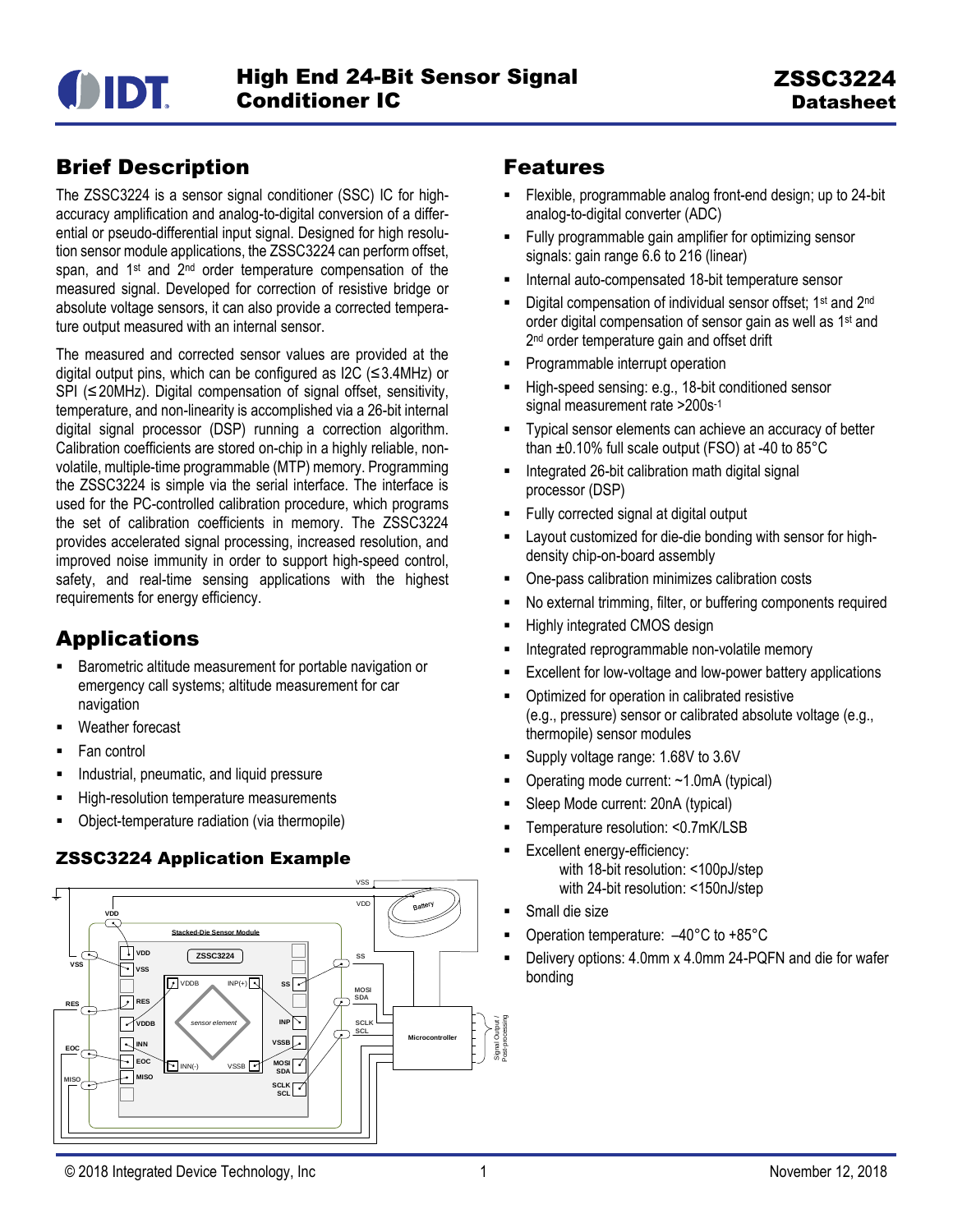## ZSSC3224 Block Diagram

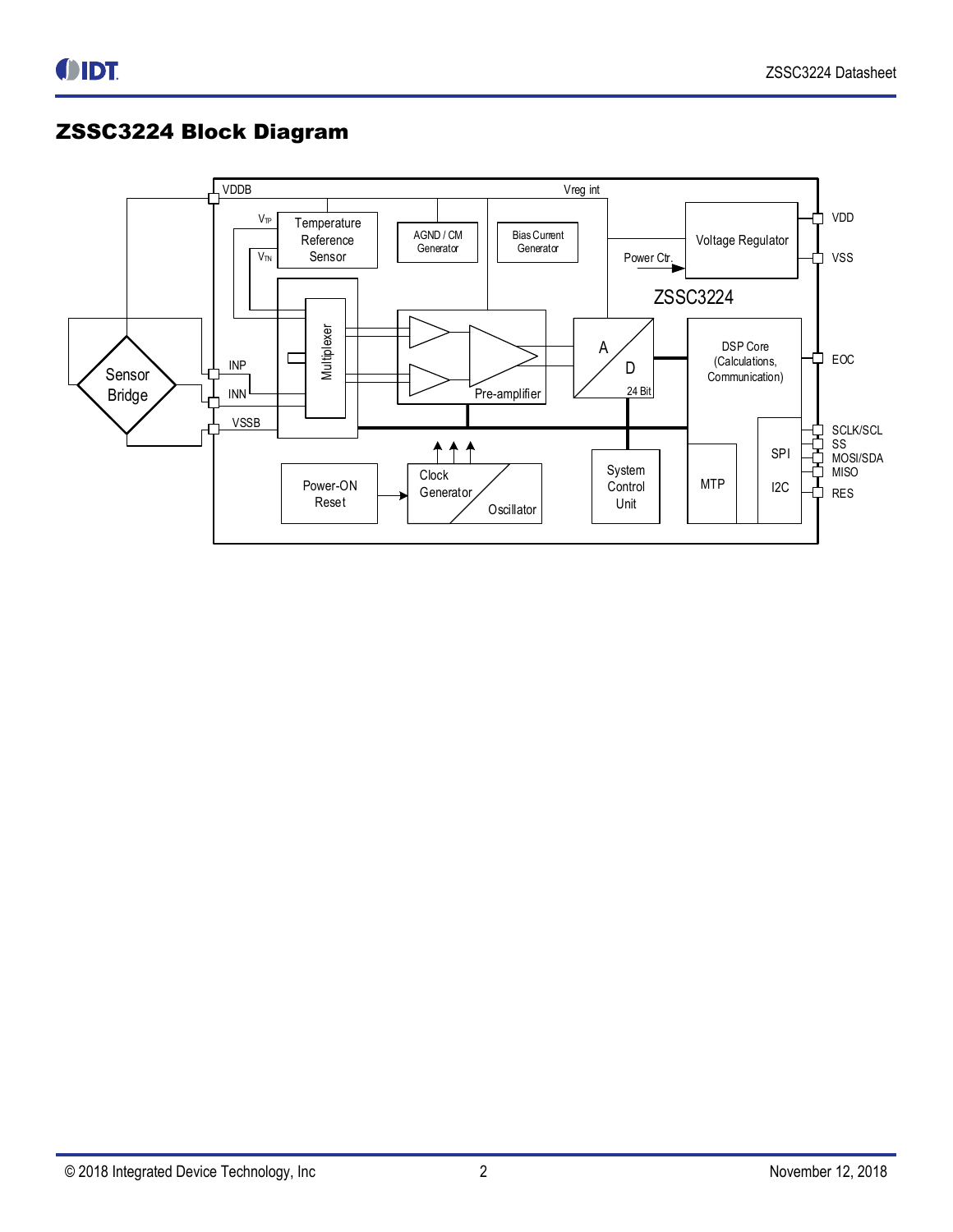# **OIDT**

## **Contents**

| 1.  |     |       |  |  |  |  |  |
|-----|-----|-------|--|--|--|--|--|
|     | 1.1 |       |  |  |  |  |  |
|     |     |       |  |  |  |  |  |
| 2.  |     |       |  |  |  |  |  |
| 3.  |     |       |  |  |  |  |  |
| 4.  |     |       |  |  |  |  |  |
|     |     |       |  |  |  |  |  |
| 5.  |     |       |  |  |  |  |  |
|     | 5.1 |       |  |  |  |  |  |
|     | 5.2 |       |  |  |  |  |  |
|     | 5.3 |       |  |  |  |  |  |
|     |     | 5.3.1 |  |  |  |  |  |
|     |     | 5.3.2 |  |  |  |  |  |
|     |     | 5.3.3 |  |  |  |  |  |
|     |     | 5.3.4 |  |  |  |  |  |
|     |     | 5.3.5 |  |  |  |  |  |
|     |     | 5.3.6 |  |  |  |  |  |
|     | 5.4 |       |  |  |  |  |  |
|     |     | 5.4.1 |  |  |  |  |  |
|     |     | 5.4.2 |  |  |  |  |  |
|     |     | 5.4.3 |  |  |  |  |  |
|     |     | 5.4.4 |  |  |  |  |  |
|     |     | 5.4.5 |  |  |  |  |  |
| 6.  |     |       |  |  |  |  |  |
|     | 6.1 |       |  |  |  |  |  |
|     | 6.2 |       |  |  |  |  |  |
|     | 6.3 |       |  |  |  |  |  |
| 6.4 |     |       |  |  |  |  |  |
|     |     | 6.4.1 |  |  |  |  |  |
|     | 6.5 |       |  |  |  |  |  |
|     |     | 6.5.1 |  |  |  |  |  |
|     |     | 6.5.2 |  |  |  |  |  |
|     |     | 6.5.3 |  |  |  |  |  |
|     | 6.6 |       |  |  |  |  |  |
|     |     | 6.6.1 |  |  |  |  |  |
|     |     | 6.6.2 |  |  |  |  |  |
|     | 6.7 |       |  |  |  |  |  |
|     |     | 6.7.1 |  |  |  |  |  |
|     |     | 6.7.2 |  |  |  |  |  |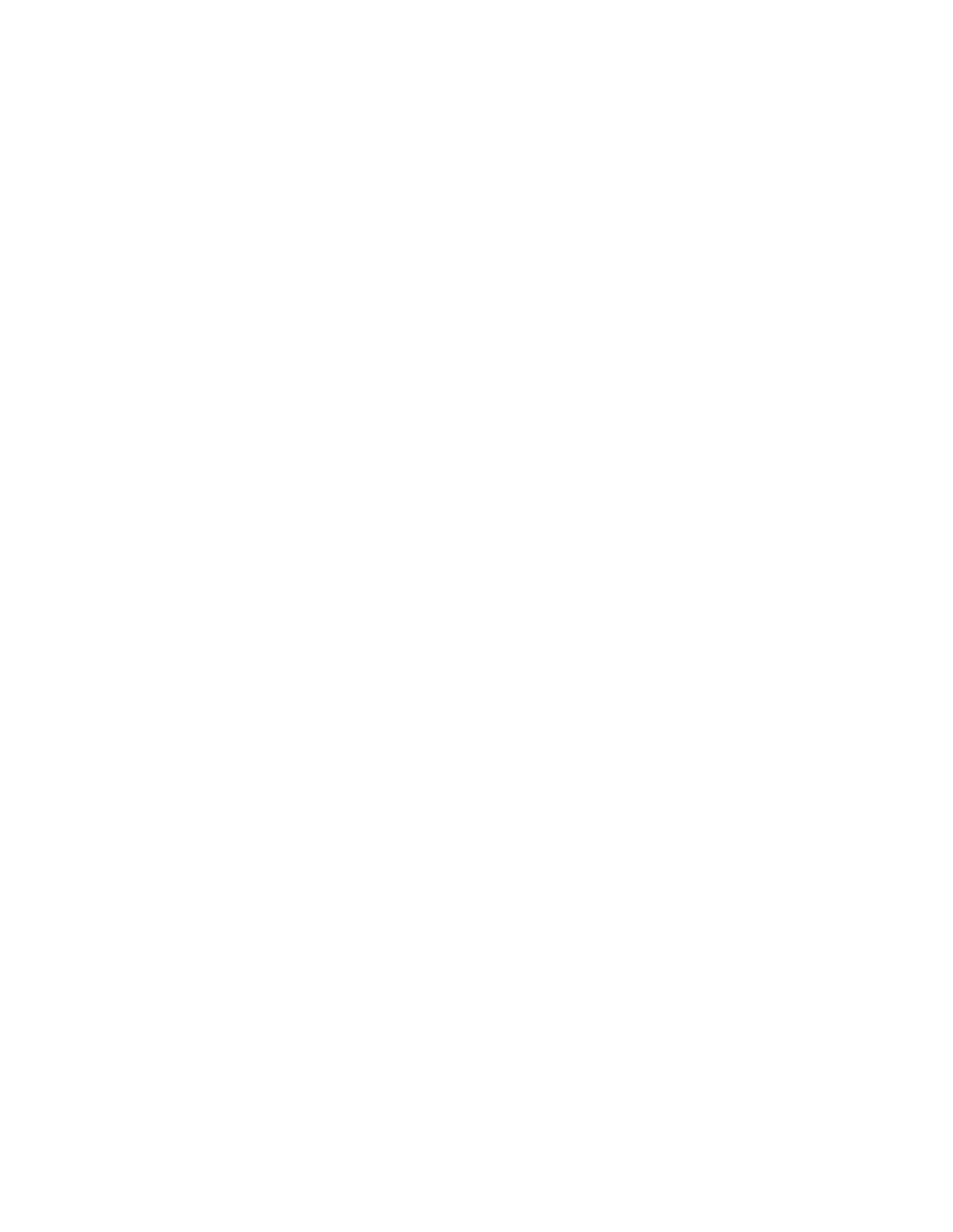|     |     | 6.7.3 |  |
|-----|-----|-------|--|
|     |     | 6.7.4 |  |
|     |     | 6.7.5 |  |
|     | 6.8 |       |  |
|     |     | 6.8.1 |  |
|     |     | 6.8.2 |  |
|     |     | 6.8.3 |  |
| 7.  |     |       |  |
|     |     |       |  |
|     |     |       |  |
| 8.  |     |       |  |
| 9.  |     |       |  |
| 10. |     |       |  |
| 11. |     |       |  |
| 12. |     |       |  |
| 13. |     |       |  |
|     |     |       |  |

# **List of Figures**

| Figure 1.1  |       |
|-------------|-------|
| Figure 1.2  |       |
| Figure 5.1  |       |
| Figure 5.2  |       |
| Figure 5.3  |       |
| Figure 6.1  |       |
| Figure 6.2  |       |
| Figure 6.3  |       |
| Figure 6.4  |       |
| Figure 6.5  | . .28 |
| Figure 6.6  |       |
| Figure 6.7  |       |
| Figure 6.8  |       |
| Figure 6.9  |       |
| Figure 6.10 |       |
| Figure 6.11 |       |
| Figure 7.1  |       |
| Figure 7.2  |       |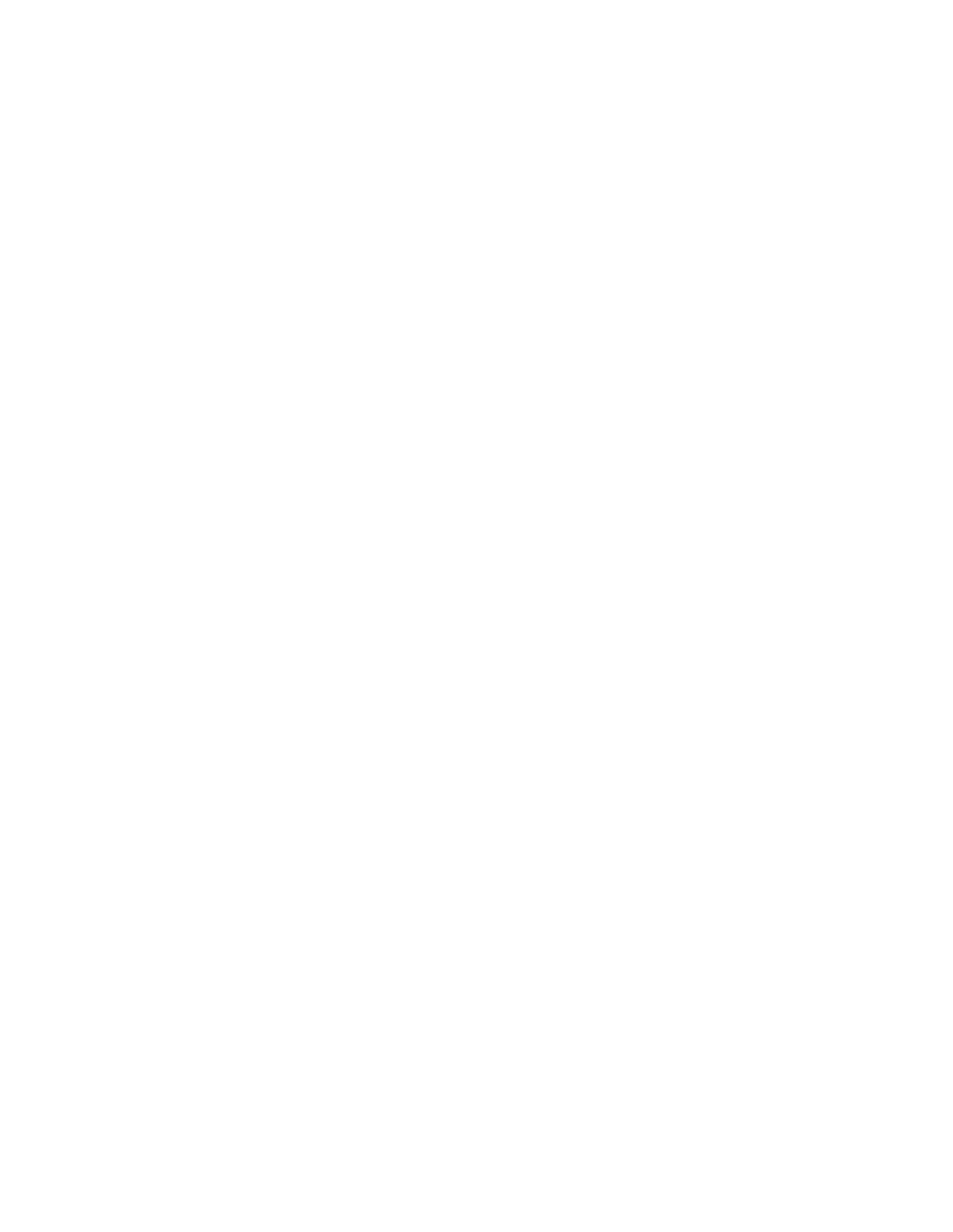## **List of Tables**

| Table 1.1 |                                                                                                                        |  |
|-----------|------------------------------------------------------------------------------------------------------------------------|--|
| Table 1.2 |                                                                                                                        |  |
| Table 2.1 |                                                                                                                        |  |
| Table 3.1 |                                                                                                                        |  |
| Table 3.2 |                                                                                                                        |  |
| Table 4.1 |                                                                                                                        |  |
| Table 5.1 |                                                                                                                        |  |
| Table 5.2 |                                                                                                                        |  |
| Table 5.3 |                                                                                                                        |  |
| Table 5.4 |                                                                                                                        |  |
| Table 5.5 |                                                                                                                        |  |
| Table 5.6 | Typical Conversion Times versus Noise Performance with Full Sensor Signal Conditioning for Measurement including AZSM, |  |
| Table 6.1 |                                                                                                                        |  |
| Table 6.2 |                                                                                                                        |  |
| Table 6.3 |                                                                                                                        |  |
| Table 6.4 |                                                                                                                        |  |
| Table 6.5 |                                                                                                                        |  |
| Table 6.6 |                                                                                                                        |  |
| Table 6.7 |                                                                                                                        |  |
| Table 6.8 |                                                                                                                        |  |
| Table 6.9 |                                                                                                                        |  |
| Table 7.1 |                                                                                                                        |  |
|           |                                                                                                                        |  |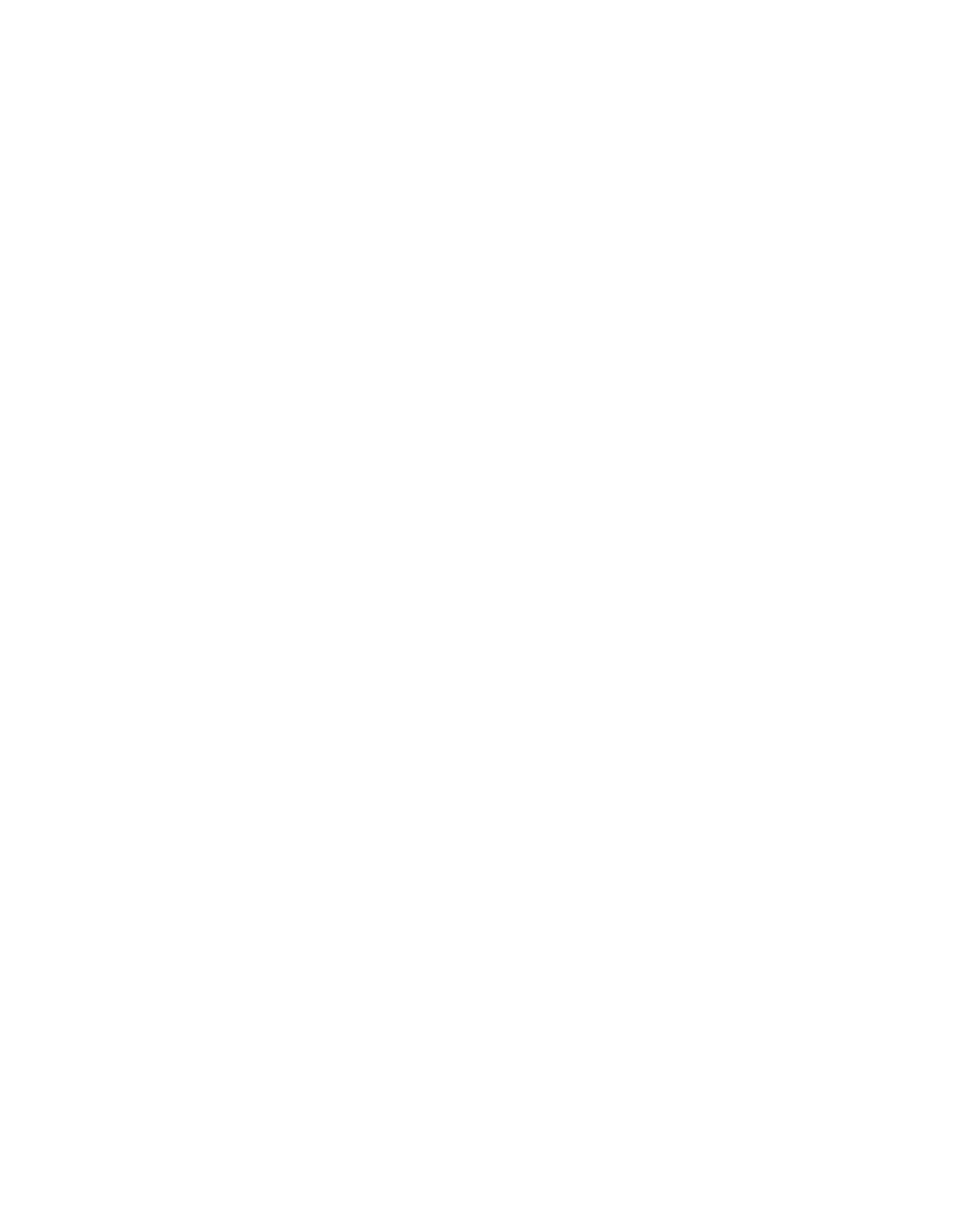## <span id="page-5-0"></span>1. Pin and Pad Assignments and Descriptions

The ZSSC3224 is available in die form or in the 24-PQFN package.

## <span id="page-5-1"></span>1.1 ZSSC3224 Die Pad Assignments and Descriptions



<span id="page-5-2"></span>

<span id="page-5-3"></span>

| Table 1.1 ZSSC3224 Die Pad Assignments |
|----------------------------------------|
|----------------------------------------|

| <b>Name</b>     | <b>Direction</b> | <b>Type</b> | <b>Description</b>                                                                 |
|-----------------|------------------|-------------|------------------------------------------------------------------------------------|
| VDD             | IN               | Supply      | Positive supply voltage for the ZSSC3224.                                          |
| VSS.            | IN               | Supply      | Ground reference voltage signal.                                                   |
| <b>RES</b>      | IN               | Digital     | ZSSC3224 reset (low active, internal pull-up).                                     |
| <b>VDDB</b>     | <b>OUT</b>       | Analog      | Positive external bridge-sensor supply.                                            |
| <b>INN</b>      | IN               | Analog      | Negative sensor signal (or sensor-ground for absolute voltage-sources<br>sensors). |
| <b>EOC</b>      | <b>OUT</b>       | Digital     | End of conversion or interrupt output.                                             |
| <b>MISO</b>     | <b>OUT</b>       | Digital     | Data output for SPI.                                                               |
| SS              | IN               | Digital     | Slave select for SPI.                                                              |
| <b>INP</b>      | IN               | Analog      | Positive sensor signal.                                                            |
| <b>VSSB</b>     | <b>OUT</b>       | Analog      | Negative external bridge-sensor supply (sensor ground).                            |
| MOSI/SDA        | <b>IN/OUT</b>    | Digital     | Data input for SPI; data in/out for I2C.                                           |
| <b>SCLK/SCL</b> | IN               | Digital     | Clock input for SPI/I2C.                                                           |
| ZMDI-test       |                  |             | Do not connect to these pads.                                                      |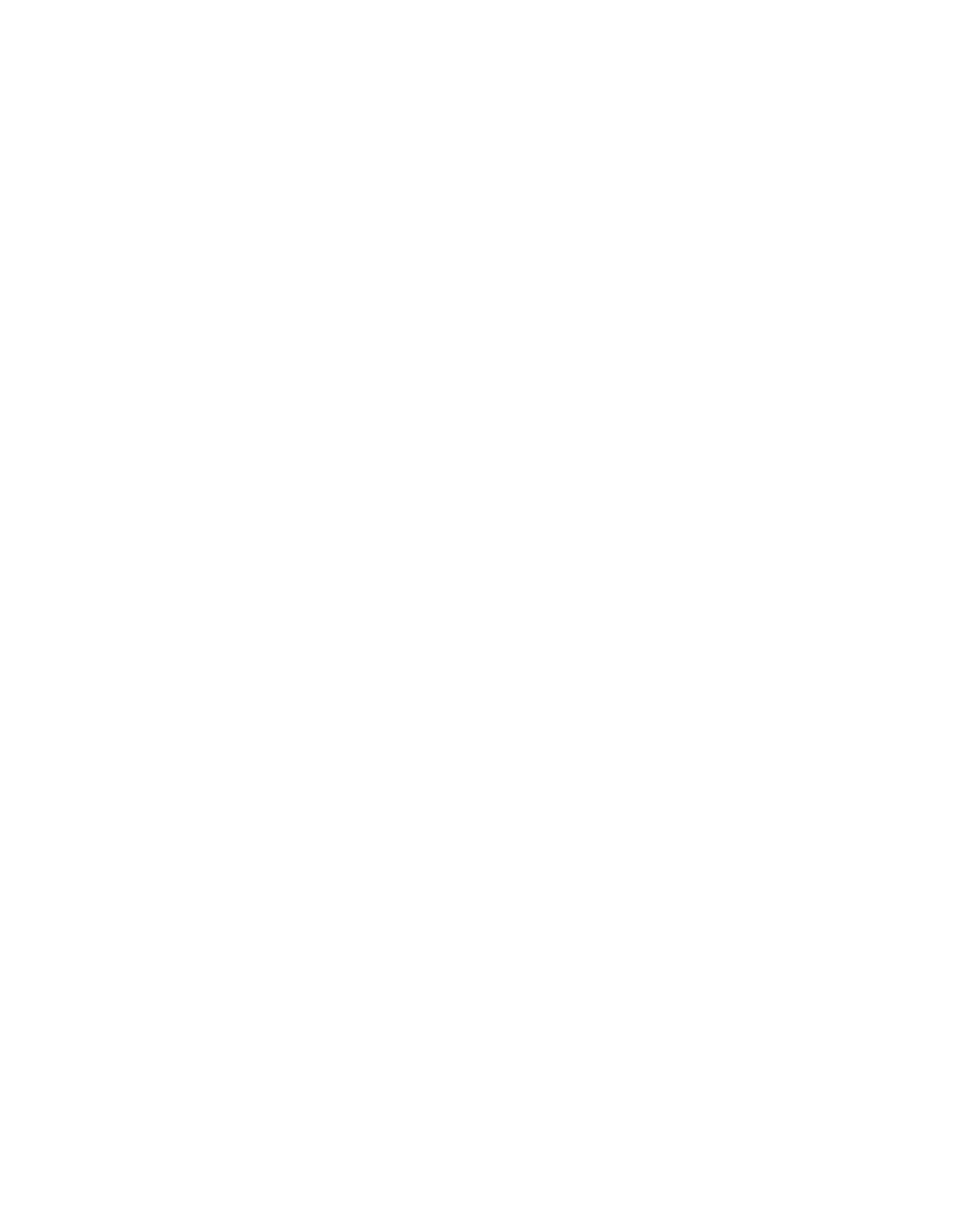## <span id="page-6-0"></span>1.2 ZSSC3224 24-PQFN Pin Assignments and Pin Descriptions

#### <span id="page-6-1"></span>Figure 1.2 Pin Assignments:  $4.0 \times 4.0 \times 0.85$  mm 24-PQFN Package

Note: Drawing is not to scale. See section [7](#page-42-0) for dimensions.



#### <span id="page-6-2"></span>Table 1.2 ZSSC3224 Pin Descriptions: 24-PQFN Package

Note: In the following table, "n.c." stands for not connected / no connection required / not bonded.

| Pin No. | <b>Name</b> | <b>Direction</b> | <b>Type</b> | <b>Description</b>                                                                 |
|---------|-------------|------------------|-------------|------------------------------------------------------------------------------------|
|         | ZMDI-test   |                  |             | Do not connect.                                                                    |
| 2       | <b>RES</b>  | IN               | Digital     | ZSSC3224 reset (low active, internal pull-up).                                     |
| 3       | <b>VDDB</b> | OUT              | Analog      | Positive external bridge-sensor supply.                                            |
| 4       | <b>INN</b>  | IN               | Analog      | Negative sensor signal (or sensor ground for absolute voltage-<br>source sensors). |
| 5       | <b>EOC</b>  | <b>OUT</b>       | Digital     | End of conversion or interrupt output.                                             |
| 6       | <b>MISO</b> | <b>OUT</b>       | Digital     | Data output for SPI.                                                               |
| 7       | ZMDI-test   |                  |             | Do not connect.                                                                    |
| 8       | n.c.        |                  |             |                                                                                    |
| 9       | n.c.        |                  |             | -                                                                                  |
| 10      | n.c.        |                  |             | -                                                                                  |
| 11      | n.c.        |                  |             | -                                                                                  |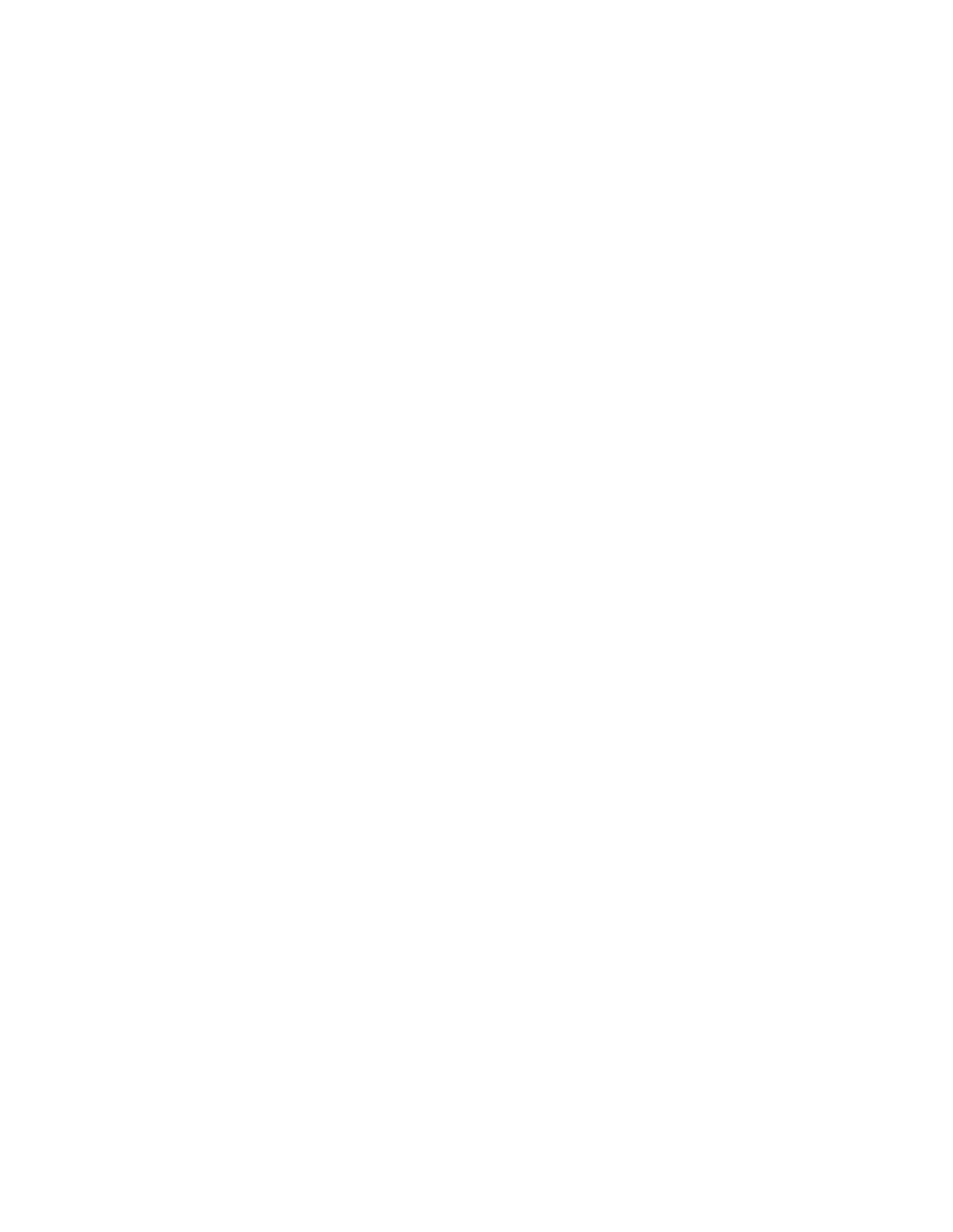| Pin No. | <b>Name</b>        | <b>Direction</b> | <b>Type</b> | <b>Description</b>                                      |
|---------|--------------------|------------------|-------------|---------------------------------------------------------|
| 12      | <b>SCLK/SCL</b>    | IN               | Digital     | Clock input for SPI/I2C.                                |
| 13      | MOSI/SDA           | <b>IN/OUT</b>    | Digital     | Data input for SPI; data in/out for I2C.                |
| 14      | <b>VSSB</b>        | <b>OUT</b>       | Analog      | Negative external bridge-sensor supply (sensor ground). |
| 15      | <b>INP</b>         | IN               | Analog      | Positive sensor signal.                                 |
| 16      | ZMDI-test          |                  |             | Do not connect.                                         |
| 17      | SS                 | IN               | Digital     | Slave select for SPI                                    |
| 18      | ZMDI-test          |                  |             | Do not connect.                                         |
| 19      | ZMDI-test          |                  |             | Do not connect.                                         |
| 20      | n.c.               |                  |             | $\overline{\phantom{0}}$                                |
| 21      | n.c.               |                  |             | $\overline{\phantom{m}}$                                |
| 22      | VDD                | IN               | Supply      | Positive supply voltage for the ZSSC3224.               |
| 23      | n.c.               |                  |             | $\overline{\phantom{0}}$                                |
| 24      | <b>VSS</b>         | IN               | Supply      | Ground reference voltage signal.                        |
| 25      | <b>Exposed Pad</b> |                  |             | Do not connect electrically.                            |

## <span id="page-7-0"></span>2. Absolute Maximum Ratings

Note: The absolute maximum ratings are stress ratings only. The ZSSC3224 might not function or be operable above the recommended operating conditions. Stresses exceeding the absolute maximum ratings might also damage the device. In addition, extended exposure to stresses above the recommended operating conditions might affect device reliability. IDT does not recommend designing to the "Absolute Maximum Ratings."

### <span id="page-7-1"></span>Table 2.1 Absolute Maximum Ratings

| <b>PARAMETER</b>                                                | <b>SYMBOL</b>              | Min    | <b>TYP</b> | <b>MAX</b>   | <b>UNITS</b> |
|-----------------------------------------------------------------|----------------------------|--------|------------|--------------|--------------|
| Voltage Reference                                               | Vss                        |        |            |              | V            |
| Analog Supply Voltage                                           | V <sub>DD</sub>            | -0.4   |            | 3.63         |              |
| Voltage at all Analog and Digital IO Pins                       | $V_{A}$ 10, $V_{D}$ 10     | $-0.5$ |            | $V_{DD}+0.5$ |              |
| Input Current into Any Pin except RES, ZMDI-test, SS [a], [b]   | <b>I</b> IN                | $-100$ |            | 100          | mA           |
| Electrostatic Discharge Tolerance - Human Body Model (HBM1) [c] | V <sub>HBM1</sub>          | ±4000  |            |              |              |
| Storage Temperature                                             | $\mathsf{T}_{\text{STOR}}$ | -50    |            | 150          | °C           |

<span id="page-7-2"></span>[a] Latch-up current limit for RES, ZMDI-test, and SS: ±70mA.

<span id="page-7-3"></span>[b] Latch-up resistance; reference for pin is 0V.

<span id="page-7-4"></span>[c] HBM1: C = 100pF charged to V $_{\text{HBM1}}$  with resistor R = 1.5k $\Omega$  in series based on MIL 883, Method 3015.7. ESD protection referenced to the Human Body Model is tested with devices in ceramic dual in-line packages (CDIP) during product qualification.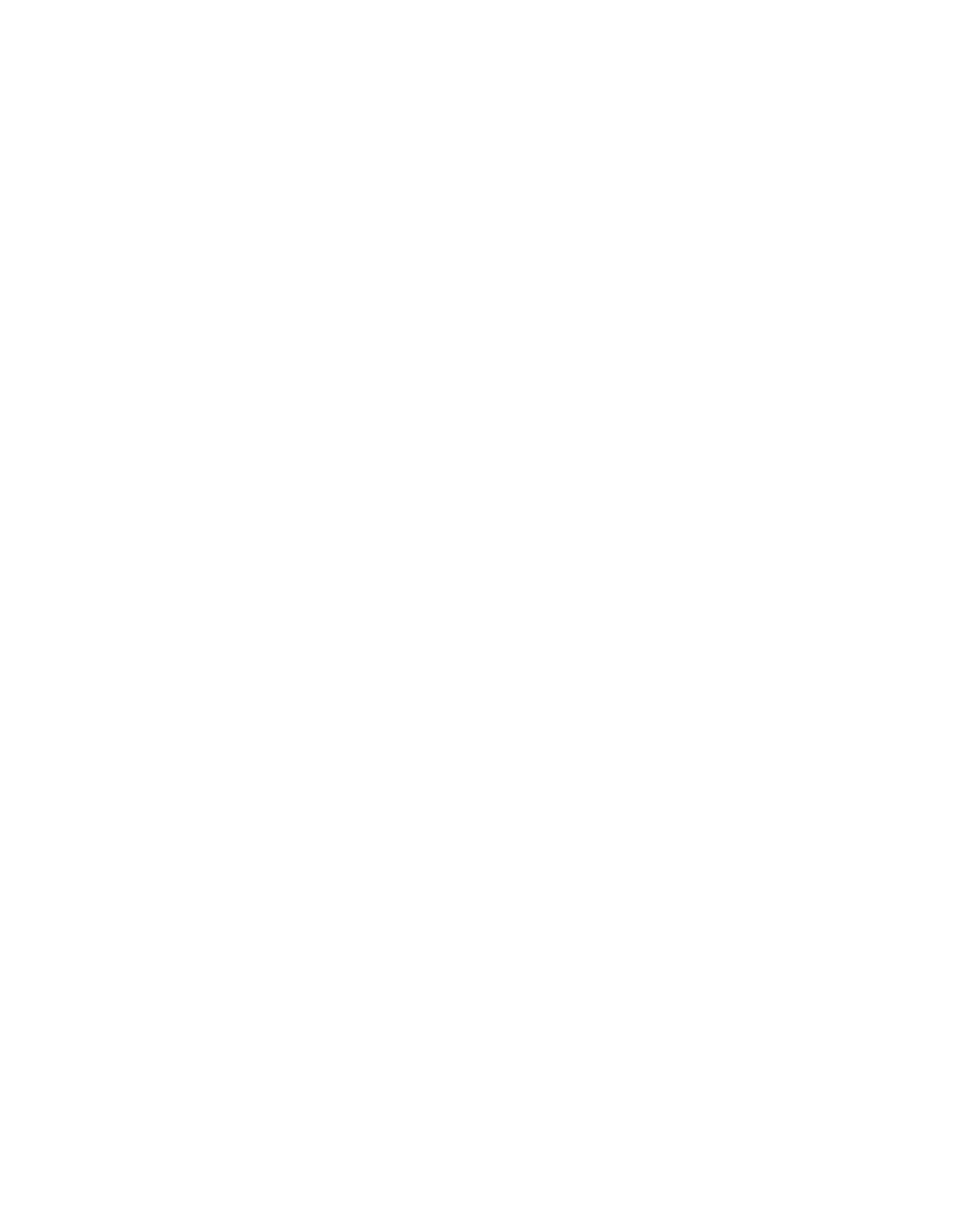## <span id="page-8-0"></span>3. Recommended Operating Conditions

Note: The reference for all voltages is Vss.

#### <span id="page-8-1"></span>Table 3.1 Recommended Operating Conditions

| <b>PARAMETER</b>                                      | <b>SYMBOL</b>    | <b>MIN</b> | <b>TYP</b> | <b>MAX</b> | <b>UNIT</b> |
|-------------------------------------------------------|------------------|------------|------------|------------|-------------|
| Supply Voltage                                        | V <sub>DD</sub>  | 1.68       |            | 3.6        |             |
| <b>VDD Rise Time</b>                                  | tv <sub>DD</sub> |            |            | 200        | μs          |
|                                                       |                  |            |            | 1.8        |             |
| Bridge Current <sup>[a]</sup>                         | <b>IVDDB</b>     |            |            | 16.5       | mA          |
| <b>Operation Temperature Range</b>                    | <b>TAMB</b>      | -40        |            | 85         | $^{\circ}C$ |
| External (Parasitic) Capacitance between VDDB and VSS | $C_L$            | 0.01       |            | 50         | nF          |

<span id="page-8-3"></span>[a] Power supply rejection is reduced if a current in the range of 16.5mA > IvDDB > 1.8mA is drawn out of VDDB.

A dynamic power-on-reset circuit is implemented in order to achieve minimum current consumption in Sleep Mode. The VDD low level and the subsequent rise time and VDD rising slope must meet the requirements in [Table 3.2](#page-8-2) to guarantee an overall IC reset; lower VDD low levels allow slower rising of the subsequent on-ramp of VDD. Other combinations might also be possible. For example, the reset trigger can be influenced by increasing the power-down time and lowering the VDD rising slope requirement. Alternatively, the RES pin can be connected and used to control safe resetting of the ZSSC3224. RES is active-low; a VDD-VSS-VDD transition at the RES pin leads to a complete ZSSC3224 reset.

#### <span id="page-8-2"></span>Table 3.2 Requirements for VDD Power-on Reset

| <b>PARAMETER</b>                            | <b>SYMBOL</b>           | <b>MIN</b> | <b>TYP</b> | <b>MAX</b>               | <b>UNIT</b> |
|---------------------------------------------|-------------------------|------------|------------|--------------------------|-------------|
| Power-Down Time (duration of VDD Low Level) | <b>ISPIKE</b>           |            | -          | -                        | μs          |
| <b>VDD Low Level</b>                        | <b>VDD</b> low          |            | -          | 0.2                      |             |
| <b>VDD Rising Slope</b>                     | <b>SR<sub>VDD</sub></b> | 10         | -          | $\overline{\phantom{0}}$ | V/ms        |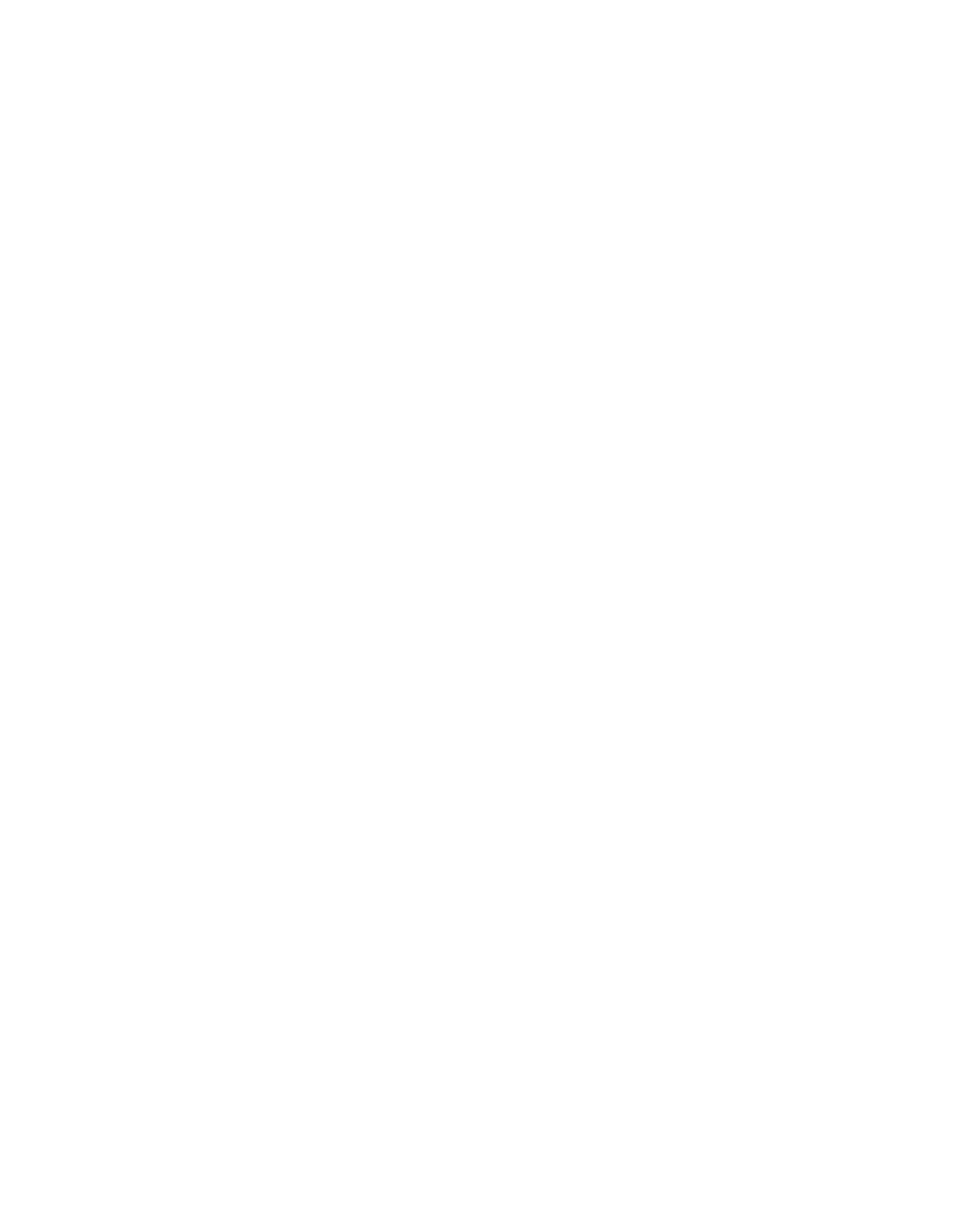## <span id="page-9-0"></span>4. Electrical Characteristics

All parameter values are valid only under the specified operating conditions. All voltages are referenced to Vss.

### <span id="page-9-1"></span>Table 4.1 Electrical Characteristics

Note: See important table notes at the end of the table.

| Parameter                                                                      | Symbol                   | <b>Conditions/Comments</b>                                                                                          | Min    | <b>Typ</b>      | <b>Max</b> | <b>Unit</b> |
|--------------------------------------------------------------------------------|--------------------------|---------------------------------------------------------------------------------------------------------------------|--------|-----------------|------------|-------------|
| <b>Supply</b>                                                                  |                          |                                                                                                                     |        |                 |            |             |
| External Sensor Supply Voltage, ADC<br>Reference Voltage                       | <b>V</b> <sub>DDB</sub>  | Internally generated                                                                                                | 1.60   | 1.68            | 1.75       | $\vee$      |
|                                                                                |                          | Active State, average                                                                                               |        | 1050            | 1500       | μA          |
| <b>Current Consumption</b>                                                     | <b>I</b> v <sub>D</sub>  | Sleep Mode, idle current, ≤ 85°C                                                                                    |        | 20              | 250        | nA          |
| Power Supply Rejection                                                         |                          | $V_{DD} = 1.8V$                                                                                                     | 17     | 60              | 88         | dB          |
| 20·log <sub>10</sub> (V <sub>DD</sub> /V <sub>DDB</sub> )<br>(see section 4.1) | <b>PSR<sub>VDD</sub></b> | $V_{DD} = 2V$                                                                                                       | 32     | 65              | 91         | dB          |
| Analog-to-Digital Converter (ADC, A2D)                                         |                          |                                                                                                                     |        |                 |            |             |
| Resolution                                                                     | <b>TADC</b>              |                                                                                                                     | 12     |                 | 24         | Bit         |
| <b>ADC Clock Frequency</b>                                                     | fADC                     | Internal ADC clock                                                                                                  | 0.9    | $\mathbf{1}$    | 1.1        | <b>MHz</b>  |
| <b>Conversion Rate</b>                                                         | $f_{S,raw}$              | Conversions per second for single<br>24-bit external sensor A2D<br>conversion (without auto-zero<br>measurement AZ) |        |                 | 144        | Hz          |
|                                                                                |                          | Conversions per second for single<br>16-bit temperature sensor A2D<br>conversion (without AZ)                       |        |                 | 2.3        | kHz         |
| <b>Amplifier</b>                                                               |                          |                                                                                                                     |        |                 |            |             |
| Gain                                                                           | G <sub>amp</sub>         | 64 steps                                                                                                            | 6.6    |                 | 216        |             |
| Gain Error                                                                     | G <sub>err</sub>         | Referenced to nominal gain                                                                                          | $-2.5$ |                 | 2.5        | $\%$        |
| <b>Sensor Signal Conditioning Performance</b>                                  |                          |                                                                                                                     |        |                 |            |             |
| ZSSC3224 Accuracy Error [a]                                                    | <b>ErrAJC</b>            | Accuracy error for sensor that is<br>ideally linear (in temperature and<br>measurand)                               |        |                 | 0.01       | %FSO        |
| <b>Conversion Rate</b>                                                         | $f_{S, \, SSC}$          | Conversion per second for fully<br>corrected 24-bit measurement                                                     |        | 58              | 60         | Hz          |
| Input                                                                          |                          |                                                                                                                     |        |                 |            |             |
| Input Voltage Range                                                            | VINP, VINN               | Input voltage range at INP and INN<br>pins                                                                          | 0.65   |                 | 1.05       | $\vee$      |
| <b>External Sensor Bridge Resistance</b>                                       | $R_{BR}$                 | Full power supply disturbance<br>rejection (PSRR) capabilities                                                      | 1      | 10 <sup>°</sup> | 50         | kΩ          |
|                                                                                |                          | Reduced PSRR, but full functionality                                                                                | 100    |                 | 999        | Ω           |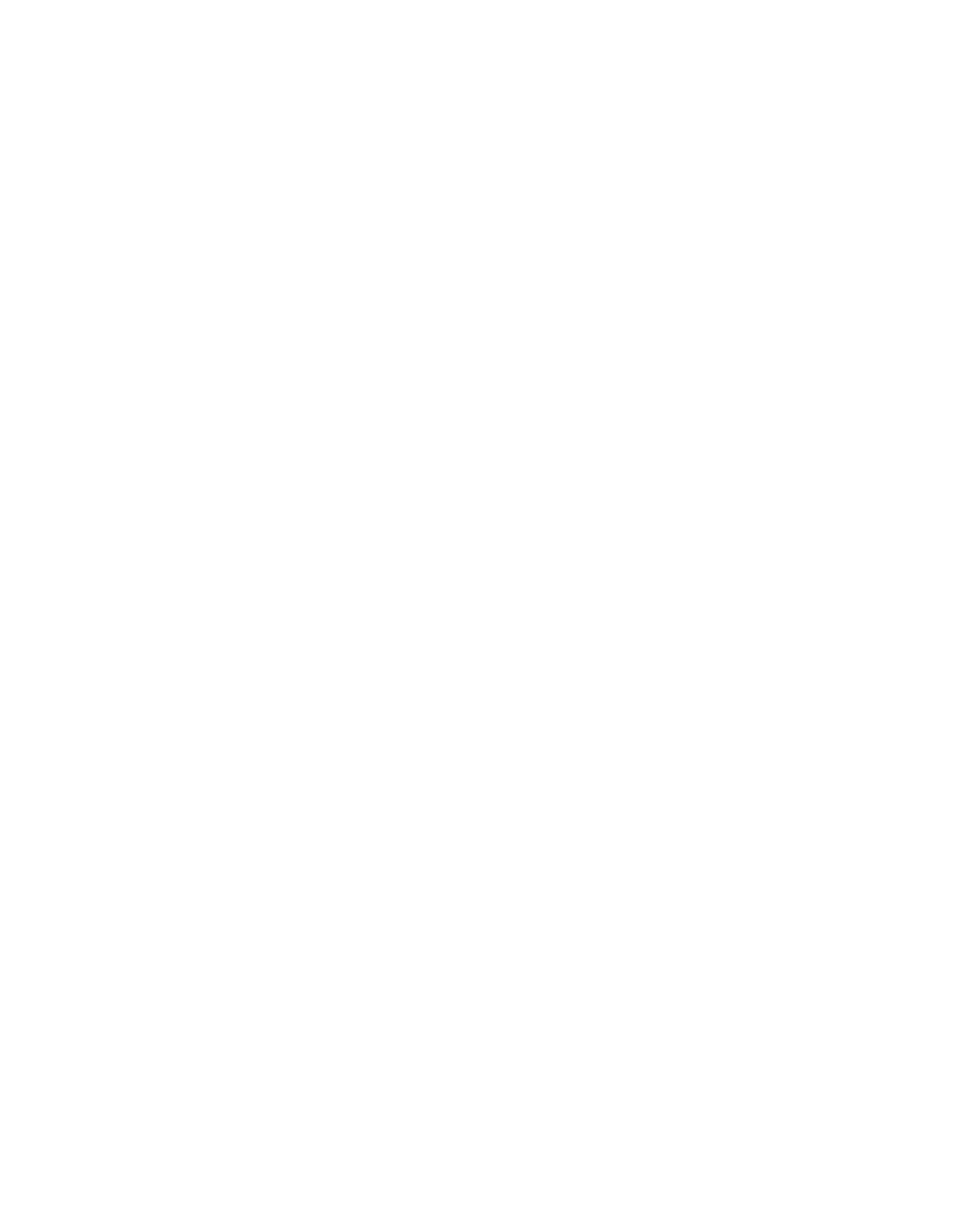| <b>Parameter</b>                   | <b>Symbol</b>     | <b>Conditions/Comments</b>                                              | Min  | <b>Typ</b> | <b>Max</b>     | <b>Unit</b> |
|------------------------------------|-------------------|-------------------------------------------------------------------------|------|------------|----------------|-------------|
| Power-Up                           |                   |                                                                         |      |            |                |             |
| Start-up Time                      | tsta1             | V <sub>DD</sub> ramp up to interface<br>communication (see section 6.1) |      |            | 1              | ms          |
|                                    | tsta2             | V <sub>DD</sub> ramp up to analog operation                             |      |            | 2.5            | ms          |
|                                    | t <sub>wuP1</sub> | Sleep to Active State interface<br>communication                        |      |            | 0.5            | ms          |
| Wake-up Time                       | twu <sub>P2</sub> | Sleep to Active State analog<br>operation                               |      |            | $\overline{2}$ | ms          |
| <b>Oscillator</b>                  |                   |                                                                         |      |            |                |             |
| Internal Oscillator Frequency      | fclk              |                                                                         | 3.6  | 4          | 4.4            | <b>MHz</b>  |
| <b>Internal Temperature Sensor</b> |                   |                                                                         |      |            |                |             |
| Temperature Resolution             |                   | -40 $^{\circ}$ C to +85 $^{\circ}$ C                                    |      | 0.7        |                | mK/LSB      |
| <b>Interface and Memory</b>        |                   |                                                                         |      |            |                |             |
| SPI Clock Frequency                | $f_{C,SPI}$       | Maximum capacitance at MISO line:<br>40pF at V <sub>DD</sub> =1.8V      |      |            | 20             | <b>MHz</b>  |
| I2C Clock Frequency                | $f_{C, I2C}$      |                                                                         |      |            | 3.4            | <b>MHz</b>  |
| Program Time                       | t <sub>prog</sub> | MTP programming time per 16-bit<br>register                             |      | 5          | 16             | ms          |
| Endurance                          | <b>NMTP</b>       | Number of reprogramming cycles                                          | 1000 | 10000      |                | Numeric     |
| Data Retention                     | <b>TRET MTP</b>   | 1000h at 125°C                                                          | 10   |            |                | Years       |

<span id="page-10-1"></span>[a] Percentage referred to maximum full-scale output (FSO); e.g. for 24-bit measurements:  $Err_{A,IC}$  [%FSO] = 100  $\cdot$  MAX{ | ADC<sub>meas</sub>  $-$  ADC<sub>ideal</sub> | } / 2<sup>24</sup>.

## <span id="page-10-0"></span>4.1 Power Supply Rejection Ratio (PSRR) versus Frequency

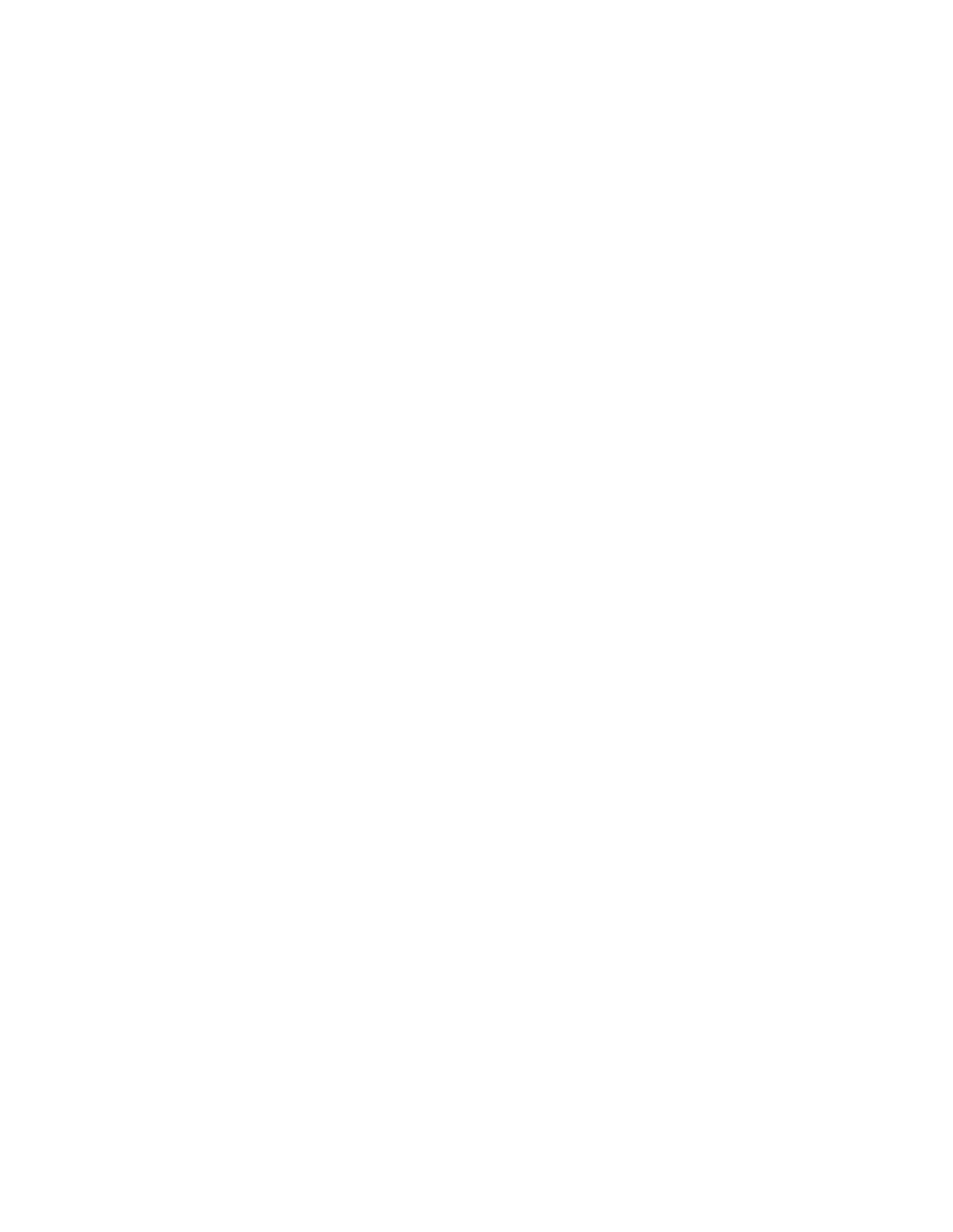## <span id="page-11-0"></span>5. Circuit Description

## <span id="page-11-1"></span>5.1 Brief Description

The ZSSC3224 provides a highly accurate amplification of bridge sensor signals. The compensation of sensor offset, sensitivity, temperature drift, and non-linearity is accomplished via a 26-bit DSP core running a correction algorithm with calibration coefficients stored in a non-volatile memory. The ZSSC3224 can be configured for a wide range of resistive bridge sensor types and for absolute voltage source sensors. A digital interface (SPI or I2C) enables communication. The ZSSC3224 supports two operational modes: Normal Mode and Command Mode. Normal Mode is the standard operating mode. Typically in Normal Mode, the ZSSC3224 wakes up from Sleep Mode (low power), runs a measurement in Active State, and automatically returns to the Sleep Mode. (See section [6.4](#page-20-0) for details on operational modes.)

## <span id="page-11-2"></span>5.2 Signal Flow and Block Diagram

Se[e Figure 5.1](#page-11-3) an[d Figure 5.2](#page-12-2) for the ZSSC3224 block diagram for different input sensors. The sensor bridge supply V<sub>DDB</sub> and the power supply for analog circuitry are provided by a voltage regulator, which is optimized for power supply disturbance rejection (PSRR). See section [4.1](#page-10-0) for a graph of PSRR versus frequency. To improve noise suppression, the digital blocks are powered by a separate voltage regulator. A power supervision circuit monitors all supply voltages and generates appropriate reset signals for initializing the digital blocks.

The System Control Unit controls the analog circuitry to perform the three measurement types: external sensor, temperature, and offset measurement. The multiplexer selects the signal input to the amplifier, which can be the external signals from the input pins INP and INN or the internal temperature reference sensor signals. A full measurement request will trigger an automatic sequence of all measurement types and all input signals.



#### <span id="page-11-3"></span>Figure 5.1 ZSSC3224 Functional Block Diagram with Resistive-Bridge Sensor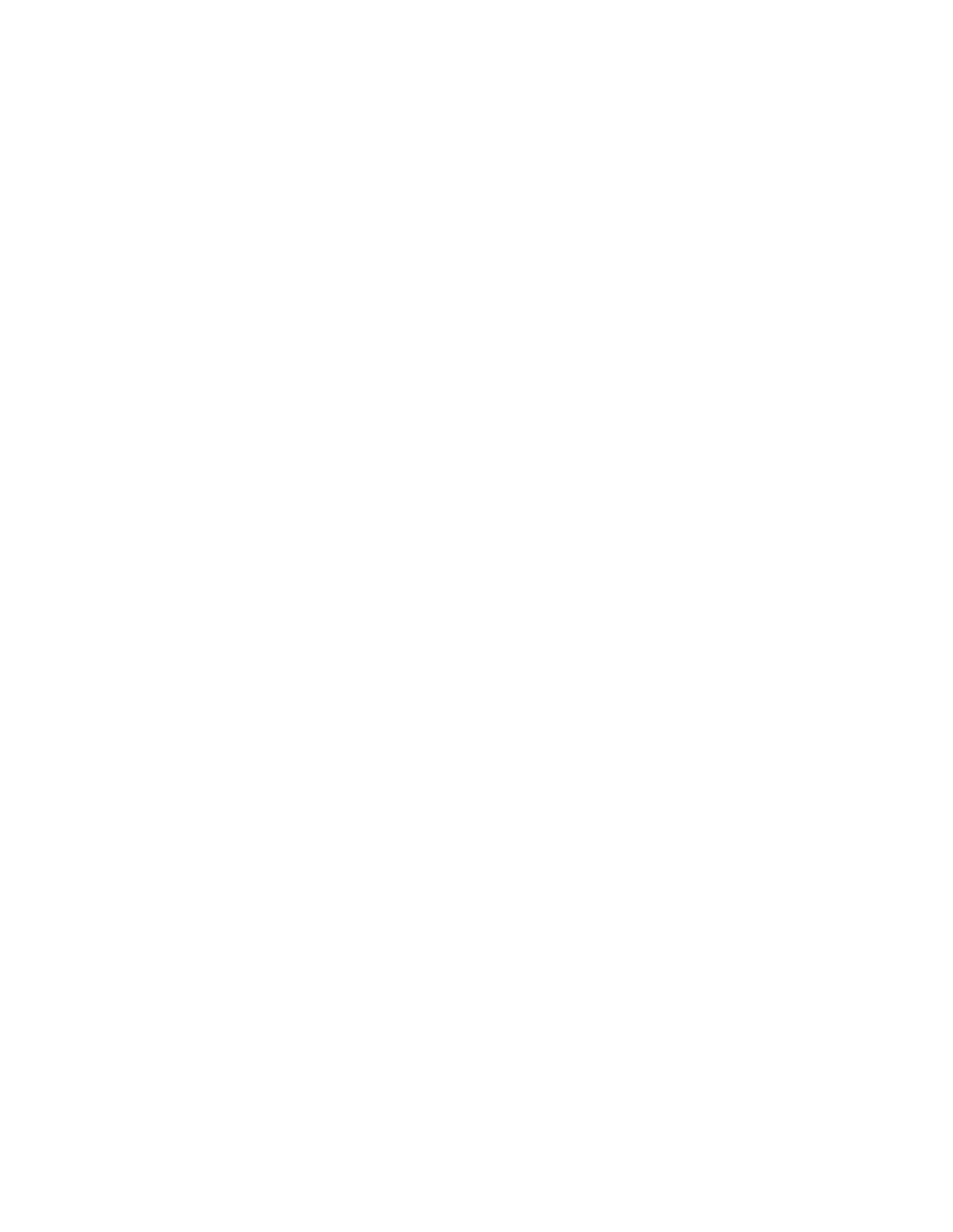

#### <span id="page-12-2"></span>Figure 5.2 ZSSC3224 Functional Block Diagram with Voltage-Source Sensor

The amplifier consists of two stages with programmable gain values.

The ZSSC3224 employs a programmable analog-to-digital converter (ADC) optimized for conversion speed and noise suppression. The programmable resolution from 12 to 24 bits provides flexibility for adapting the conversion characteristics. To improve power supply noise suppression, the ADC uses the bridge supply  $V_{\text{DDB}}$  as its reference voltage leading to a ratiometric measurement topology if the external sensor is a bridge-type element.

The remaining ZSSC3224-internal offset and the sensor element offset, i.e., the overall system offset for the amplifier and ADC, can be canceled by means of an offset and auto-zero measurement, respectively.

The DSP accomplishes the auto-zero, span, and 1st and 2nd order temperature compensation of the measured external sensor signal. The correction coefficients are stored in the MTP memory.

The ZSSC3224 supports SPI and I2C interface communication for controlling the ZSSC3224, configuration, and measurement result output.

## <span id="page-12-0"></span>5.3 Analog Front End

### <span id="page-12-1"></span>5.3.1 Amplifier

The amplifier has a fully differential architecture and consists of two stages. The amplification of each stage and the external sensor gain polarity are programmable via settings in the Measurement Configuration Register SM\_config1 and SM\_config2 (addresses 12HEX and 16HEX; see sectio[n 6.6.2\)](#page-31-0) in the MTP memory (for details, see sectio[n 5.4.2\)](#page-18-2).

**Note:** Only one of these two possible configurations is used for the measurement. The default configuration is *SM\_config1*. Alternately, *SM\_config2* can be implemented by sending a command to select this configuration for the measurement (see section [6.5.1\)](#page-25-1). The term *SM\_config* is used in explanations for general register content and functionality for both *SM\_config1* and *SM\_config2*, as the registers' bit assignments are exactly the same for both registers.

The first 6 bits of *SM\_config* are the programmable gain settings *Gain\_stage1* and *Gain\_stage2*. The options for the programmable gain settings are listed in [Table 5.1](#page-13-0) an[d Table](#page-13-1) 5.2.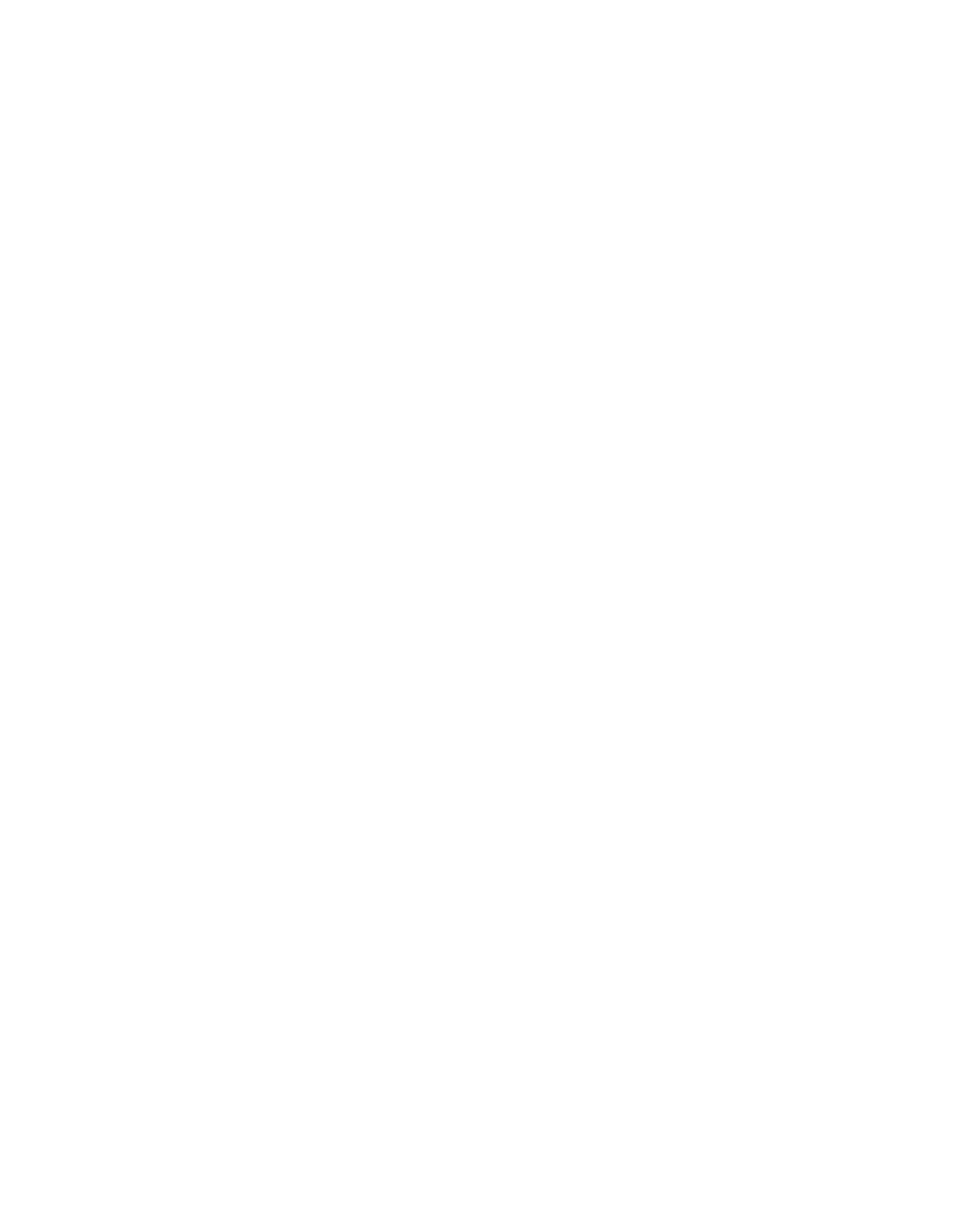#### <span id="page-13-0"></span>Table 5.1 Amplifier Gain: Stage 1

| Gain_stage1            |                 |                 |                      |  |
|------------------------|-----------------|-----------------|----------------------|--|
| <b>SM_config Bit 2</b> | SM_config Bit 1 | SM_config Bit 0 | Gain <sub>amp1</sub> |  |
|                        |                 |                 | 6                    |  |
|                        |                 |                 | 12                   |  |
|                        |                 | 0               | 20                   |  |
|                        |                 |                 | 30                   |  |
|                        |                 |                 | 40                   |  |
|                        |                 |                 | 60                   |  |
|                        |                 |                 | 80                   |  |
|                        |                 |                 | 120                  |  |

#### <span id="page-13-1"></span>Table 5.2 Amplifier Gain: Stage 2

| Gain_stage2     |                 |                 |                      |  |  |
|-----------------|-----------------|-----------------|----------------------|--|--|
| SM_config Bit 5 | SM_config Bit 4 | SM_config Bit 3 | Gain <sub>amp2</sub> |  |  |
|                 |                 |                 | 1.1                  |  |  |
|                 |                 |                 | 1.2                  |  |  |
|                 |                 | O               | 1.3                  |  |  |
| N               |                 |                 | 1.4                  |  |  |
|                 |                 |                 | 1.5                  |  |  |
|                 |                 |                 | 1.6                  |  |  |
|                 |                 |                 | 1.7                  |  |  |
|                 |                 |                 | 1.8                  |  |  |

If needed, the polarity of the sensor bridge gain can be reversed by setting the *Gain\_polarity* bit, which is bit 6 in the *SM\_config* register (*s*ee sectio[n 6.6.2\)](#page-31-0). Changing the gain polarity is achieved by inverting the chopper clock. [Table 5.3](#page-13-2) gives the settings for the *Gain\_polarity* bit. This feature enables applying a sensor to the ZSSC3224 with swapped input signals at INN and INP; e.g., to avoid crossing wires for the final sensor module's assembly.

#### <span id="page-13-2"></span>Table 5.3 Gain Polarity

| Gain_polarity (SM_config Bit 6) | Gain | <b>Setting Description</b> |
|---------------------------------|------|----------------------------|
|                                 | +1   | No polarity change.        |
|                                 |      | Gain polarity is inverted. |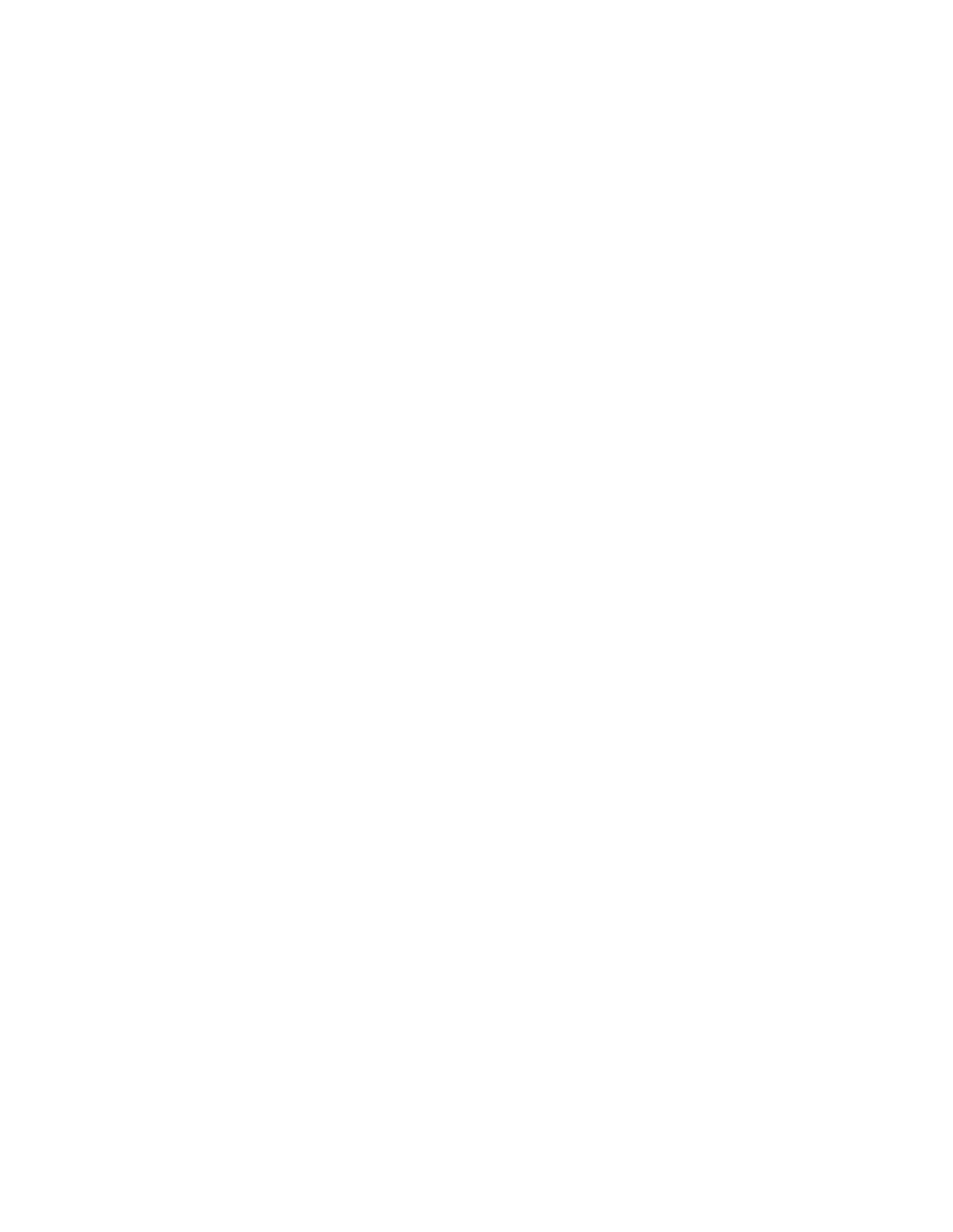### <span id="page-14-0"></span>5.3.2 Analog-to-Digital Converter

An analog-to-digital converter (ADC) is used to digitize the amplifier signal. To allow optimizing the trade-off between conversion time and resolution, the resolution can be programmed in a range from 12-bit to 24-bit (*Adc\_bits* bit field in the *SM\_config* register; section [6.6.2\)](#page-31-0). The ADC processes differential input signals.

| <b>Resolution (Bits)</b> | Conversion Time in µs (typical) |
|--------------------------|---------------------------------|
| 12                       | 140                             |
| 13                       | 185                             |
| 14                       | 250                             |
| 15                       | 335                             |
| 16                       | 470                             |
| 17                       | 640                             |
| 18                       | 890                             |
| 19                       | 1250                            |
| 20                       | 1760                            |
| 21                       | 2460                            |
| 22                       | 3480                            |
| 23                       | 4890                            |
| 24                       | 6940                            |

<span id="page-14-1"></span>

| Table 5.4 ADC Conversion Times for a Single Analog-to-Digital Conversion |  |  |
|--------------------------------------------------------------------------|--|--|
|                                                                          |  |  |

The ADC can perform an offset shift in order to adapt input signals with offsets to the ADC input range. The shift feature is enabled by setting the *SM\_config* register's bit 15 = 1 (*Shift\_method* = 1). The respective analog offset shift can be set up with bits [14:12], the *Offset* bit field in *SM\_config*. The offset shift causes the ADC to perform an additional amplification of the ADC's input signal by a factor of 2. This must be taken into consideration for a correct analog sensor setup via configuration of the pre-amplifier's gain, the ADC offset shift, and the potential ADC gain.

The overall analog amplification *Gaintotal = Gainamp1* ∗ *Gainamp2* ∗ *GainADC* can be determined for the following options:

If no offset shift is selected, i.e., *Shift\_method* = 0 and *Offset* = 000 in *SM\_config,*

*Gaintotal* = *Gainamp1* ∗ *Gainamp2* ∗ 1

If ADC offset shift is selected, i.e., *Shift\_method* = 1 and Offset  $\neq$  000 in *SM\_config.* 

*Gaintotal* = *Gainamp1* ∗ *Gainamp2* ∗ 2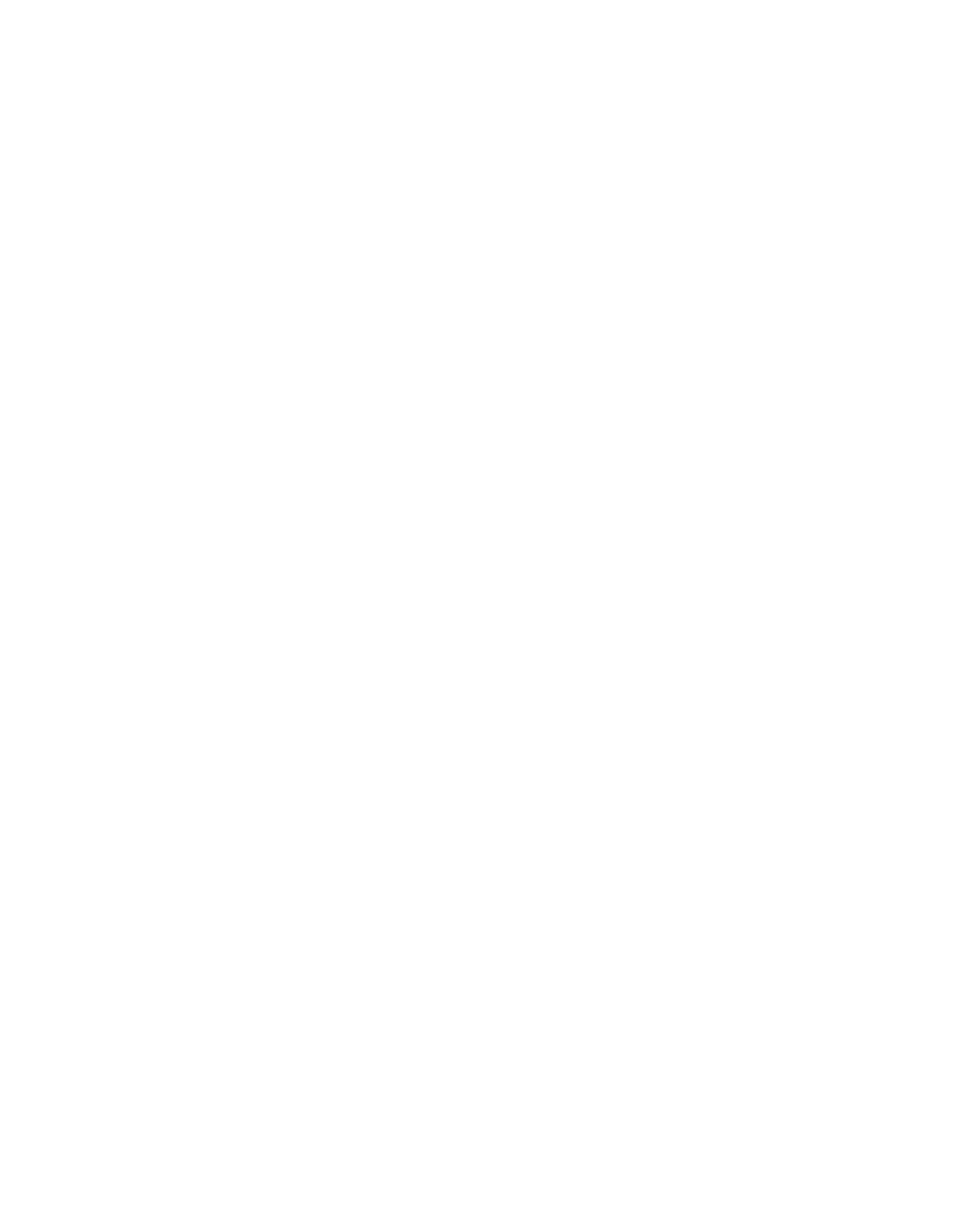|                                    | <b>Offset Shift in ADC</b>         |                                    |                                    |                |                                                                       |
|------------------------------------|------------------------------------|------------------------------------|------------------------------------|----------------|-----------------------------------------------------------------------|
| SM_config Bit 15<br>(Shift_method) | Offset:<br><b>SM_config Bit 14</b> | Offset:<br><b>SM_config Bit 13</b> | Offset:<br><b>SM_config Bit 12</b> | GainADC        | ADC Offset Shift of Input Signal as a<br><b>Percent of Full Scale</b> |
| 0                                  | 0                                  | 0                                  | 0                                  |                | $0\%$                                                                 |
|                                    |                                    | U                                  | 0                                  | 2              | $0\%$                                                                 |
|                                    | N                                  | N                                  |                                    | 2              | 6.75%                                                                 |
|                                    |                                    |                                    | 0                                  | $\overline{2}$ | 12.50%                                                                |
|                                    | 0                                  |                                    |                                    | $\overline{2}$ | 19.25%                                                                |
|                                    |                                    | 0                                  | 0                                  | 2              | 25.00%                                                                |
|                                    |                                    |                                    |                                    | 2              | 31.75%                                                                |
|                                    |                                    |                                    | $\mathbf{0}$                       | 2              | 38.50%                                                                |
|                                    |                                    |                                    |                                    | 2              | 43.25%                                                                |

#### <span id="page-15-0"></span>Table 5.5 ADC Offset Shift

**Important note:** If the required configuration is no offset shift and no additional gain factor (and therefore *Gain<sub>ADC</sub>* = 1), then the only valid settings are *Shift\_method* = 0 and *Offset* = 000 in *SM\_config*. Any other setup using *Shift\_method* = 0 combined with *Offset* ≠ 000 leads to erroneous analog setups.

The setting for ADC resolution for the external sensor (bridge or voltage-source sensor) affects the typical measurement duration and noise performance as shown i[n Table 5.6](#page-15-1) for the example of a bridge sensor measurement using the "Measure" command (AA<sub>HEX</sub>; see sectio[n 6.4.1\)](#page-23-0). See sectio[n 6.2](#page-19-2) for definitions of measurement types AZSM, SM, AZTM, and TM.

#### <span id="page-15-1"></span>Table 5.6 Typical Conversion Times versus Noise Performance with Full Sensor Signal Conditioning for Measurement including AZSM, SM, AZTM, and TM (Bridge-Type Sensor)

Note: See important notes at the end of the table.

| <b>ADC Resolution: Internal</b><br><b>Temperature Sensor</b> | <b>Typical ADC Resolution:</b><br><b>External Sensor Setting</b> | Typical Measurement Duration [a],<br>MEASURE, (AA <sub>HEX</sub> ) (ms) | Typical 3-Sigma Noise for SSC-<br>Corrected Output [b] (counts) |
|--------------------------------------------------------------|------------------------------------------------------------------|-------------------------------------------------------------------------|-----------------------------------------------------------------|
| 18                                                           | 16                                                               | 4.1                                                                     | 4.9                                                             |
| 18                                                           | 17                                                               | 4.4                                                                     | 8.3                                                             |
| 18                                                           | 18                                                               | 4.9                                                                     | 16.1                                                            |
| 18                                                           | 19                                                               | 5.6                                                                     | 33.5                                                            |
| 18                                                           | 20                                                               | 6.6                                                                     | 65.0                                                            |
| 18                                                           | 21                                                               | 8.1                                                                     | 118.1                                                           |
| 18                                                           | 22                                                               | 10.1                                                                    | 233.9                                                           |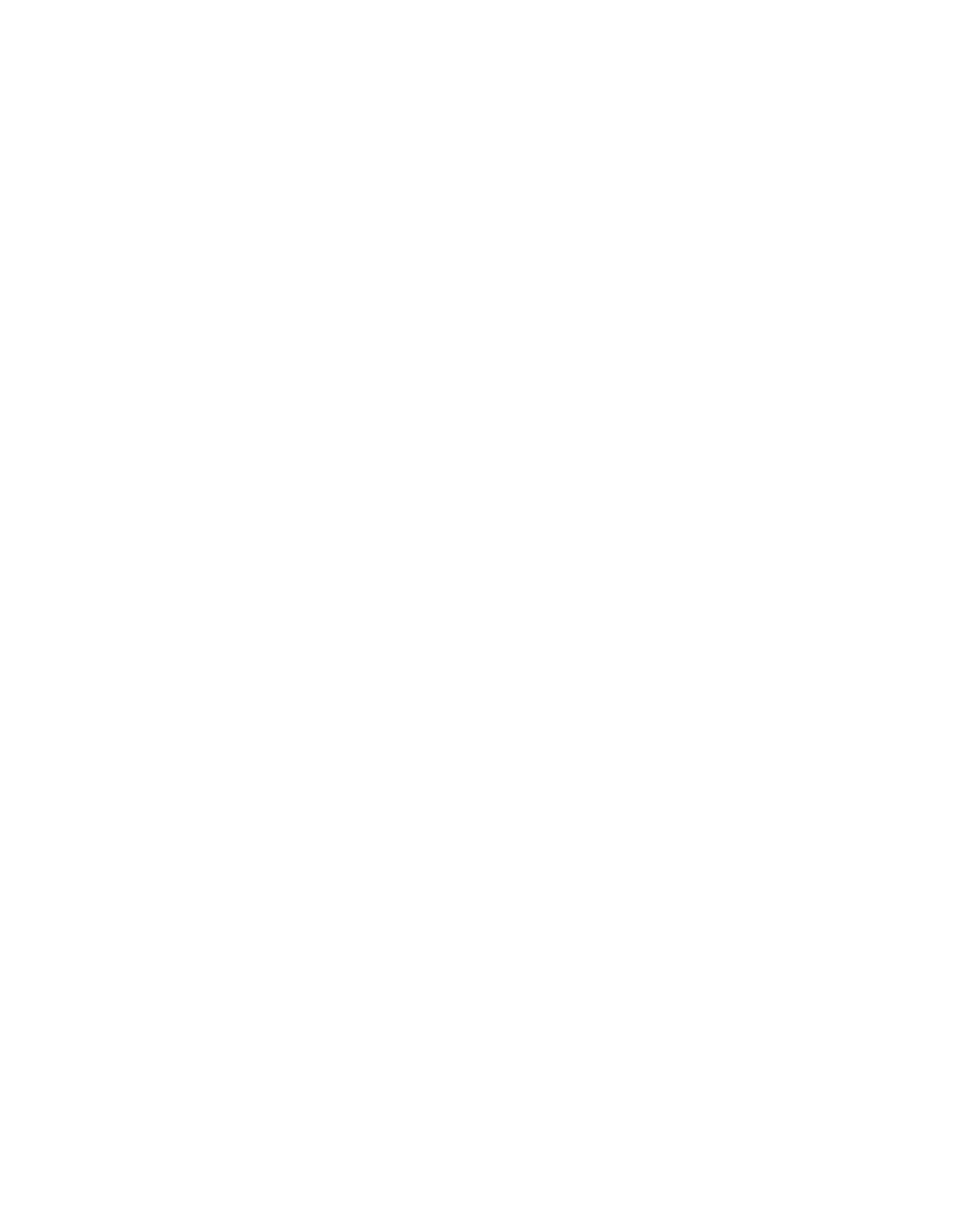| <b>ADC Resolution: Internal</b><br><b>Temperature Sensor</b> | <b>Typical ADC Resolution:</b><br><b>External Sensor Setting</b> | Typical Measurement Duration [a],<br>MEASURE, (AA <sub>HEX</sub> ) (ms) | Typical 3-Sigma Noise for SSC-<br>Corrected Output [b] (counts) |
|--------------------------------------------------------------|------------------------------------------------------------------|-------------------------------------------------------------------------|-----------------------------------------------------------------|
| 18                                                           | 23                                                               | 12.9                                                                    | 466.3                                                           |
| 18                                                           | 24                                                               | 17.0                                                                    | 922.0                                                           |

<span id="page-16-1"></span>[a] Measurement duration is defined as the time from the high/low transition at the EOC pin at the beginning of the measurement until the next low/high transition of the EOC signal at the end of a single measurement in Sleep Mode.

<span id="page-16-2"></span>[b] Reference noise values normalized to the external sensor's ADC resolution, obtained with the following setup: 40kΩ sensor bridge, 25°C operating temperature, Gain=52, ADC Offset=25%, VDD=1.79V.

#### <span id="page-16-0"></span>5.3.3 Selection of Gain and Offset – Sensor System Dimensioning

The optimal gain (and offset) setup for a specific sensor element can be determined by the following steps:

- 1. Collect sensor element's characteristic, statistical data (over temperature, ambient sensor parameter, and over production tolerances):
	- a. Minimum differential output voltage: *Vmin*
	- b. Maximum differential output voltage: *Vma<sup>x</sup>*

*Note:* The best possible setup can only be determined if the absolute value of *Vmax* is larger than the absolute value of *Vmin*. If this is not the case, the gain polarity should be reversed by means of the *Gain\_polarity* bit in the MTP's *SM\_config* register.

- 2. Calculate:
	- a. Common mode level; i.e., differential offset of the sensor output: *VCM* = 0.5 ∗ (*Vmax + Vmin*)
	- b. Relative or percentage offset of the sensor output: Offset<sub>sensor</sub>[%] =  $\frac{V_{\text{CMR}}}{V_{\text{CMR}}}$ *Vmax – Vmin* ∗ 100%
- 3. Determine which of the two following cases is valid:
	- a. If *Offsetsensor*[%] > 43% then select *Offset* = 111 (i.e., 43.25%)
	- b. If 0% < *Offsetsenso*r[%] ≤ 43% then select *Offset* ≤ *Offsetsensor*[%] (see [Table 5.5](#page-15-0) for possible ADC *Offset* setup values)
- 4. The totally required, optimum gain can be determined as

$$
Gain_{total, opt} = \frac{1.4 \text{V}}{V_{max} * (1 - \frac{Office (1 - 1)}{100})}
$$

Configure gain factors in the following step such that *Gaintotal* ≤ *Gaintotal,opt* (see sectio[n 5.3.1\)](#page-12-1).

5. The gain setup can be separated into the three factors Gain<sub>amp1</sub>, Gain<sub>amp2</sub> (for the 2-stage amplifier), and Gain<sub>ADC</sub> (1 for no shift or 2 for shift operation) according to

*Gaintotal* = *Gainamp1* ∗ *Gainamp2* ∗ *GainADC*.

- a. If no offset shift is performed (*Shift\_method* = 0 and *Offset* = 000), the amplifier gain is *Gaintotal*
- b. If an offset shift is performed (*Shift\_method* = 1), the amplifier gain is 0.5 ∗ *Gaintotal*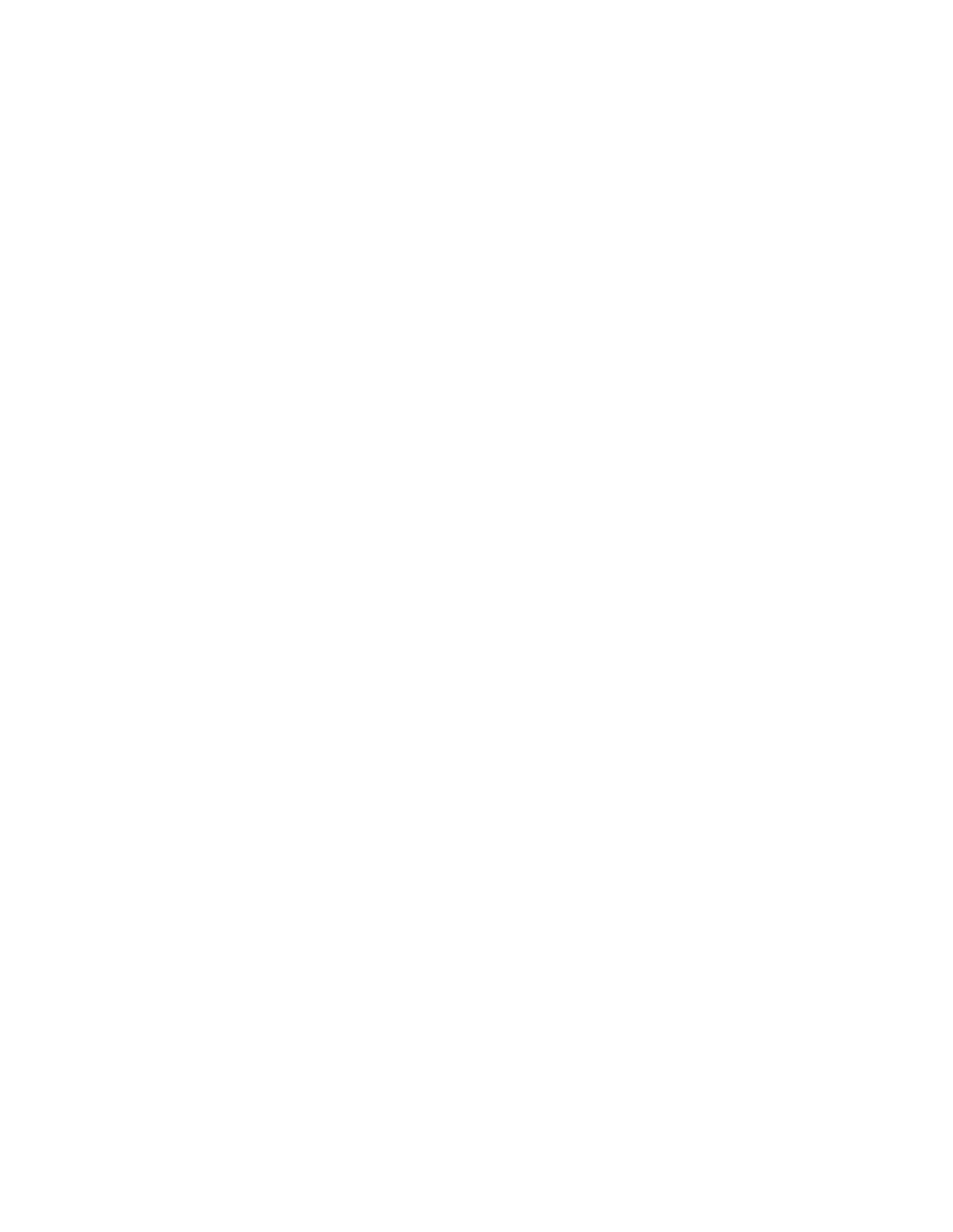<span id="page-17-3"></span>



### <span id="page-17-0"></span>5.3.4 Temperature Measurement

The ZSSC3224 provides an internal temperature sensor measurement to allow compensation for temperature effects. See section [4](#page-9-0) for the temperature sensor resolution. The temperature output signal is a differential voltage that is adapted by the amplifier for the ADC input.

For temperature measurements, the respective settings are defined and programmed in the MTP by IDT.

### <span id="page-17-1"></span>5.3.5 External Sensor Supply: Bridge Sensors

The ZSSC3224 provides dedicated supply pins VDDB and VSSB for resistive bridge-type sensors (*AbsV\_enable* bit 11 = 0 in *SM\_config*, MTP registers  $12<sub>HEX</sub>$  or  $16<sub>HEX</sub>$ ). The ADC reference voltages for the sensor bridge measurement are derived from these internal voltages such that bridge supply disturbances are suppressed. The current drive ability of  $V_{\text{DDB}}$  is limited (see  $I_{\text{VDB}}$  in section [3\)](#page-8-0).

#### <span id="page-17-2"></span>5.3.6 External Sensor: Absolute Voltage Source Sensors

Alternatively, the ZSSC3224 can process signals from an absolute-voltage source sensor; e.g., a thermopile element. The respective inputtype selection can be done with the *AbsV\_enable* bit 11 =1 in *SM\_config*, MTP registers 12<sub>HEX</sub> or 16<sub>HEX</sub>. The respective sensor element must be connected between the INP and INN pins; INN is internally connected to the ZSSC3224's analog ground (important: this is not VSSB). Do not connect VDDB and VSSB if an absolute-voltage source sensor is applied. The offset shift should be set to maximum in this case, *Shift\_method* = 1 and *Offset* = 111 in *SM\_config*. The required gain can be determined according to the procedure described in sectio[n 5.3.3.](#page-16-0)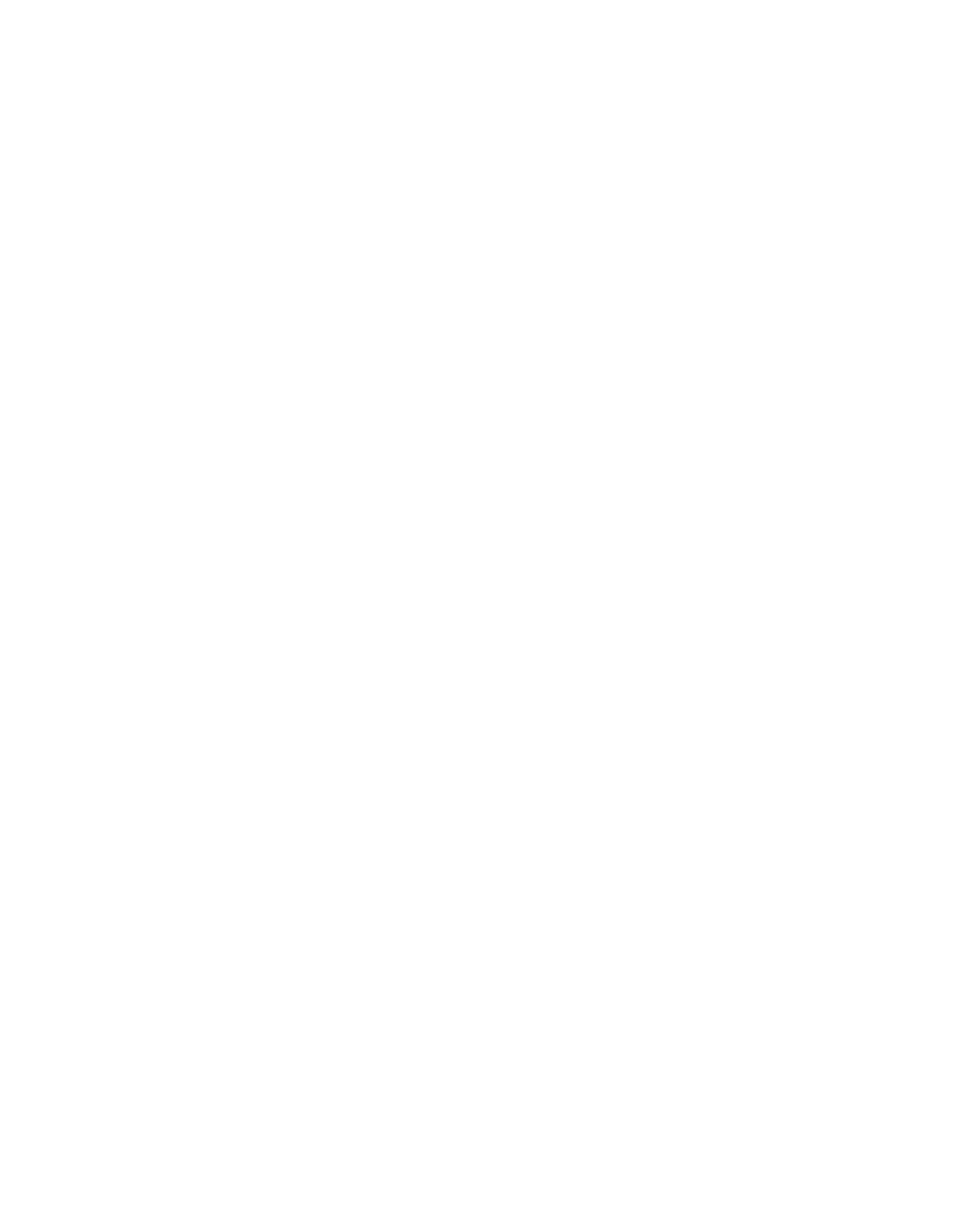## <span id="page-18-0"></span>5.4 Digital Section

#### <span id="page-18-1"></span>5.4.1 Digital Signal Processor (DSP) Core

The "DSP Core" block performs the algorithm for correcting the sensor signal. The required coefficients are stored in the MTP memory.

When the measurement results are available, the "end of conversion" signal is set at the EOC pin if no interrupt-threshold has been set up (bits[8:7] = 00 in memory register  $02<sub>HEX</sub>$ ). The internal EOC information is valid only if both the measurement and calculation have been completed. Alternatively, the EOC pin can indicate exceeding or underrunning of a certain threshold or leaving a valid-result range as described in section [6.3.](#page-19-3)

#### <span id="page-18-2"></span>5.4.2 MTP Memory

The ZSSC3224's memory is designed with a true multiple time programmable (MTP) structure. The memory is organized in 16-bit registers that can be re-written multiple times (at least 1000). The user has access to a  $57 \times 16$ -bit storage area for values such as calibration coefficients. The required programming voltage is generated internally in the ZSSC3224. A checksum of the entire memory is evaluated be for integritycheck purposes. The checksum can be generated with the command  $90_{\text{Hex}}$  (see section [6.4.1\)](#page-23-0).

### <span id="page-18-3"></span>5.4.3 Clock Generator

The clock generator provides approximately 4MHz and 1MHz clock signals as the time base for ZSSC3224-internal signal processing. The frequency is trimmed during production test.

#### <span id="page-18-4"></span>5.4.4 Power Supervision

The power supervision block, which is a part of the voltage regulator combined with the digital section, monitors all power supplies to ensure a defined reset of all digital blocks during power-up or power supply interruptions. "Brown-out" cases at the supply that do not meet the power-on reset (POR) requirements (see [Table 3.2\)](#page-8-2), must be resolved with a reset pulse at the RES pin.

### <span id="page-18-5"></span>5.4.5 Interface

The ZSSC3224 can communicate with the user's communication master or computer via an SPI or I2C interface. The interface type is selectable with the first activity at the interface after power-up or reset:

- If the first command is an I2C command and the SS pin has been inactive until receiving this command, the ZSSC3224 enters I2C Mode.
- If the first interface action is the SS pin being set to active (HIGH-active or LOW-active depending on the *SS\_polarity* bit[9] in memory interface register 02<sub>HEX</sub>), then the ZSSC3224 enters SPI Mode.

During the initiation sequence (after power-up or reset), any potential transition on SS is ignored. Switching to the SPI Mode is only possible after the power-up sequence. If SS is not connected, the SS pin internal pull-up keeps the ZSSC3224 in I2C Mode.

To also provide interface accessibility in Sleep Mode (all features inactive except for the digital interface logic), the interface circuitry is directly supplied by VDD.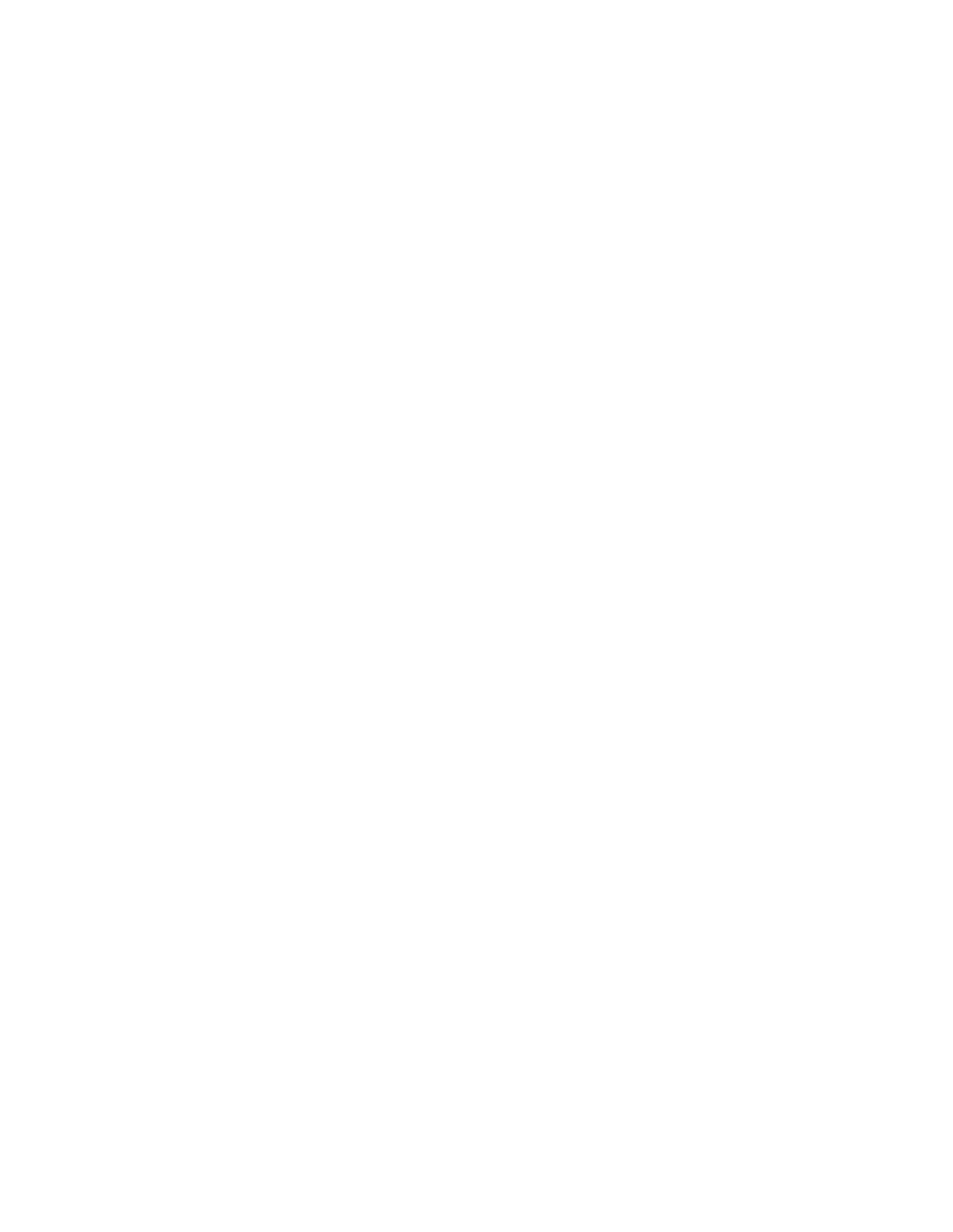## <span id="page-19-0"></span>6. Functional Description

## <span id="page-19-1"></span>6.1 Power Up

Specifications for this section are given in sections [3](#page-8-0) and [4.](#page-9-0) On power-up, the ZSSC3224 communication interface is able to receive the first command after a time t<sub>STA1</sub> from when the VDD supply is within operating specifications. The ZSSC3224 can begin the first measurement after a time of t<sub>STA2</sub> from when the VDD supply is operational. Alternatively, instead of a power-on reset, a reset and new power-up sequence can be triggered by an IC-reset signal (high low) at the RES pin.

The wake up time from Sleep Mode to Active State (see section [6.4\)](#page-20-0) after receiving the activating command is defined as t<sub>WUP1</sub> and t<sub>WUP2</sub>. In Command Mode, subsequent commands can be sent after  $t_{WIP1}$ . The first measurement starts after  $t_{WIP2}$  if a measurement request was sent.

## <span id="page-19-2"></span>6.2 Measurements

Available measurement procedures are

- AZSM: auto-zero (external) sensor measurement
- SM: (external) sensor measurement
- **AZTM: auto-zero temperature measurement**
- TM: temperature measurement

**AZSM:** The configuration is loaded for measuring the external sensor; i.e., a resistive bridge or an absolute voltage source. The "Multiplexer" block connects the amplifier input to the AGND analog ground reference. An analog-to-digital (A2D) conversion is performed so that the inherent system offset for the configuration is converted by the ADC to a digital word with a resolution according to the respective MTP configuration.

**SM:** The configuration is loaded for measuring the external sensor; i.e., a resistive bridge or an absolute voltage source. The "Multiplexer" block connects the amplifier input to the INP and INN pins. An A2D conversion is performed. The result is a digital word with a resolution according to the MTP configuration.

**AZTM:** The configuration for temperature measurements is loaded. The "Multiplexer" block connects the amplifier input to AGND. An analogto-digital conversion is performed so that the inherent system offset for the temperature configuration is converted by the ADC with a resolution according to the respective MTP configuration.

**TM:** The configuration for temperature measurements is loaded. The "Multiplexer" block connects the amplifier input to the internal temperature sensor. An A2D conversion is performed. The result is a digital word with a resolution according to the MTP configuration.

The typical application's measurement cycle is a complete SSC measurement (using one of the commands  $AA_{HEX}$  to  $AF_{HEX}$ ; see section [6.4.1\)](#page-23-0) with AZSM, SM, AZTM, and TM followed by a signal correction calculation.

## <span id="page-19-3"></span>6.3 Interrupt (EOC Pin)

The EOC pin can be programmed to operate either as a pure "measurement busy" and end-of-conversion (EOC) indicator or as a configurable interrupt indicator. The basic operation must be programmed to the INT\_setup bits [8:7] in register 02<sub>HEX</sub> (see [Table 6.5\)](#page-31-1). One or two 24-bitquantized thresholds can be programmed (TRSH1 and TRSH2 in memory registers  $13_{\text{HEX}}$ ,  $14_{\text{HEX}}$ , and  $15_{\text{HEX}}$ ).

The thresholds are programmed left-aligned in the memory; i.e., they must be programmed with the threshold's MSB in the memory register's MSB, etc. The number of LSB threshold bits that are used is equal to the number of bits for the selected ADC resolution (determined by the *Adc\_bits* field in registers  $12_{\text{HEX}}$  and  $16_{\text{HEX}}$ ; unused LSB bits are ignored.

The interrupt functionality is only available for digital values from the SSC-calculation unit (i.e., after sensor signal conditioning); raw values cannot be monitored by the interrupt feature. [Figure 6.1](#page-20-1) shows the different setup options and the respective response at the EOC pin. The use of the interrupt functionality is recommended for cyclic operation (command ABHEX with the respective power-down setup in the *Interface Configuration* memory register 02HEX). The EOC level continuously represents the respective SSC-measurement results only during cyclic operation. For single or oversample measurement requests without cyclic operation, the EOC output signal is reset to logical zero at the beginning of each new measurement, even though the interrupt thresholds are established correctly at the end of each measurement (setting EOC to logical one or zero is dependent on the interrupt setup).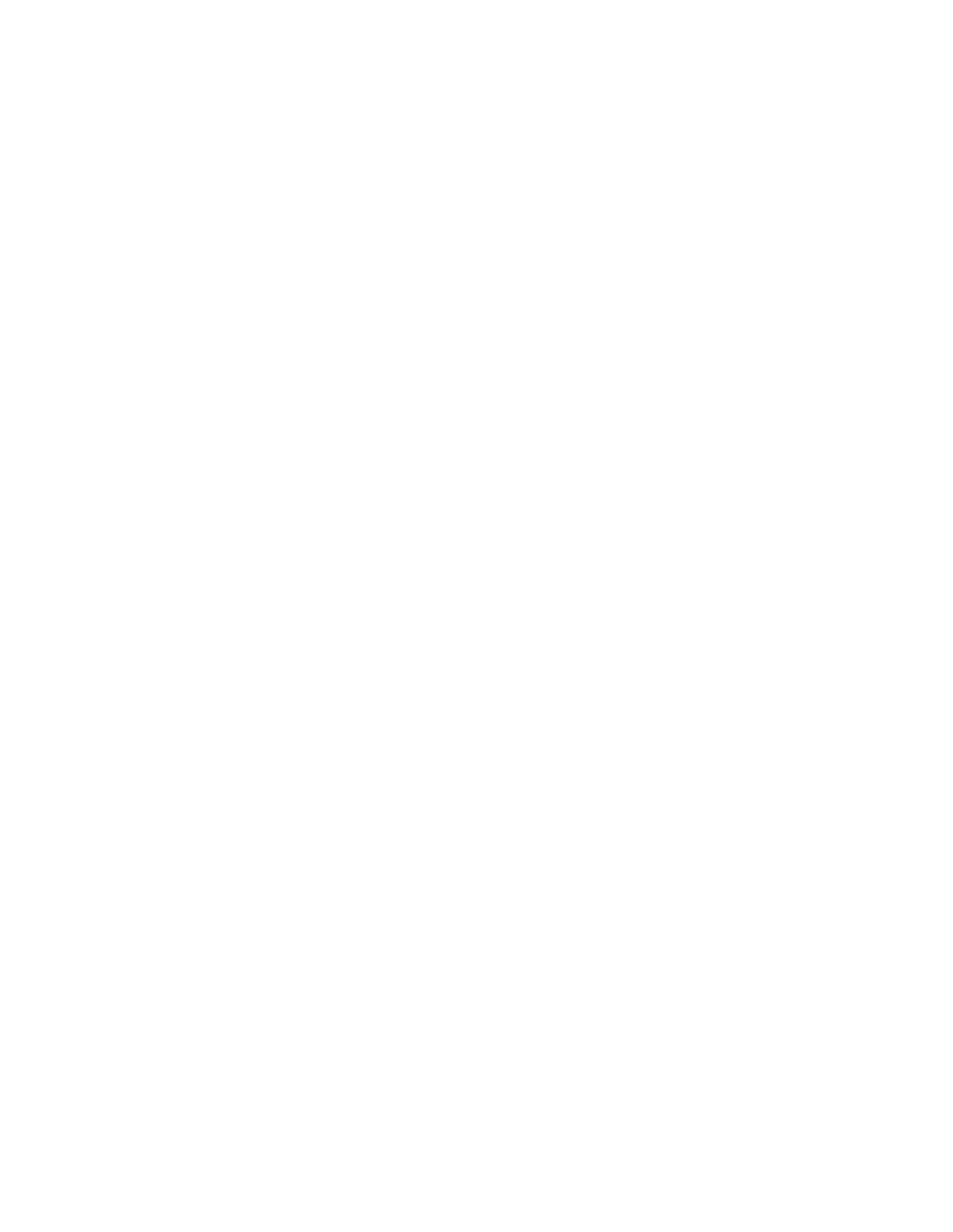#### <span id="page-20-1"></span>Figure 6.1 Interrupt Functionality



## <span id="page-20-0"></span>6.4 Operational Modes

[Figure 6.2](#page-21-0) illustrates the ZSSC3224 power-up sequence and subsequent operation depending on the selected interface communication mode (I2C or SPI) as determined by interface-related first activities after power-up or reset. If the first command after power-up is a valid I2C command, the interface will function as an I2C interface until the next power-on reset (POR). If there is no valid I2C command, but an active signal at the SS pin is detected as the first valid activity, then the interface will respond as an SPI slave. With either interface, after the voltage regulators are switched on, the ZSSC3224's low-voltage section (LV) is active while the related interface configuration information is read from memory. Then the LV section is switched off, the ZSSC3224 goes into Sleep Mode, and the interface is ready to receive commands. The interface is always powered by  $V_{DD}$ , so it is referred to as the high voltage section (HV).

Se[e Table 6.1](#page-23-1) for definitions of the commands.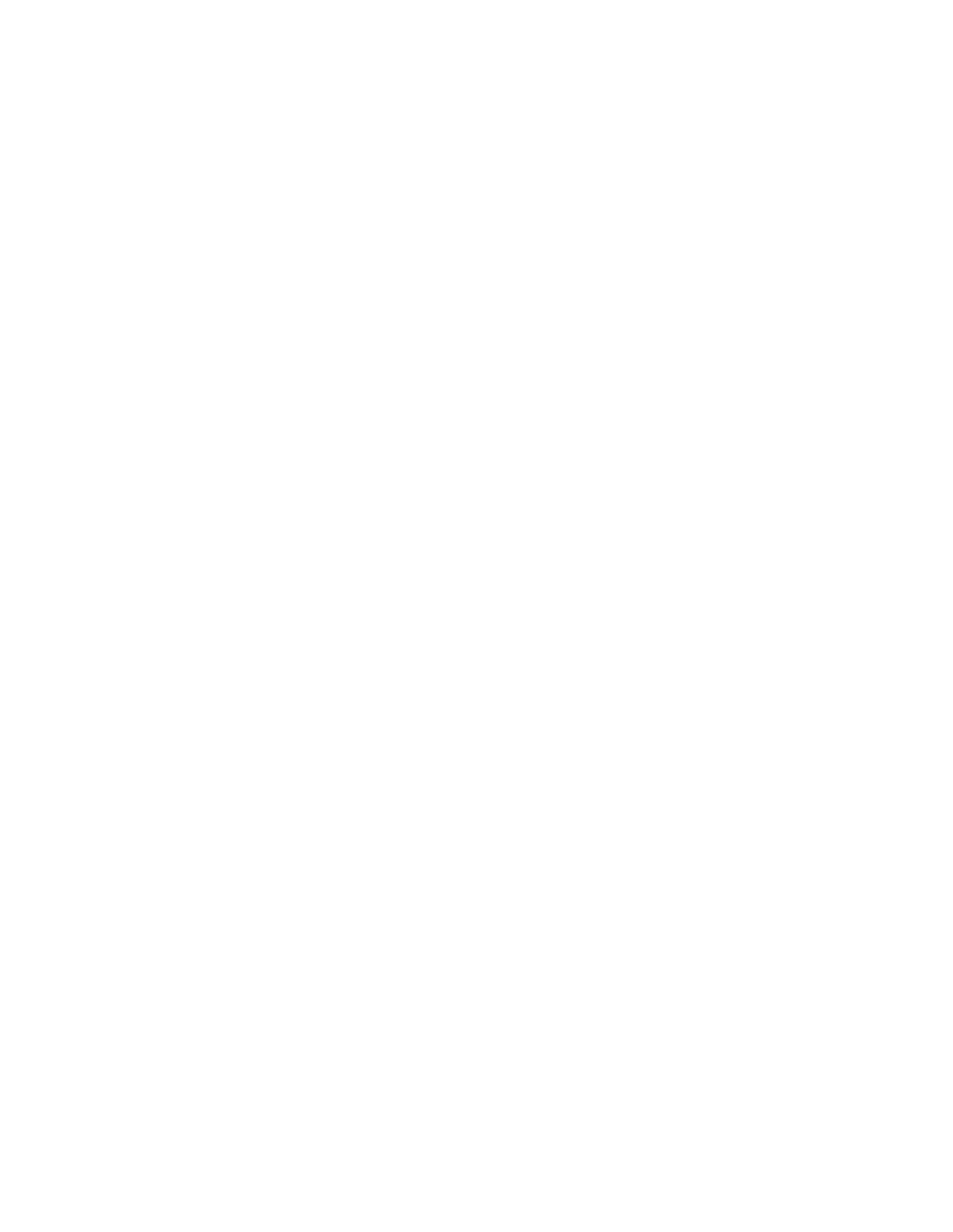[Figure 6.3](#page-22-0) shows the ZSSC3224 operation in Normal Mode (with two operation principles: "Sleep" and "Cyclic") and Command Mode, including when the LV and HV sections are active as indicated by the color legend. The Normal Mode automatically returns to Sleep Mode after executing the requested measurements, or periodically wakes up and conducts another measurement according to the setting for the sleep duration configured by CYC\_period (bits[14:12] in memory register 02<sub>HEX</sub>). In Command Mode, the ZSSC3224 remains active if a dedicated command (e.g., Start\_NOM) is sent, which is helpful during calibration. Command Mode can only be entered if Start\_CM (command A9HEX; see [Table](#page-23-1)  [6.1\)](#page-23-1) is the first command received after a POR.

<span id="page-21-0"></span>

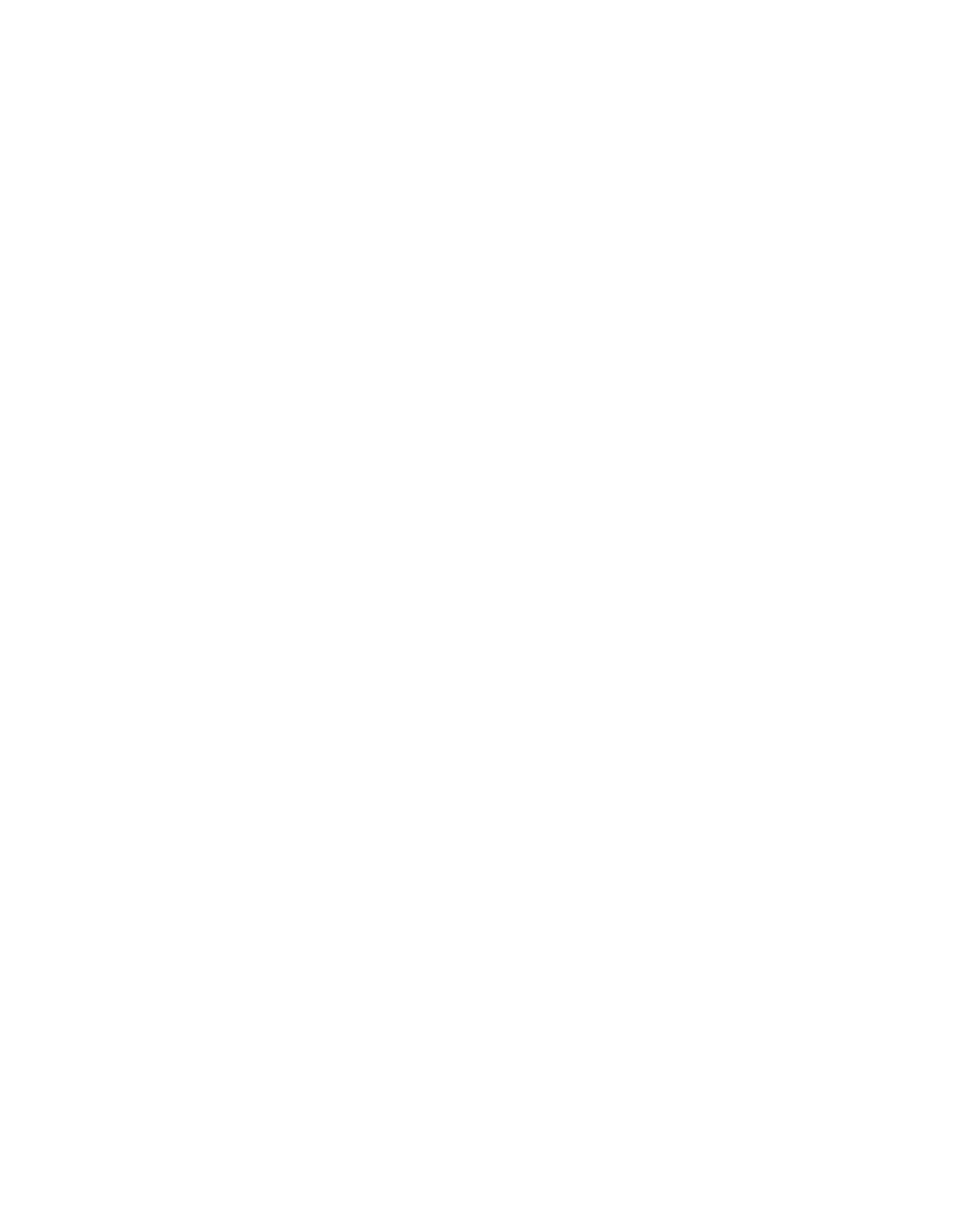

#### <span id="page-22-0"></span>Figure 6.3 Operational Flow Chart: Command Mode and Normal Mode (Sleep and Cyclic)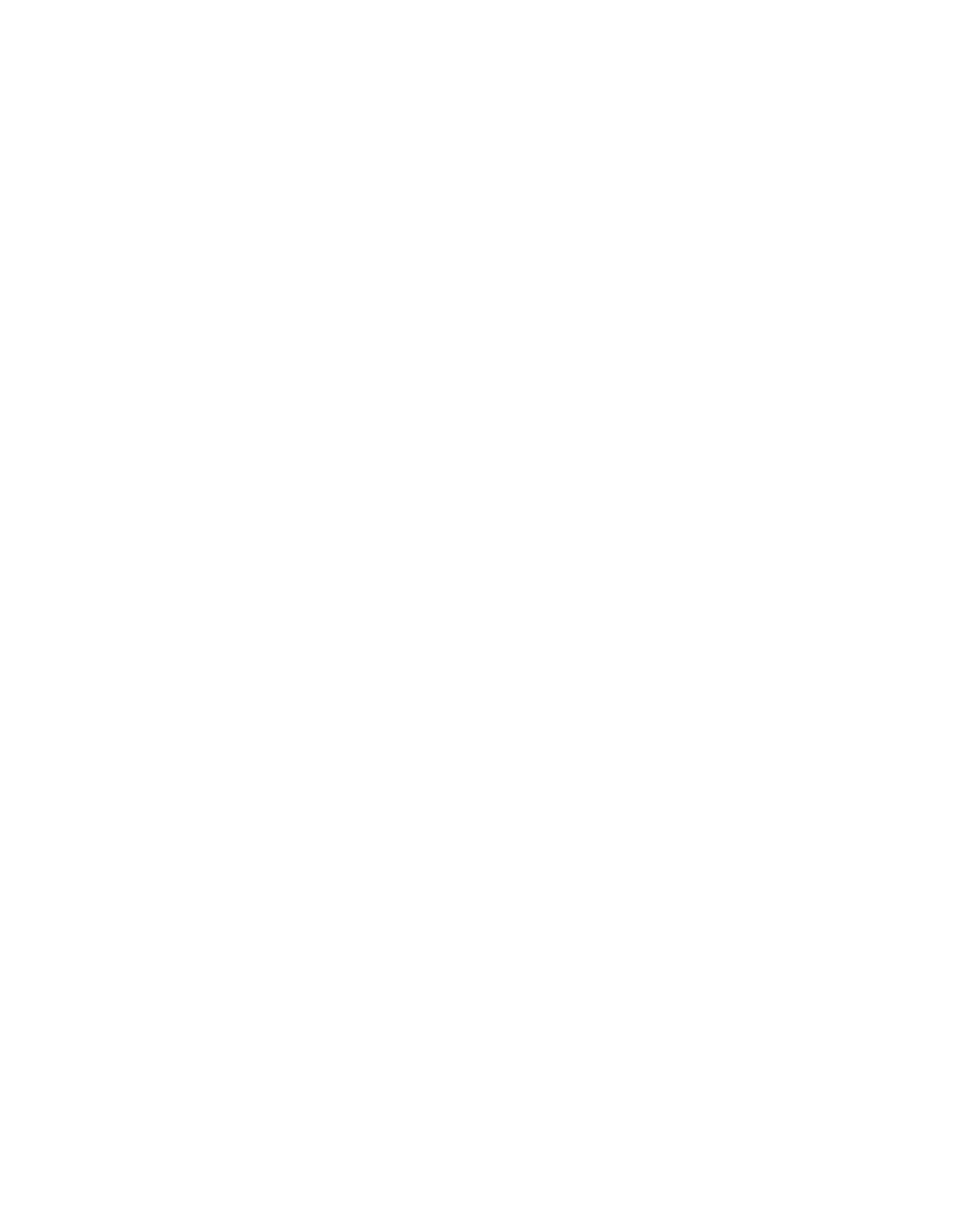### <span id="page-23-0"></span>6.4.1 SPI/I2C Commands

The SPI/I2C commands supported by the ZSSC3224 are listed i[n Table 6.1.](#page-23-1) The command to read an address in the user memory is the same as its address. The command to write to an address in user memory is the address plus  $40<sub>HEX</sub>$ .

There is an IDT-reserved section of memory that can be read but not over-written by the user.

#### <span id="page-23-1"></span>Table 6.1 SPI/I2C Commands

Note: Every return starts with a status byte followed by the data word as described in section [6.5.1.](#page-25-1)

Note: See important table notes at the end of the table.

| <b>Command (Byte)</b>                                                                                       | <b>Return</b>                                                                                           | <b>Description</b>                                                                                                                                                                                                                                                                                                               | <b>Normal</b><br><b>Mode</b> | Command<br><b>Mode</b> |
|-------------------------------------------------------------------------------------------------------------|---------------------------------------------------------------------------------------------------------|----------------------------------------------------------------------------------------------------------------------------------------------------------------------------------------------------------------------------------------------------------------------------------------------------------------------------------|------------------------------|------------------------|
| $00$ HFX to $39$ HFX                                                                                        | 16-bit user data                                                                                        | Read data in the user memory address (00 <sub>HEX</sub> to<br>39 <sub>HEX</sub> ) matching the command (might not be using all<br>addresses).                                                                                                                                                                                    | Yes                          | Yes                    |
| 3AHEX to 3FHEX                                                                                              | 16-bit IDT-reserved memory<br>data                                                                      | Read data in IDT-reserved memory at address (3AHEX<br>to $3F_{HER}$ ).                                                                                                                                                                                                                                                           | Yes                          | Yes                    |
| 40 <sub>HEX</sub> to 79 <sub>HEX</sub><br>followed by data<br>(0000 <sub>HEX</sub> to FFFF <sub>HEX</sub> ) |                                                                                                         | Write data to user memory at address specified by<br>command minus 40HEX (addresses 00HEX to 39HEX<br>respectively; might not be using all addresses).                                                                                                                                                                           | Yes                          | Yes                    |
| 90 <sub>HEX</sub>                                                                                           |                                                                                                         | Calculate and write memory checksum (CRC), which<br>is register address 39 <sub>HEX</sub> ).                                                                                                                                                                                                                                     | Yes                          | Yes                    |
| AOHEX to A7HEX<br>followed by XXXX <sub>HEX</sub><br>(see Table 6.2)                                        | 24-bit formatted raw data                                                                               | Get_Raw This command can be used to perform a<br>measurement and write the raw ADC data into the<br>output register. The LSB of the command determines<br>how the AFE configuration register is loaded for the<br>Get_Raw measurement (see Table 6.2).                                                                           | Yes                          | Yes                    |
| AB <sub>HEX</sub>                                                                                           |                                                                                                         | Start NOM Exit Command Mode and transition to<br>Normal Mode (Sleep or Cyclic).                                                                                                                                                                                                                                                  | No                           | Yes                    |
| $A9$ <sub>HEX</sub>                                                                                         |                                                                                                         | Start CM Exit Normal Mode and transition to<br>Command Mode (as very first command after power-<br>$up)$ .                                                                                                                                                                                                                       | Yes                          | No                     |
| <b>AAHEX</b>                                                                                                | 24-bit formatted fully corrected<br>sensor measurement data + 24-<br>bit corrected temperature data [a] | Measure Trigger full measurement cycle (AZSM,<br>SM, AZTM, and TM, as described in section 6.2) and<br>calculation and storage of data in the output buffer<br>using the configuration from MTP.                                                                                                                                 | Yes                          | Yes                    |
| <b>ABHEX</b>                                                                                                | 24-bit formatted fully corrected<br>sensor measurement data + 24-<br>bit corrected temperature data [a] | Measure Cyclic This command triggers a<br>continuous full measurement cycle (AZSM, SM,<br>AZTM, and TM; see section 6.2) and calculation and<br>storage of data in the output buffer using the<br>configuration from MTP followed by a pause<br>determined by CYC_period (bits[14:12] in memory<br>register 02 <sub>HEX</sub> ). | Yes                          | Yes                    |
| <b>ACHEX</b>                                                                                                | 24-bit formatted fully corrected<br>sensor measurement data + 24-<br>bit corrected temperature data [a] | Oversample-2 Measure Mean value generation: 2<br>full measurements are conducted (as in command<br>AA <sub>HEX</sub> ), the measurements' mean value is calculated,<br>and data is stored in the output buffer using the<br>configuration from MTP; no power down or pause<br>between the 2 measurements.                        | Yes                          | Yes                    |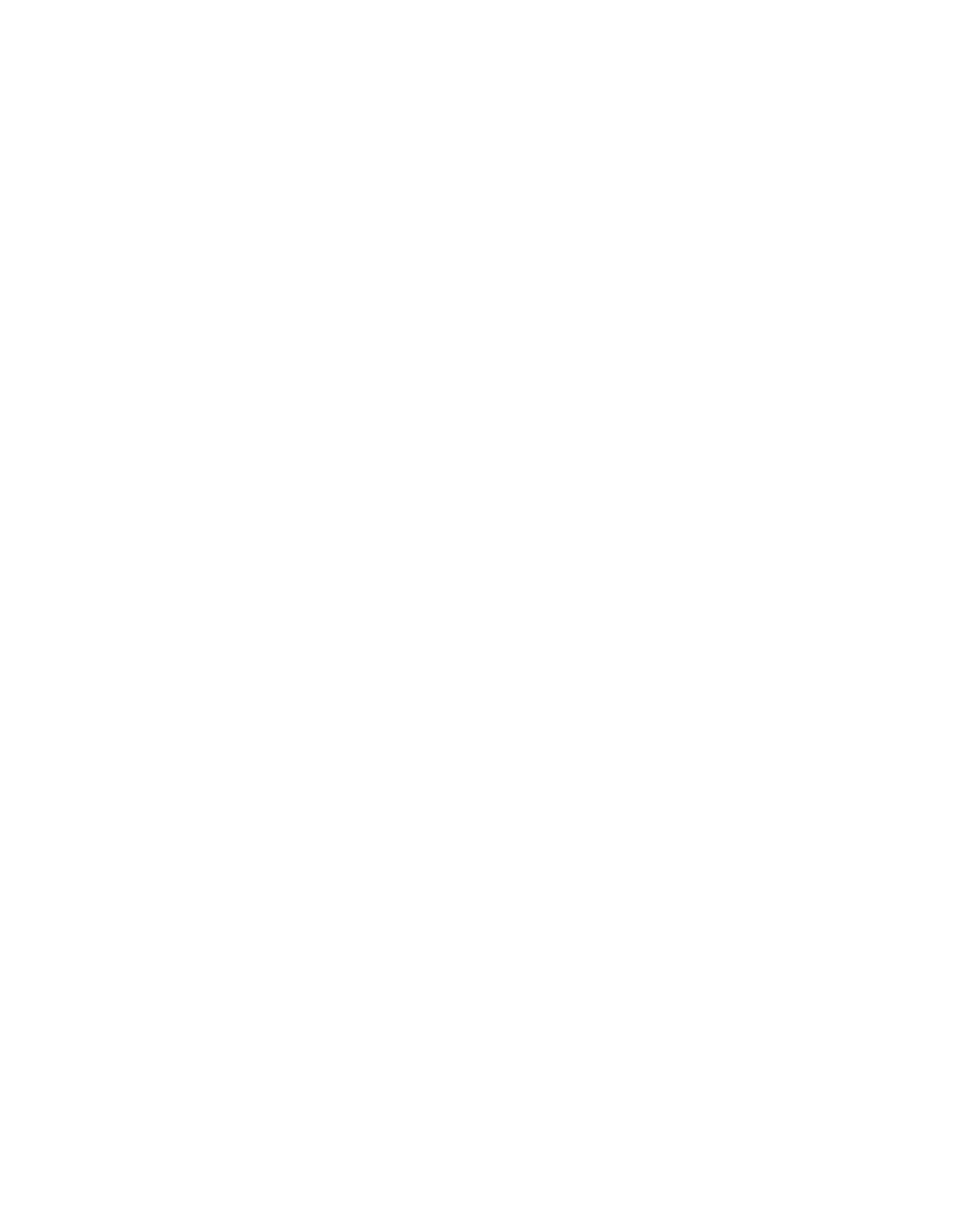| <b>Command (Byte)</b>   | Return                                                                                                  | <b>Description</b>                                                                                                                                                                                                                                                                                           | <b>Normal</b><br><b>Mode</b> | Command<br><b>Mode</b> |
|-------------------------|---------------------------------------------------------------------------------------------------------|--------------------------------------------------------------------------------------------------------------------------------------------------------------------------------------------------------------------------------------------------------------------------------------------------------------|------------------------------|------------------------|
| $AD_{HEX}$              | 24-bit formatted fully corrected<br>sensor measurement data + 24-<br>bit corrected temperature data [a] | Oversample-4 Measure Mean value generation: 4<br>full measurements (as in command AAHEX) are<br>conducted, the measurements' mean value is<br>calculated, and data is stored in the output buffer<br>using the configuration from MTP; no power down or<br>pause between the 4 measurements.                 | Yes                          | Yes                    |
| <b>AE<sub>HEX</sub></b> | 24-bit formatted fully corrected<br>sensor measurement data + 24-<br>bit corrected temperature data [a] | Oversample-8 Measure Mean value generation: 8<br>full measurements (as in command AAHEX) are<br>conducted, the measurements' mean value is<br>calculated, and data is stored in the output buffer<br>using the configuration from MTP; no power down or<br>pause between the 8 measurements.                 | Yes                          | Yes                    |
| <b>AF<sub>HEX</sub></b> | 24-bit formatted fully corrected<br>sensor measurement data + 24-<br>bit corrected temperature data [a] | Oversample-16 Measure Mean value generation:<br>16 full measurements (as in command AA <sub>HEX</sub> ) are<br>conducted, the measurements' mean value is<br>calculated, and data is stored in the output buffer<br>using the configuration from MTP; no power down or<br>pause between the 16 measurements. | Yes                          | Yes                    |
| BO <sub>HEX</sub>       |                                                                                                         | Select SM_config1 register (12 <sub>HEX</sub> in memory) For<br>any measurement using the memory contents for the<br>analog front-end and sensor setup, the respective<br>setup is loaded from the SM_config1 register; status<br>bit[1]==0 (default).                                                       | Yes                          | Yes                    |
| B <sub>1HEX</sub>       |                                                                                                         | Select SM_config2 register (16 <sub>HEX</sub> in memory) For<br>any measurement using the memory contents for the<br>analog front-end and sensor setup, the respective<br>setup is loaded from the SM_config2 register, status<br>$bit[1]==1$                                                                | Yes                          | Yes                    |
| <b>BF<sub>HEX</sub></b> |                                                                                                         | STOP_CYC This command causes a power-down<br>halting the update / cyclic measurement operation<br>and causing a transition from Normal to Sleep Mode.                                                                                                                                                        | Yes                          | Yes                    |
| <b>FXHEX</b>            | Status followed by last<br>24-bit data                                                                  | <b>NOP</b> Only valid for SPI (see sections 6.5.1 and<br>$6.5.2$ ).                                                                                                                                                                                                                                          | Yes                          | Yes                    |

<span id="page-24-0"></span>[a] Note: Any ADC measurement and SSC calculation output is formatted as a 24-bit data word, regardless of the effective ADC resolution used.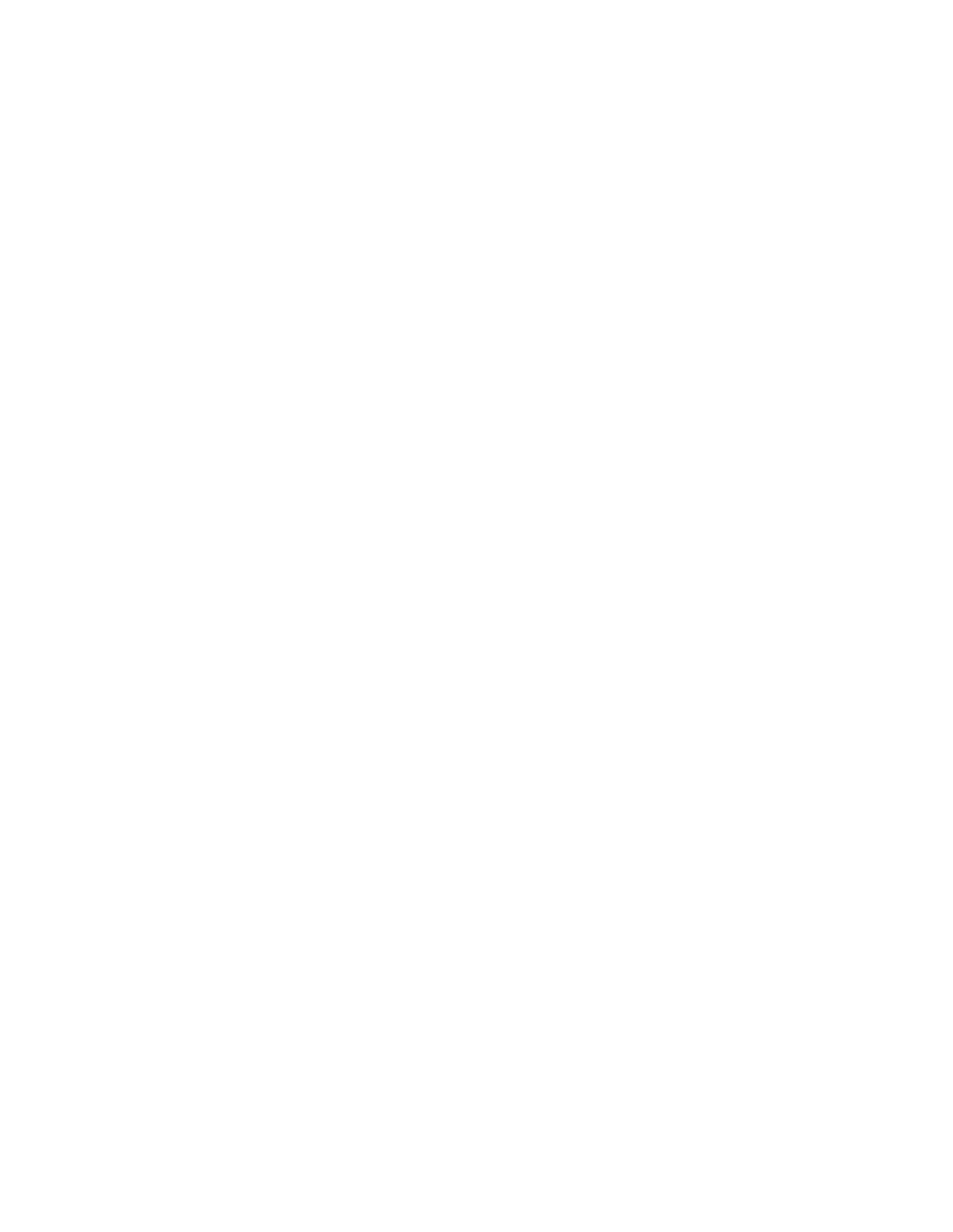#### <span id="page-25-2"></span>Table 6.2 Get\_Raw Commands

| Command                                           | <b>Measurement</b>                                                 | <b>AFE Configuration Register</b>                                                                                                                                                                                                                                                             |
|---------------------------------------------------|--------------------------------------------------------------------|-----------------------------------------------------------------------------------------------------------------------------------------------------------------------------------------------------------------------------------------------------------------------------------------------|
| A0 <sub>HEX</sub> followed by 0000 <sub>HEX</sub> | <b>SM</b> - Sensor Measurement                                     | SM_config. See section 6.5.1.                                                                                                                                                                                                                                                                 |
| $A1_{HEX}$ followed by $ssss_{HEX}$               | <b>SM</b> - Sensor Measurement                                     | ssss is the user's configuration setting for the measurement<br>provided via the interface. The format and purpose of the<br>configuration bits must be according to the definitions for<br>SM_config (see Table 6.5).                                                                        |
| A2HEX followed by 0000HEX                         | SM-AZSM - Auto-Zero Corrected Sensor<br>Measurement [a]            | SM_config. See section 6.5.1.                                                                                                                                                                                                                                                                 |
| A3HEX followed by SSSSHEX                         | SM-AZSM - Auto-Zero Corrected Sensor<br>Measurement <sup>[b]</sup> | ssss is the user's configuration setting for the measurement<br>provided via the interface. The format and purpose of the<br>configuration bits must be according to the definitions for<br>SM_config.                                                                                        |
| A4 <sub>HEX</sub> followed by 0000 <sub>HEX</sub> | TM - Temperature Measurement                                       | IDT-defined register.                                                                                                                                                                                                                                                                         |
| A5 <sub>HEX</sub> followed by SSSSHEX             | TM - Temperature Measurement                                       | ssss is the user's configuration setting for the measurement<br>provided via the interface. The format and purpose of<br>configuration bits must be according to the definitions for<br>SM_config and valid for temperature measurement in this case<br>(bits [15:12] will be ignored).       |
| A6HEX followed by 0000HEX                         | TM-AZTM - Auto-Zero Corrected<br>Temperature Measurement [a]       | IDT-defined register.                                                                                                                                                                                                                                                                         |
| A7HEX followed by SSSSHEX                         | TM-AZTM - Auto-Zero Corrected<br>Temperature Measurement [b]       | ssss is the user's configuration setting for the measurement<br>provided via the interface. The format and purpose of these<br>configuration bits must be according to the definitions for<br>SM_config and valid for temperature measurement in this case<br>(bits [15:12] will be ignored). |

<span id="page-25-3"></span>[a] Recommended for raw data collection during calibration coefficient determination using the measurement setups pre-programmed in MTP.

<span id="page-25-4"></span>[b] Recommended for raw data collection during calibration coefficient determination using un-programmed (not in MTP), external measurement setups; e.g., for evaluation purposes.

## <span id="page-25-0"></span>6.5 Communication Interface

### <span id="page-25-1"></span>6.5.1 Common Functionality

Commands are handled by the command interpreter in the LV section. Commands that need additional data are not treated differently than other commands because the HV interface is able to buffer the command and all the data that belongs to the command and the command interpreter is activated as soon as a command byte is received.

Every response starts with a status byte followed by the data word. The data word depends on the previous command. It is possible to read the same data more than once if the read request is repeated (I2C) or a NOP command is sent (SPI). If the next command is not a read request (I2C) or a NOP (SPI), it invalidates any previous data.

The ZSSC3224 supports the parallel setup of two amplifier-ADC-configurations using *SM\_config1* (default) and *SM\_config2*. Switching between the two setups can be done with the commands B0<sub>HEX</sub> (selects *SM\_config1*) and B1<sub>HEX</sub> (selects *SM\_config2*). Note that the respective activation command must always be sent prior to the measurement request.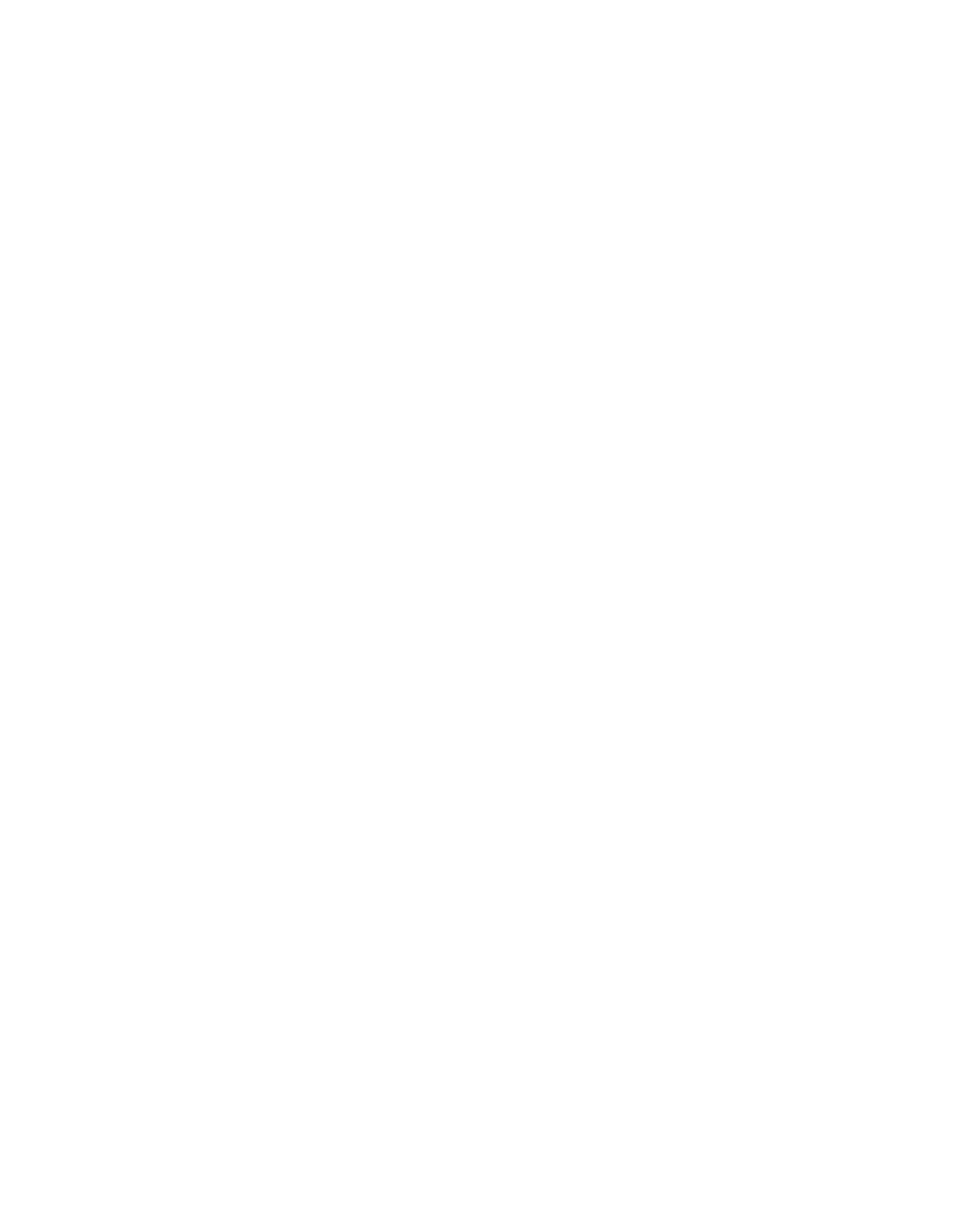The status byte contains the following bits in the sequence shown in [Table 6.3:](#page-26-1)

- Power indication (bit 6): 1 if the device is powered ( $V_{\text{DDB}}$  on); 0 if not powered. This is needed for the SPI Mode where the master reads all zeroes if the device is not powered or in power-on reset (POR).
- Busy indication (bit 5): 1 if the device is busy, which indicates that the data for the last command is not available yet. No new commands are processed if the device is busy.
- *Note:* The device is always busy if the cyclic measurement operation has been set up and started.
- Currently active ZSSC3224 mode (bits  $[4:3]$ ): 00 = Normal Mode; 01 = Command Mode; 1X = IDT reserved.
- Memory integrity/error flag (bit 2): 0 if integrity test passed; 1 if test failed. This bit indicates whether the checksum-based integrity check passed or failed. The memory error status bit is calculated only during the power-up sequence, so a newly written CRC will only be used for memory verification and status update after a subsequent ZSSC3224 power-on reset (POR) or reset via the RES pin.
- Config Setup (bit 1): This bit indicates which *SM\_config* register is being used for the active configuration: *SM\_config1* (12HEX) or SM\_config2 (16<sub>HEX</sub>). The two alternate configuration setups allow for two different configurations of the external sensor channel in order to support up to two application scenarios with the use of only one sensor-ZSSC3224 pair. This bit is 0 if *SM\_config1* was selected (default). This bit is 1 if *SM\_config2* was selected.
- ALU saturation (bit 0): If the last command was a measurement request, this bit is 0 if any intermediate value and the final SSC result are in a valid range and no SSC-calculation internal saturation occurred in the arithmetic logic unit (ALU). If the last command was a measurement request, this bit is 1 if an SSC-calculation internal saturation occurred. This bit is also 0 for any non-measurement command.

#### <span id="page-26-1"></span>Table 6.3 General Status Byte

| Bit            |          |       |      |               |                     |                       |
|----------------|----------|-------|------|---------------|---------------------|-----------------------|
| <b>Meaning</b> | Powered? | Busy? | Mode | Memory error? | <b>Config Setup</b> | ALU<br>' Saturation': |

#### <span id="page-26-2"></span>Table 6.4 Mode Status

| Status[4:3] | <b>Mode</b>                               |
|-------------|-------------------------------------------|
| 00          | Normal Mode (sleep and cyclic operations) |
| 01          | <b>Command Mode</b>                       |
| 10          | <b>IDT</b> reserved                       |
|             | <b>IDT</b> reserved                       |

Further status information can be provided by the EOC pin. The EOC pin is set high when a measurement and calculation have been completed (if no interrupt threshold is used, i.e. *INT\_setup*==00<sub>BIN</sub>; see section [6.3\)](#page-19-3).

#### <span id="page-26-0"></span>6.5.2 SPI

The SPI Mode is available if the first interface activity after the ZSSC3224 power-up is an active signal at the SS pin. The polarity and phase of the SPI clock are programmable via the *CKP\_CKE* setting in bits  $[11:10]$  in address  $02<sub>Hex</sub>$  as described in [Table 6.5.](#page-31-1) *CKP\_CKE* is two bits: CPHA (bit 10), which selects which edge of SCLK latches data, and CPOL (bit 11), which indicates whether SCLK is high or low when it is idle. The polarity of the SS signal and pin are programmable via the *SS\_polarity* setting (bit 9). The different combinations of polarity and phase are illustrated in the figures below.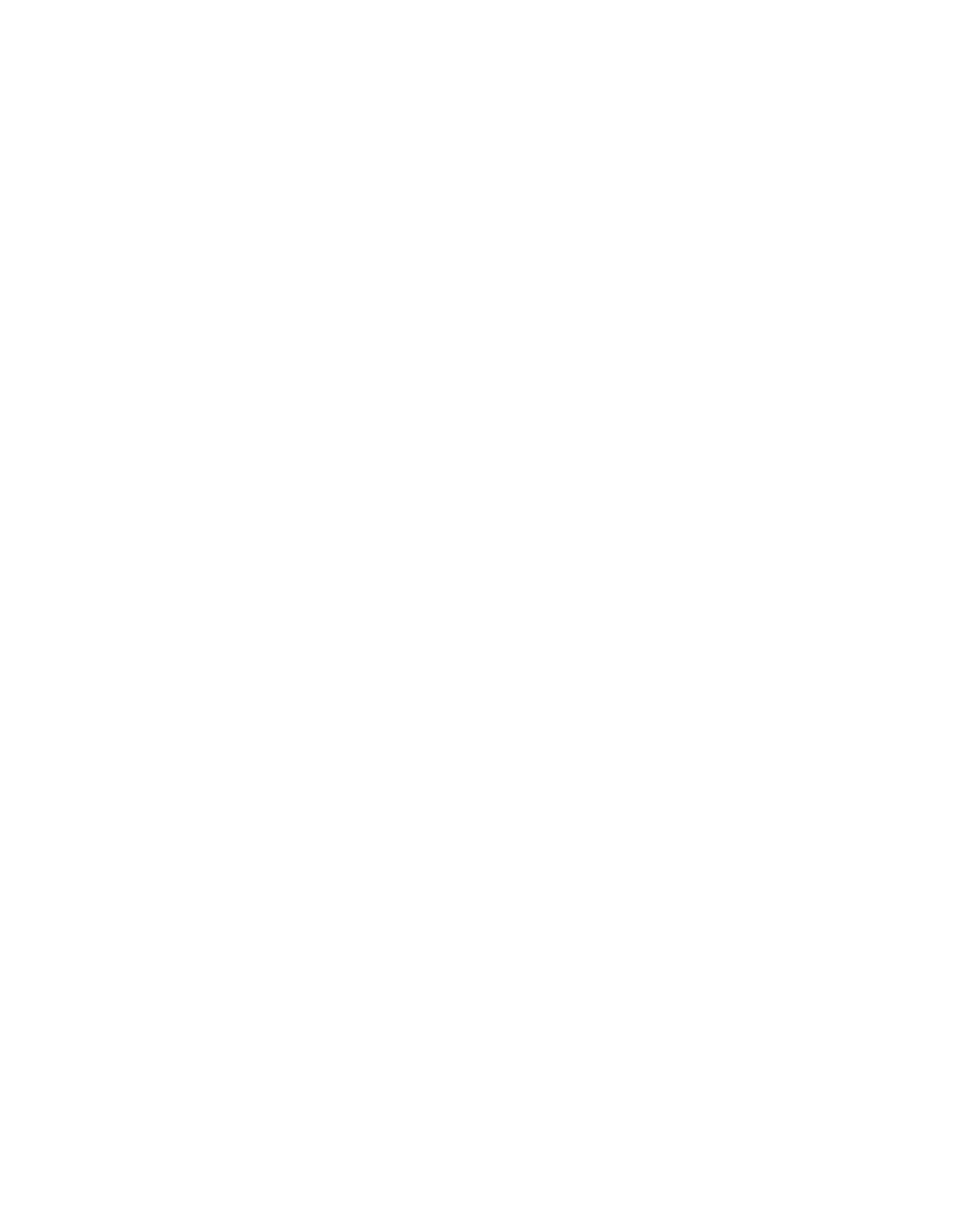#### <span id="page-27-0"></span>Figure 6.4 SPI Configuration CPHA=0



### <span id="page-27-1"></span>Figure 6.5 SPI Configuration CPHA=1



In SPI mode, each command except NOP is started as shown in [Figure 6.6.](#page-28-0) After the execution of a command (busy = 0), the expected data can be read as illustrated in [Figure 6.7](#page-28-1) or if no data are returned by the command, the next command can be sent. The status can be read at any time with the NOP command (see [Figure 6.8\)](#page-28-2).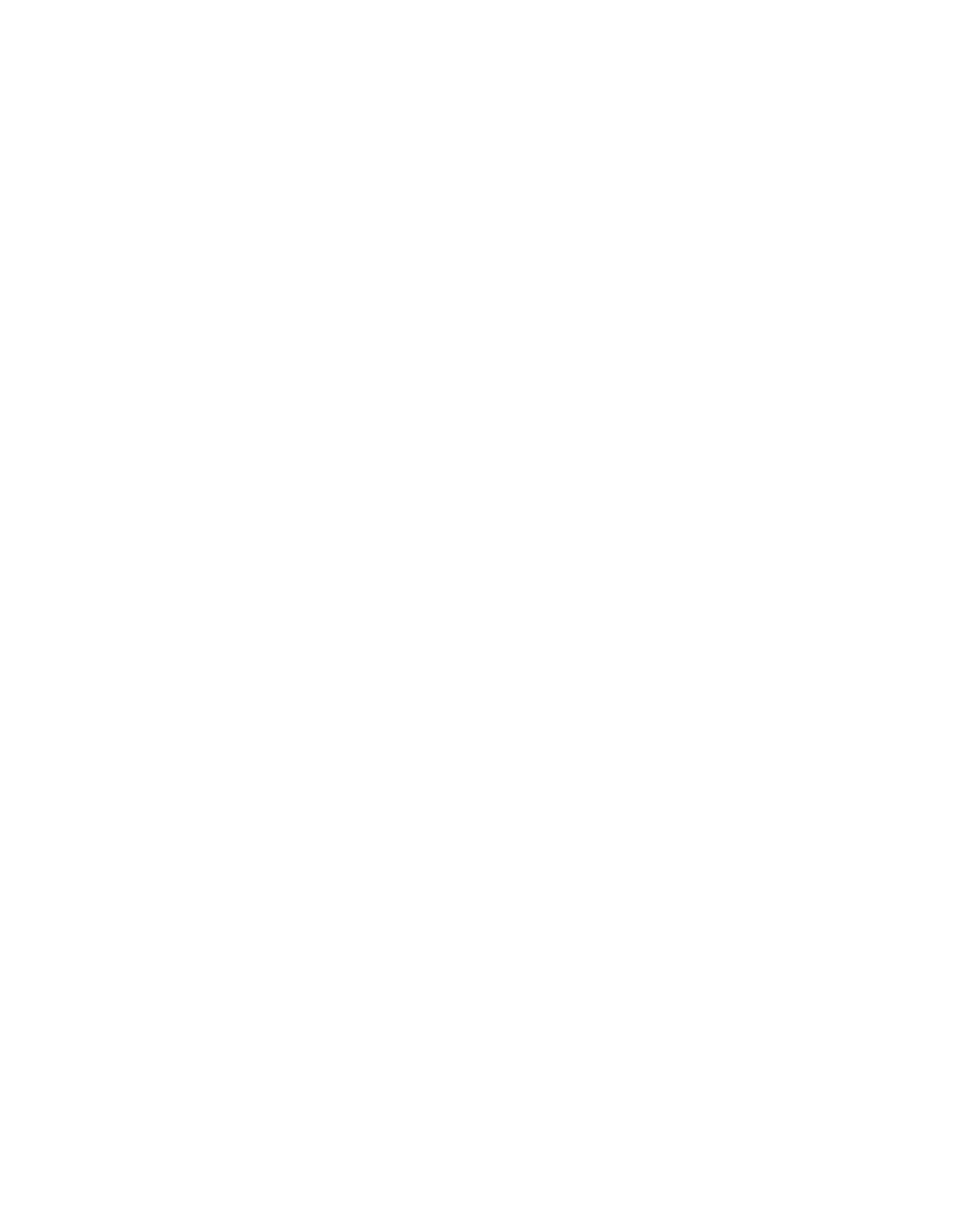#### <span id="page-28-0"></span>Figure 6.6 SPI Command Request

|             | <b>Command Request</b>              |                  |                 |
|-------------|-------------------------------------|------------------|-----------------|
| <b>MOSI</b> | Command<br>other than<br><b>NOP</b> | CmdDat<br><15:8> | CmdDat<br>27:0> |
| <b>MISO</b> | <b>Status</b>                       | Data             | Data            |

Note: A command request always consists of 3 bytes. If the command is shorter, then it must be completed with 0s. The data on MISO depend on the preceding command.

#### <span id="page-28-1"></span>Figure 6.7 SPI Read Status



#### <span id="page-28-2"></span>Figure 6.8 SPI Read Data

#### **Read Data**

(a) Example: after the completion of a Memory Read command

| <b>MOSI</b> | Command<br>$= \text{NOP}$ | 00 <sub>HEX</sub> | 00 <sub>HFX</sub> |
|-------------|---------------------------|-------------------|-------------------|
| <b>MISO</b> | <b>Status</b>             | MemDat<br><15.8>  | MemDat<br>27.0>   |

(b) Example: after the completion of a **Measure** command (AA<sub>HEX</sub>)

| <b>MOSI</b> | Command<br>$= \text{NOP}$ | 00 <sub>HEX</sub>     | 00 <sub>HEX</sub>               | 00 <sub>HEX</sub> | 00 <sub>HEX</sub>   | 00 <sub>HEX</sub> | 00 <sub>HEX</sub> |
|-------------|---------------------------|-----------------------|---------------------------------|-------------------|---------------------|-------------------|-------------------|
| <b>MISO</b> | <b>Status</b>             | SensorDat<br>< 24:16> | SensorDat   SensorDat<br><15.8> | 27:0>             | TempDat<br>< 24:16> | TempDat<br><15:8> | TempDat<br>27.0>  |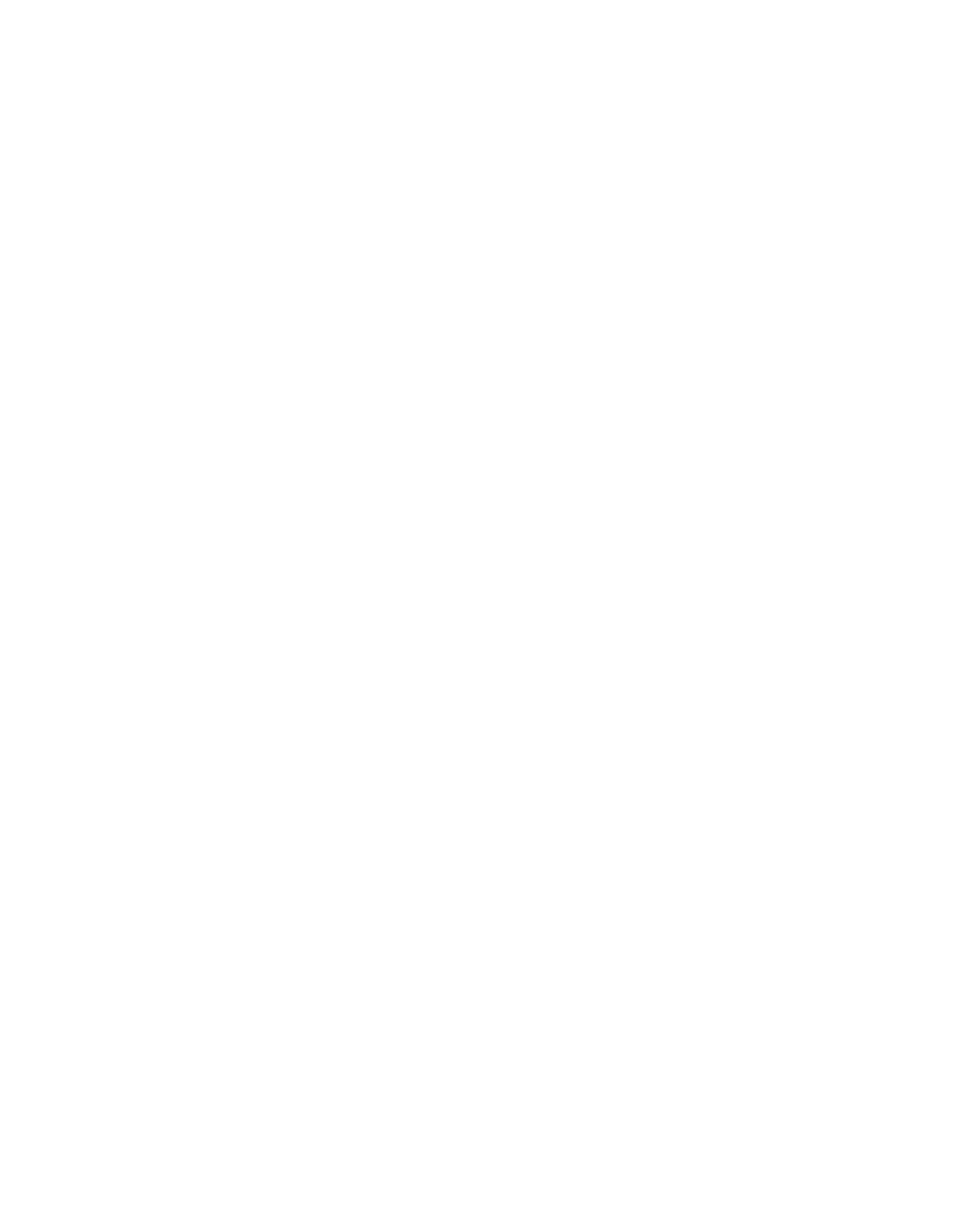#### <span id="page-29-0"></span>6.5.3 I2C

I2C Mode will be selected if the very first interface activity after ZSSC3224 power-up is an I2C command. In I2C Mode, each command is started as shown in [Figure 6.9.](#page-29-1) Only the number of bytes that are needed for the command must be sent. An exception is the I2C High Speed Mode (see *Slave\_Addr* i[n Table 6.5\)](#page-31-1) for which 3 bytes must always be sent as in SPI Mode. After the execution of a command (busy = 0), the expected data can be read as illustrated i[n Figure 6.11](#page-29-3) or if no data are returned by the command, the next command can be sent. The status can be read at any time as illustrated in [Figure 6.10.](#page-29-2)

#### <span id="page-29-1"></span>Figure 6.9 I2C Command Request



#### <span id="page-29-2"></span>Figure 6.10 I2C Read Status

**Read Status (I2C Read)**



#### <span id="page-29-3"></span>Figure 6.11 I2C Read Data

#### **Read Data (I2C Read)**

(a) Example: after the completion of a Memory Read command



(b) Example: after the completion of a Full Measurement command  $(AA_{HEX})$ 

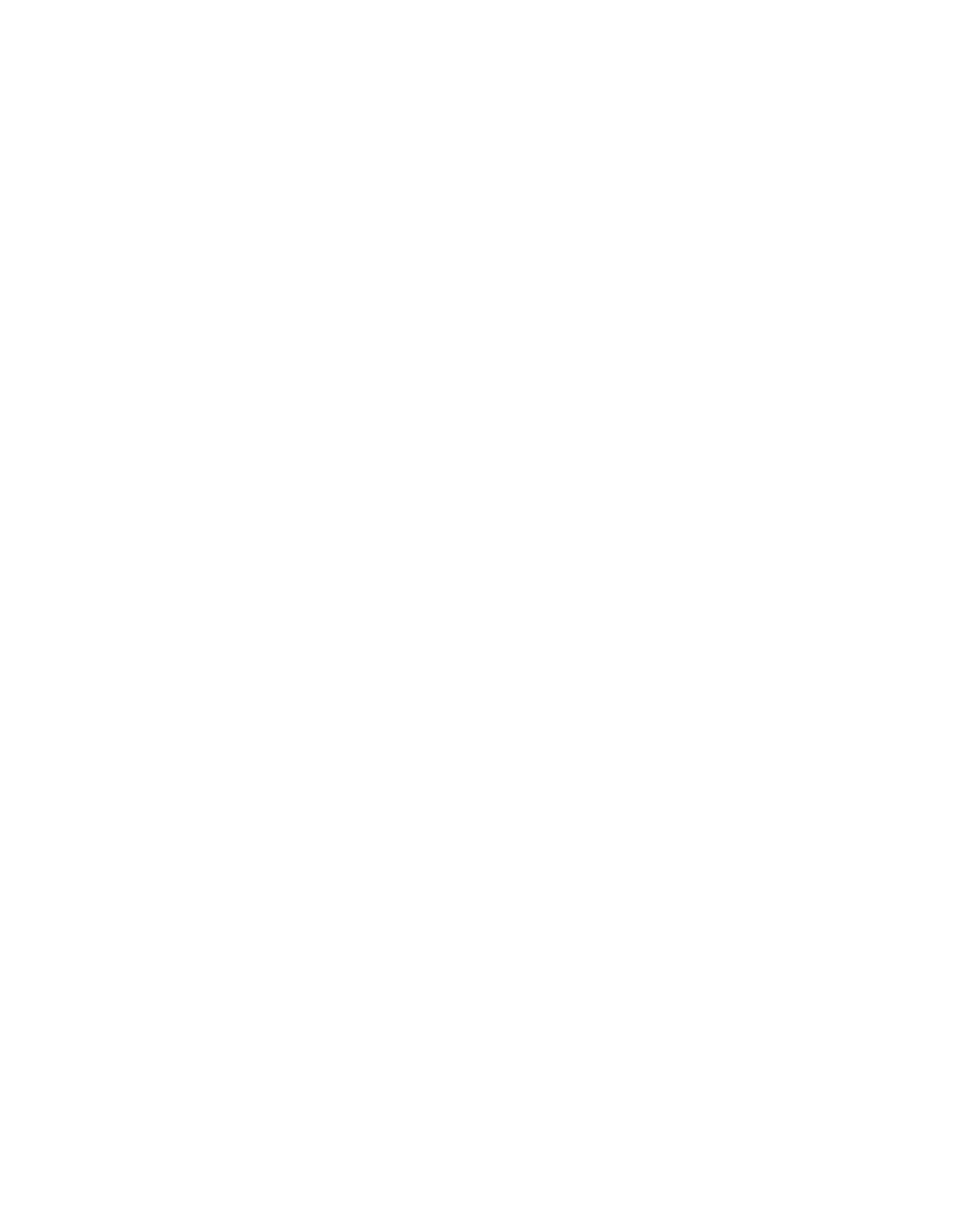All mandatory I2C-bus protocol features are implemented. Optional protocol features such as clock stretching, 10-bit slave address, etc., are not supported by the ZSSC3224's interface.

In I2C-High-Speed Mode, a command consists of a fixed length of three bytes.

## <span id="page-30-0"></span>6.6 Multiple Time Programmable (MTP) Memory

In the ZSSC3224, the memory is organized in 16-bit registers and can be programmed multiple times (at least 1000). There are 57 x 16-bit registers available for customer use. Each register can be re-programmed. Basically, there are two MTP content sectors:

- Customer use: accessible by means of regular write operations:  $40<sub>HEX</sub>$  to  $79<sub>HEX</sub>$ . It contains the customer ID, interface setup data, measurement setup information, calibration coefficients, etc.
- IDT use: only accessible for write operations by IDT. The IDT sector contains specific trim information and is programmed during manufacturing test by IDT.

### <span id="page-30-1"></span>6.6.1 Programming Memory

Programming memory is possible with any specified supply voltage level at VDD. The MTP programming voltage itself is generated by means of an integrated charge pump, generating an internal memory programming voltage; no additional, external voltage, other than VDD (as specified) is needed. A single 16-bit register write will be completed within 16ms after the respective programming command has been sent. After the memory is programmed, it must be read again to verify the validity of the memory contents.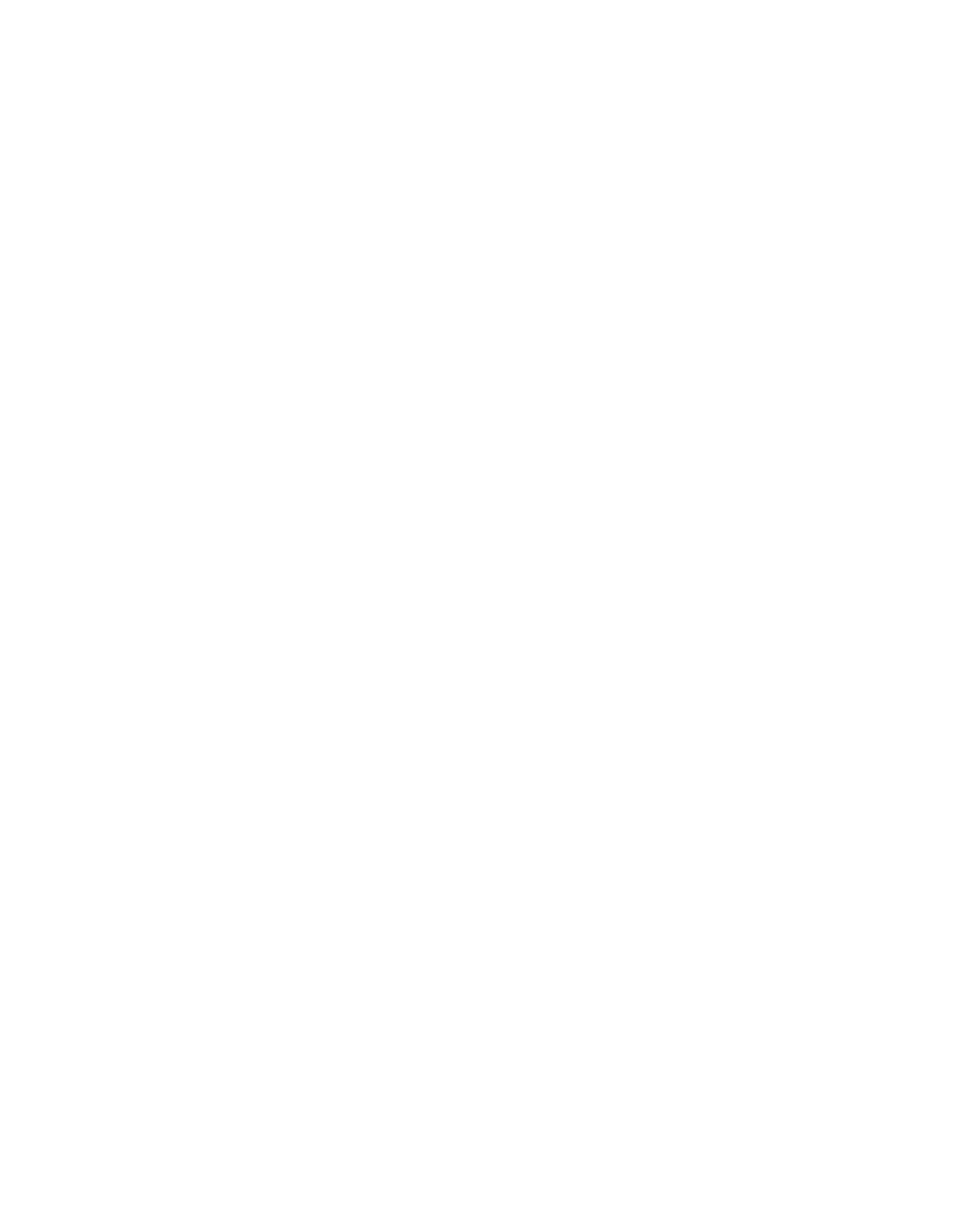#### <span id="page-31-0"></span>6.6.2 Memory Contents

#### <span id="page-31-1"></span>Table 6.5 MTP Memory Content Assignments

| <b>MTP</b><br><b>Address</b>   | Word / Bit<br>Range | <b>Default</b><br><b>Setting</b> | <b>Description</b> | <b>Notes / Explanations</b>                                                                                                                                                                                                                                                                                                                                                                                                                                                                                                                                                                                                                                            |
|--------------------------------|---------------------|----------------------------------|--------------------|------------------------------------------------------------------------------------------------------------------------------------------------------------------------------------------------------------------------------------------------------------------------------------------------------------------------------------------------------------------------------------------------------------------------------------------------------------------------------------------------------------------------------------------------------------------------------------------------------------------------------------------------------------------------|
| 00 <sub>HEX</sub>              | 15:0                | 0000 <sub>HEX</sub>              | Cust_ID0           | Customer ID byte 0 (combines with memory word 01 <sub>HEX</sub> to form customer ID).                                                                                                                                                                                                                                                                                                                                                                                                                                                                                                                                                                                  |
| 01 <sub>HEX</sub>              | 15:0                | 0000 <sub>HEX</sub>              | Cust_ID1           | Customer ID byte 1 (combines with memory word 00 <sub>HEX</sub> to form customer ID).                                                                                                                                                                                                                                                                                                                                                                                                                                                                                                                                                                                  |
| <b>Interface Configuration</b> |                     |                                  |                    |                                                                                                                                                                                                                                                                                                                                                                                                                                                                                                                                                                                                                                                                        |
|                                | 6:0                 | 000 0000 <sub>BIN</sub>          | Slave_Addr         | I2C slave address; valid range: 00HEX to 7FHEX (default: 00HEX). Note: address<br>codes 04HEX to 07HEX are reserved for entering the I2C High Speed Mode.                                                                                                                                                                                                                                                                                                                                                                                                                                                                                                              |
|                                | 8:7                 | 00 <sub>BIN</sub>                | INT_setup          | Interrupt configuration, EOC pin functionality (see section 6.3):<br>00<br>End-of-conversion signal<br>0-1 transition on EOC/INT if conditioned measurement result (MEAS)<br>01<br>exceeds threshold1 (TRSH1) and 1-0 transition if MEAS falls below<br>threshold1 again<br>0-1 transition if MEAS falls below threshold1 and 1-0 transition if<br>10<br>MEAS rises above threshold1 again<br>EOC is determined by threshold settings :<br>11<br>If (TRSH1>TRSH2) then EOC/INT (interrupt level) = 0 if (TRSH1 > MEAS $\ge$<br>TRSH2). Otherwise EOC/INT=1.<br>If (TRSH1 $\leq$ TRSH2) then EOC/INT = 1 if (TRSH1 $\leq$ MEAS $\leq$ TRSH2).<br>Otherwise EOC/INT = 0. |
|                                | 9                   | OBIN                             | SS_polarity        | Determines the polarity of the Slave Select pin (SS) for SPI operation:<br>$0 \Leftrightarrow$ Slave Select is active low (SPI and ZSSC3224 are active if SS==0)<br>1 ⇔ Slave Select is active high (SPI and ZSSC3224 are active if SS==1)                                                                                                                                                                                                                                                                                                                                                                                                                             |
| $02$ <sub>HEX</sub>            | 11:10               | 00 <sub>BIN</sub>                | CKP_CKE            | Clock polarity and clock-edge select-determines polarity and phase of SPI<br>interface clock with the following modes:<br>$00 \Leftrightarrow$ SCLK is low in idle state, data latch with rising edge and data output<br>with falling edge<br>01 $\Leftrightarrow$ SCLK is low in idle state, data latch with falling edge and data output<br>with rising edge<br>10 ⇔ SCLK is high in idle state, data latch with falling edge and data output<br>with rising edge<br>SCLK is high in idle state, data latch with rising edge and data output<br>11 ⇔<br>with falling edge                                                                                            |
|                                | 14:12               | $000_{\text{BIN}}$               | CYC_period         | Update period (ZSSC3224 sleep time, except oscillator) in cyclic operation:<br>000 ⇔ not assigned<br>100 ⇔ 1000ms<br>001 ⇔ 125ms<br>101 ⇔ 2000ms<br>010 $\Leftrightarrow$ 250ms<br>110 ⇔ 4000ms<br>011 $\Leftrightarrow$ 500ms<br>111 ⇔ not assigned                                                                                                                                                                                                                                                                                                                                                                                                                   |
|                                | 15                  | $0_{\text{BIN}}$                 | SOT_curve          | Type/shape of second-order curve correction for the sensor signal.<br>$0 \Leftrightarrow$ parabolic curve<br>1 ⇔ s-shaped curve                                                                                                                                                                                                                                                                                                                                                                                                                                                                                                                                        |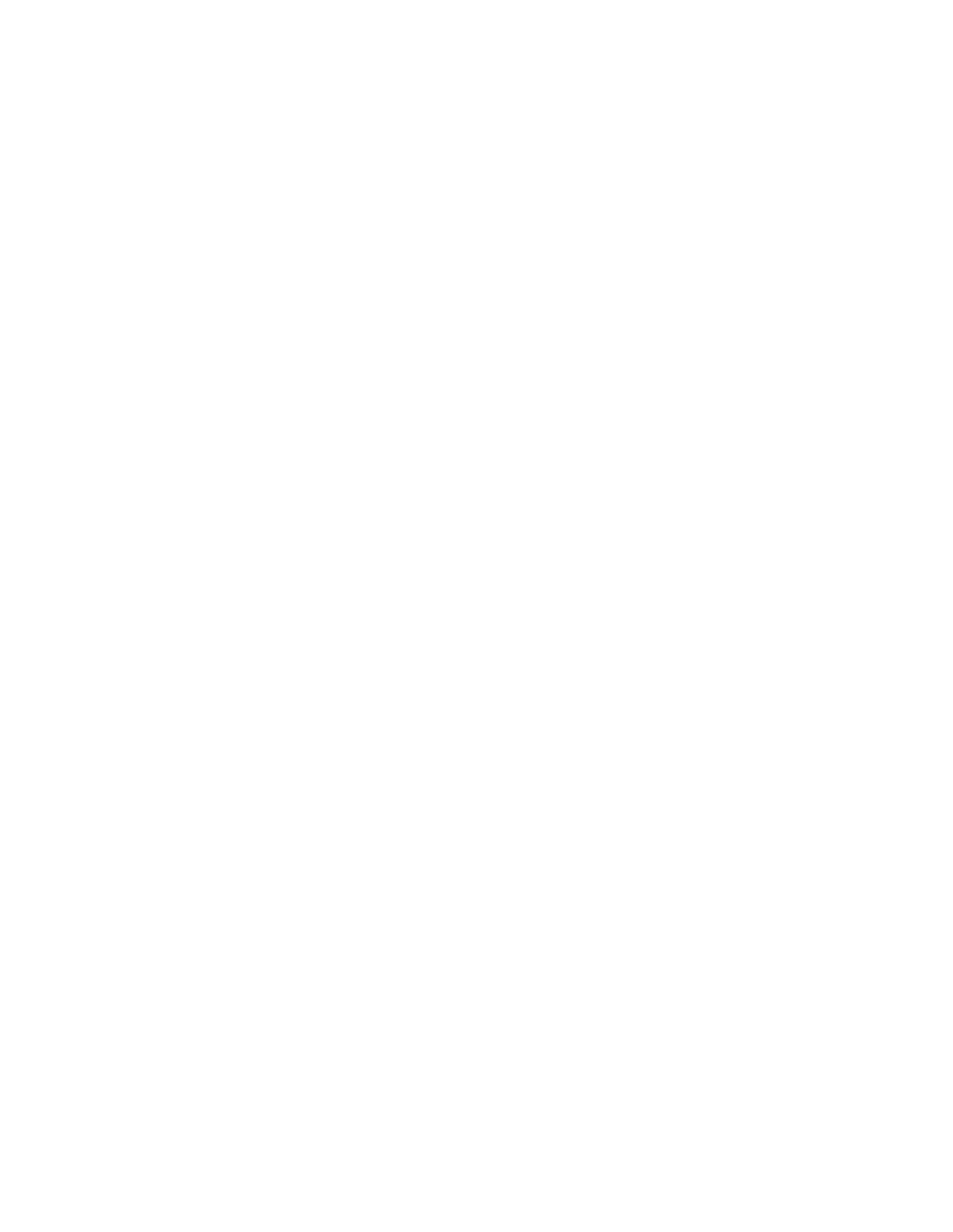| <b>MTP</b><br><b>Address</b> | Word / Bit<br>Range                   | <b>Default</b><br><b>Setting</b> | <b>Description</b> | <b>Notes / Explanations</b>                                                                                                                                                                                     |
|------------------------------|---------------------------------------|----------------------------------|--------------------|-----------------------------------------------------------------------------------------------------------------------------------------------------------------------------------------------------------------|
|                              | <b>Signal Conditioning Parameters</b> |                                  |                    |                                                                                                                                                                                                                 |
| $03$ HEX                     | 15:0                                  | 0000 <sub>HEX</sub>              | Offset_S[15:0]     | Bits [15:0] of the 24-bit sensor offset correction coefficient Offset_S. (The MSBs<br>of this coefficient including sign are Offset_S[23:16], which is bits [15:8] in<br>$OD_{HEX}$ .)                          |
| $04$ <sub>HEX</sub>          | 15:0                                  | 0000 <sub>HEX</sub>              | Gain_S[15:0]       | Bits [15:0] of the 24-bit value of the sensor gain coefficient Gain_S. (The MSBs<br>of this coefficient including sign are Gain_S[23:16], which is bits [7:0] in 0DHEX.)                                        |
| $05$ HEX                     | 15:0                                  | 0000 <sub>HEX</sub>              | Tcg[15:0]          | Bits [15:0] of the 24-bit coefficient Tcg for the temperature correction of the<br>sensor gain. (The MSBs of this coefficient including sign are Tcg[23:16], which<br>is bits [15:8] in 0EHEX.)                 |
| $06$ HEX                     | 15:0                                  | 0000 <sub>HEX</sub>              | Tco[15:0]          | Bits [15:0] of the 24-bit coefficient Tco for temperature correction of the sensor<br>offset. (The MSBs of this coefficient including sign are Tco[23:16], which is bits<br>$[7:0]$ in $0E_{HEX}$ .)            |
| 07 <sub>HEX</sub>            | 15:0                                  | 0000 <sub>HEX</sub>              | SOT_tco[15:0]      | Bits [15:0] of the 24-bit 2 <sup>nd</sup> order term SOT_tco applied to Tco. (The MSBs of<br>this term including sign are SOT_tco[23:16], which is bits[15:8] in 0FHEX.)                                        |
| $08$ HEX                     | 15:0                                  | 0000 <sub>HEX</sub>              | SOT_tcg[15:0]      | Bits [15:0] of the 24-bit 2 <sup>nd</sup> order term SOT_tcg applied to Tcg. (The MSBs of<br>this term including sign are SOT_tcg[23:16], which is bits[7:0] in 0F <sub>HEX</sub> .)                            |
| $09$ HEX                     | 15:0                                  | 0000 <sub>HEX</sub>              | SOT_sens[15:0]     | Bits [15:0] of the 24-bit 2 <sup>nd</sup> order term SOT_sens applied to the sensor readout.<br>(The MSBs of this term including sign are SOT_sens[23:16], which is bits[15:8]<br>in 10 <sub>HEX</sub> .)       |
| 0A <sub>HEX</sub>            | 15:0                                  | 0000 <sub>HEX</sub>              | Offset_T[15:0]     | Bits [15:0] of the 24-bit temperature offset correction coefficient Offset_T. (The<br>MSBs of this coefficient including sign are Offset_T[23:16], which is bits[7:0] in<br>10 <sub>HEX</sub> .)                |
| 0B <sub>HEX</sub>            | 15:0                                  | 0000 <sub>HEX</sub>              | Gain_T[15:0]       | Bits [15:0] of the 24-bit absolute value of the temperature gain coefficient<br>Gain_T.<br>(The MSBs of this coefficient including sign are Gain_T[23:16], which is bits<br>$[15:8]$ in $11_{HEX}$ .)           |
| 0C <sub>HEX</sub>            | 15:0                                  | 0000 <sub>HEX</sub>              | SOT_T[15:0]        | Bits [15:0] of the 24-bit 2 <sup>nd</sup> -order term SOT_T applied to the temperature<br>reading.<br>(The MSBs of this coefficient including sign are SOT_T[23:16], which is bits<br>$[7:0]$ in 11 $_{HEX}$ .) |
|                              | 7:0                                   | 00 <sub>HEX</sub>                | Gain_S[23:16]      | Bits [23:16] including sign for the 24-bit sensor gain correction coefficient<br>Gain_S. (The LSBs of this coefficient are Gain_S[15:0] in register 04HEX.)                                                     |
| 0D <sub>HEX</sub>            | 15:8                                  | $00$ HEX                         | Offset_S[23:16]    | Bits [23:16] including sign for the 24-bit sensor offset correction coefficient<br>Offset_S. (The LSBs are Offset_S[15:0] in register 03HEX.)                                                                   |
| 0E <sub>HEX</sub>            | 7:0                                   | $00$ <sub>HEX</sub>              | Tco[23:16]         | Bits [23:16] including sign for the 24-bit coefficient Tco for temperature<br>correction for the sensor offset. (The LSBs are Tco[15:0] in register 06HEX.)                                                     |
|                              | 15:8                                  | $00$ HEX                         | Tcg[23:16]         | Bits [23:16] including sign for the 24-bit coefficient Tcg for the temperature<br>correction of the sensor gain. (The LSBs are Tcg[15:0] in register 05 <sub>HEX</sub> .)                                       |
| OF <sub>HEX</sub>            | 7:0                                   | $00$ HEX                         | SOT_tcg[23:16]     | Bits [23:16] including sign for the 24-bit $2nd$ order term SOT_tcg applied to Tcg.<br>(The LSBs are SOT_tcg[15:0] in register 08 <sub>HEX</sub> .)                                                             |
|                              | 15:8                                  | $00$ HEX                         | SOT_tco[23:16]     | Bits [23:16] including sign for the 24-bit 2 <sup>nd</sup> order term SOT_tco applied to Tco.<br>(The LSBs are SOT_tco[15:0] in register 07 <sub>HEX</sub> .)                                                   |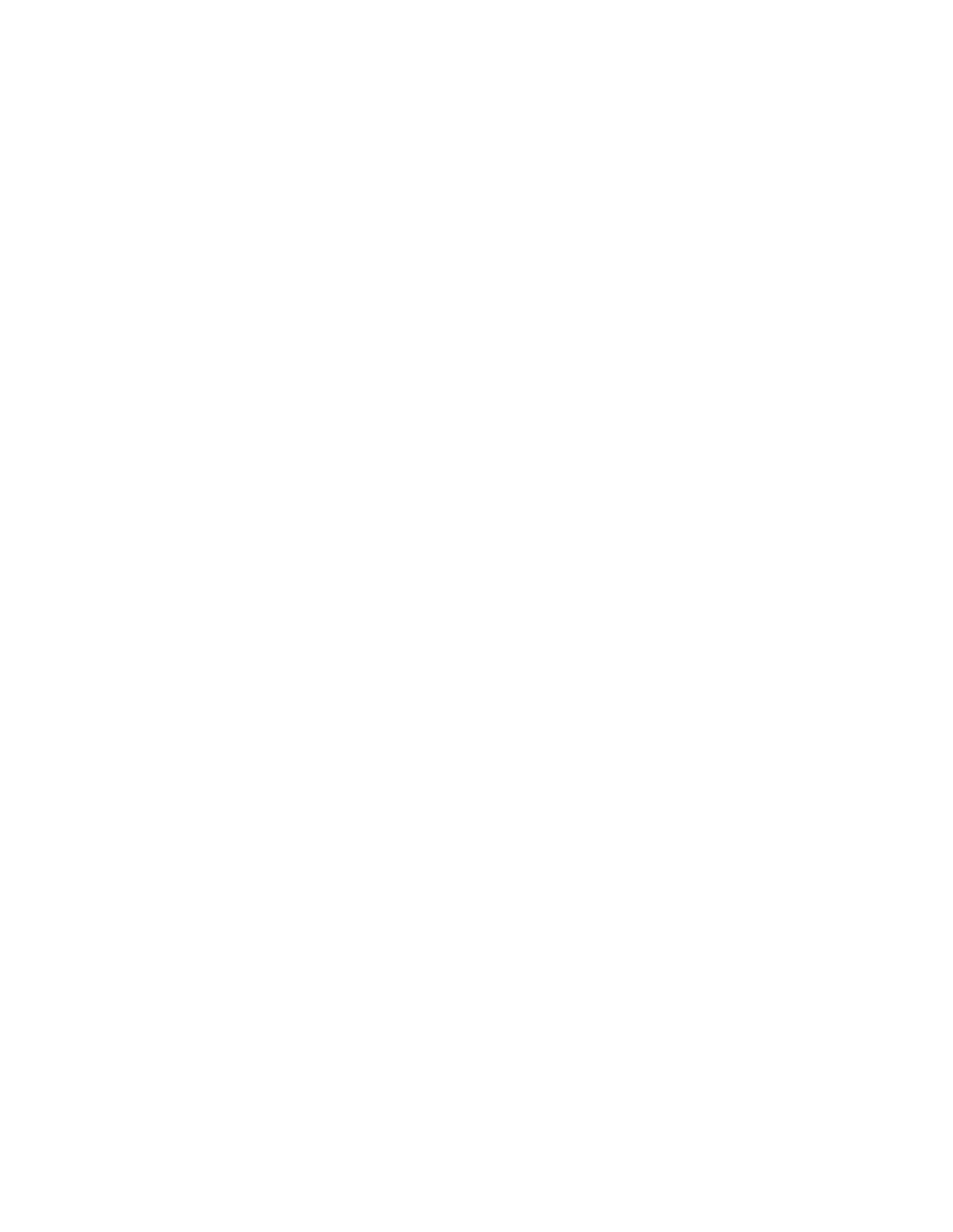| <b>MTP</b><br><b>Address</b> | Word / Bit<br>Range                                      | <b>Default</b><br><b>Setting</b> | <b>Description</b> | <b>Notes / Explanations</b>                                                                                                                                          |
|------------------------------|----------------------------------------------------------|----------------------------------|--------------------|----------------------------------------------------------------------------------------------------------------------------------------------------------------------|
|                              | 7:0                                                      | $00$ HEX                         | Offset_T[23:16]    | Bits [23:16] including sign for the 24-bit temperature offset correction coefficient<br>Offset_T. (The LSBs are Offset_T[15:0] in register 0AHEX.)                   |
| 10 <sub>HEX</sub>            | 15:8                                                     | 00 <sub>HEX</sub>                | SOT_sens[23:16]    | Bits [23:16] including sign for the 24-bit 2 <sup>nd</sup> order term SOT_sens applied to the<br>sensor readout.<br>(The LSBs are SOT_sens[15:0] in register 09HEX.) |
|                              | 7:0                                                      | 00 <sub>HEX</sub>                | SOT_T[23:16]       | Bits [23:16] including sign for the 24-bit $2^{nd}$ -order term SOT_T applied to the<br>temperature reading. (The LSBs are SOT_T[15:0] in register 0CHEX.)           |
| 11 <sub>HEX</sub>            | 15:8                                                     | $00$ HEX                         | Gain_T[23:16]      | Bits [23:16] including sign for the 24-bit absolute value of the temperature gain<br>coefficient Gain_T. (The LSBs are Gain_T[15:0] in register 0BHEX.)              |
|                              | <b>Measurement Configuration Register 1 (SM_config1)</b> |                                  |                    |                                                                                                                                                                      |
|                              |                                                          |                                  |                    | Gain setting for the 1 <sup>st</sup> PREAMP stage with Gain_stage1 $\Leftrightarrow$ Gain <sub>amp1</sub> :                                                          |
|                              |                                                          |                                  |                    | $000 \Leftrightarrow 6$<br>100 $\Leftrightarrow$ 40                                                                                                                  |
|                              | 2:0                                                      | 000 <sub>BIN</sub>               | Gain_stage1        | 001 $\Leftrightarrow$ 12<br>101 $\Leftrightarrow$ 60                                                                                                                 |
|                              |                                                          |                                  |                    | 010 $\Leftrightarrow$ 20<br>110 $\Leftrightarrow$ 80                                                                                                                 |
|                              |                                                          |                                  |                    | 011 $\Leftrightarrow$ 30<br>111 $\Leftrightarrow$ 120 (might affect noise and accuracy<br>specifications depending on sensor setup)                                  |
|                              | 5:3                                                      | 000 <sub>BIN</sub>               | Gain_stage2        | Gain setting for the 2 <sup>nd</sup> PREAMP stage with<br>Gain_stage2 $\Leftrightarrow$ Gain <sub>amp2</sub> :                                                       |
|                              |                                                          |                                  |                    | $000 \Leftrightarrow 1.1$<br>100 $\Leftrightarrow$ 1.5                                                                                                               |
|                              |                                                          |                                  |                    | 001 $\Leftrightarrow$ 1.2<br>101 $\Leftrightarrow$ 1.6                                                                                                               |
|                              |                                                          |                                  |                    | 010 $\Leftrightarrow$ 1.3<br>110 $\Leftrightarrow$ 1.7                                                                                                               |
|                              |                                                          |                                  |                    | 011 $\Leftrightarrow$ 1.4<br>111 $\Leftrightarrow$ 1.8                                                                                                               |
| $12$ HEX                     |                                                          |                                  |                    | Set up the polarity of the sensor bridge's gain                                                                                                                      |
|                              | 6                                                        | OBIN                             | Gain_polarity      | (inverting of the chopper) with                                                                                                                                      |
|                              |                                                          |                                  |                    | $0 \Leftrightarrow$ positive (no polarity change)                                                                                                                    |
|                              |                                                          |                                  |                    | 1 ⇔ negative (180° polarity change)                                                                                                                                  |
|                              |                                                          |                                  |                    | Absolute number of bits for the ADC conversion ADC_bits:                                                                                                             |
|                              |                                                          |                                  |                    | 0000 ⇔ 12-bit<br>0101 ⇔ 17-bit<br>1010 ⇔ 22-bit                                                                                                                      |
|                              | 10:7                                                     | 0000 <sub>BIN</sub>              | Adc_bits           | 0001 ⇔ 13-bit<br>0110 ⇔ 18-bit<br>1011 ⇔ 23-bit                                                                                                                      |
|                              |                                                          |                                  |                    | 0010 ⇔ 14-bit<br>0111 ⇔ 19-bit<br>1100 ⇔ 24-bit                                                                                                                      |
|                              |                                                          |                                  |                    | 0011 ⇔ 15-bit<br>1000 ⇔ 20-bit<br>1101 to 1111 ⇔ not assigned                                                                                                        |
|                              |                                                          |                                  |                    | 0100 ⇔ 16-bit<br>1001 ⇔ 21-bit                                                                                                                                       |
|                              |                                                          |                                  |                    | Enable bit for thermopile input selection (INN connected to AGND, INP<br>connected to absolute voltage source) with AbsV_enable:                                     |
|                              | 11                                                       | OBIN                             | AbsV_enable        | $0 \Leftrightarrow$ absolute voltage input disabled (default)                                                                                                        |
|                              |                                                          |                                  |                    | 1 $\Leftrightarrow$ absolute voltage input enabled (e.g., for a thermopile)                                                                                          |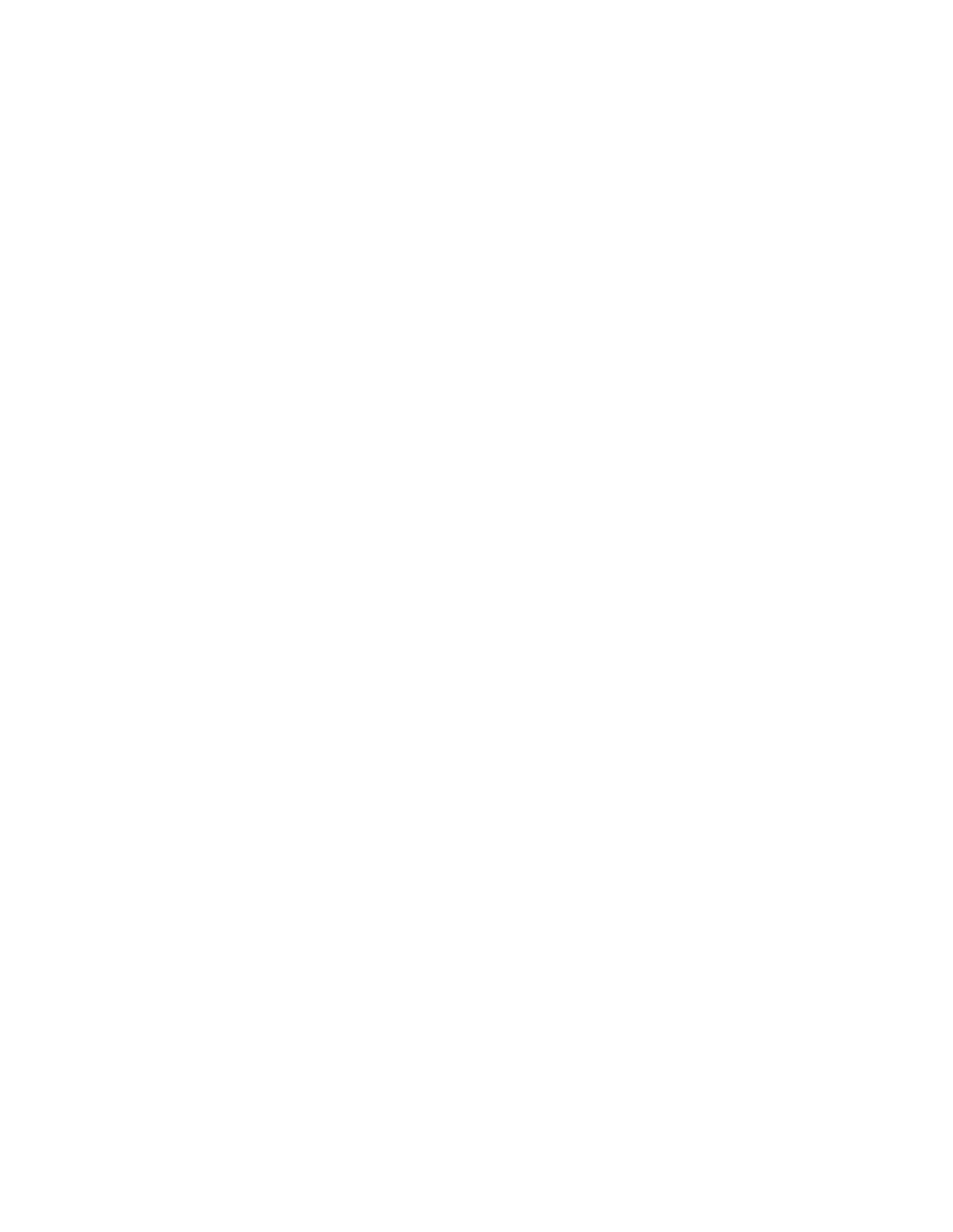| <b>MTP</b><br><b>Address</b> | Word / Bit<br>Range                                      | <b>Default</b><br><b>Setting</b> | <b>Description</b> | <b>Notes / Explanations</b>                                                                                                                                                                                                                                                                                                                                                                                               |
|------------------------------|----------------------------------------------------------|----------------------------------|--------------------|---------------------------------------------------------------------------------------------------------------------------------------------------------------------------------------------------------------------------------------------------------------------------------------------------------------------------------------------------------------------------------------------------------------------------|
|                              |                                                          |                                  |                    | Differential signal's offset shift in the ADC; compensation of signal offset by x%<br>of input signal:                                                                                                                                                                                                                                                                                                                    |
|                              | 14:12                                                    | 000 <sub>BIN</sub>               | Offset             | 000 $\Leftrightarrow$ no offset compensation<br>100 $\Leftrightarrow$ 25% offset<br>001 $\Leftrightarrow$ 6.75% offset<br>101 ⇔ 31.75% offset<br>010 $\Leftrightarrow$ 12.5% offset<br>110 ⇔ 38.5% offset<br>011 $\Leftrightarrow$ 19.25% offset<br>111 ⇔ 43.25% offset<br>Note: Shift_method (bit 15 below) must be set to 1 to enable the offset shift.                                                                 |
|                              | 15                                                       | OBIN                             | Shift_method       | Offset shift method selection:<br>No offset shift. Offset (bits [14:12] in 12HEX) must be set to 000BIN;<br>0⇔<br>$Gain_{ADC} = 1$<br>Offset shift ADC; GainADC = 2<br>1⇔                                                                                                                                                                                                                                                 |
| $13$ HEX                     | 15:0                                                     | 0000 <sub>HEX</sub>              | TRSH1[15:0]        | Bits [15:0] of the 24-bit interrupt threshold1, TRSH1. (The MSB bits for this<br>threshold are $TRSH1[23:16]$ , which is bits [7:0] of register $15_{HEX}$ .                                                                                                                                                                                                                                                              |
| $14$ <sub>HEX</sub>          | 15:0                                                     | 0000 <sub>HEX</sub>              | TRSH2[15:0]        | Bits [15:0] of the 24-bit interrupt threshold2, TRSH2. (The MSB bits for this<br>threshold are TRSH2[23:16], which is bits [15:8] of register 15HEX.)                                                                                                                                                                                                                                                                     |
|                              | 7:0                                                      | $00$ HEX                         | TRSH1[23:16]       | Bits [23:16] of the 24-bit interrupt threshold1, TRSH1. (The LSB bits for this<br>threshold are $TRSH1[15:0]$ , which is bits [15:0] of register $13_{HEX}$ .)                                                                                                                                                                                                                                                            |
| $15$ <sub>HEX</sub>          | 15:8<br>$00$ HEX                                         |                                  | TRSH2[23:16]       | Bits [23:16] of the 24-bit interrupt threshold2, TRSH2. (The LSB bits for this<br>threshold are TRSH2[15:0], which is bits [15:0] of register 14 <sub>HEX</sub> .)                                                                                                                                                                                                                                                        |
|                              | <b>Measurement Configuration Register 2 (SM_config2)</b> |                                  |                    |                                                                                                                                                                                                                                                                                                                                                                                                                           |
|                              | 2:0                                                      | 000 <sub>BIN</sub>               | Gain_stage1        | Gain setting for the 1 <sup>st</sup> PREAMP stage with Gain_stage1 $\Leftrightarrow$ Gain <sub>amp1</sub> :<br>$000 \Leftrightarrow 6$<br>100 $\Leftrightarrow$ 40<br>001 $\Leftrightarrow$ 12<br>101 $\Leftrightarrow$ 60<br>010 $\Leftrightarrow$ 20<br>110 $\Leftrightarrow$ 80<br>011 $\Leftrightarrow$ 30<br>111 $\Leftrightarrow$ 120 (might affect noise and accuracy<br>specifications depending on sensor setup) |
| $16$ HEX                     | 5:3                                                      | 000 <sub>BIN</sub>               | Gain_stage2        | Gain setting for the 2 <sup>nd</sup> PREAMP stage with Gain_stage2 $\Leftrightarrow$ Gain <sub>amp2</sub> :<br>$000 \Leftrightarrow 1.1$<br>100 $\Leftrightarrow$ 1.5<br>001 $\Leftrightarrow$ 1.2<br>101 $\Leftrightarrow$ 1.6<br>010 $\Leftrightarrow$ 1.3<br>110 $\Leftrightarrow$ 1.7<br>011 $\Leftrightarrow$ 1.4<br>111 $\Leftrightarrow$ 1.8                                                                       |
|                              | 6                                                        | OBIN                             | Gain_polarity      | Set up the polarity of the sensor bridge's gain (inverting of the chopper) with<br>$0 \Leftrightarrow$ positive (no polarity change)<br>1 $\Leftrightarrow$ negative (180° polarity change)                                                                                                                                                                                                                               |
|                              | 10:7                                                     | 0000 <sub>BIN</sub>              | Adc_bits           | Absolute number of bits for the ADC conversion ADC_bits:<br>0000 ⇔ 12-bit<br>0101 ⇔ 17-bit<br>1010 ⇔ 22-bit<br>0001 ⇔ 13-bit<br>0110 ⇔ 18-bit<br>1011 ⇔ 23-bit<br>0010 ⇔ 14-bit<br>0111 ⇔ 19-bit<br>1100 ⇔ 24-bit<br>0011 ⇔ 15-bit<br>1000 ⇔ 20-bit<br>1101 to 1111 ⇔ not assigned<br>0100 ⇔ 16-bit<br>1001 ⇔ 21-bit                                                                                                      |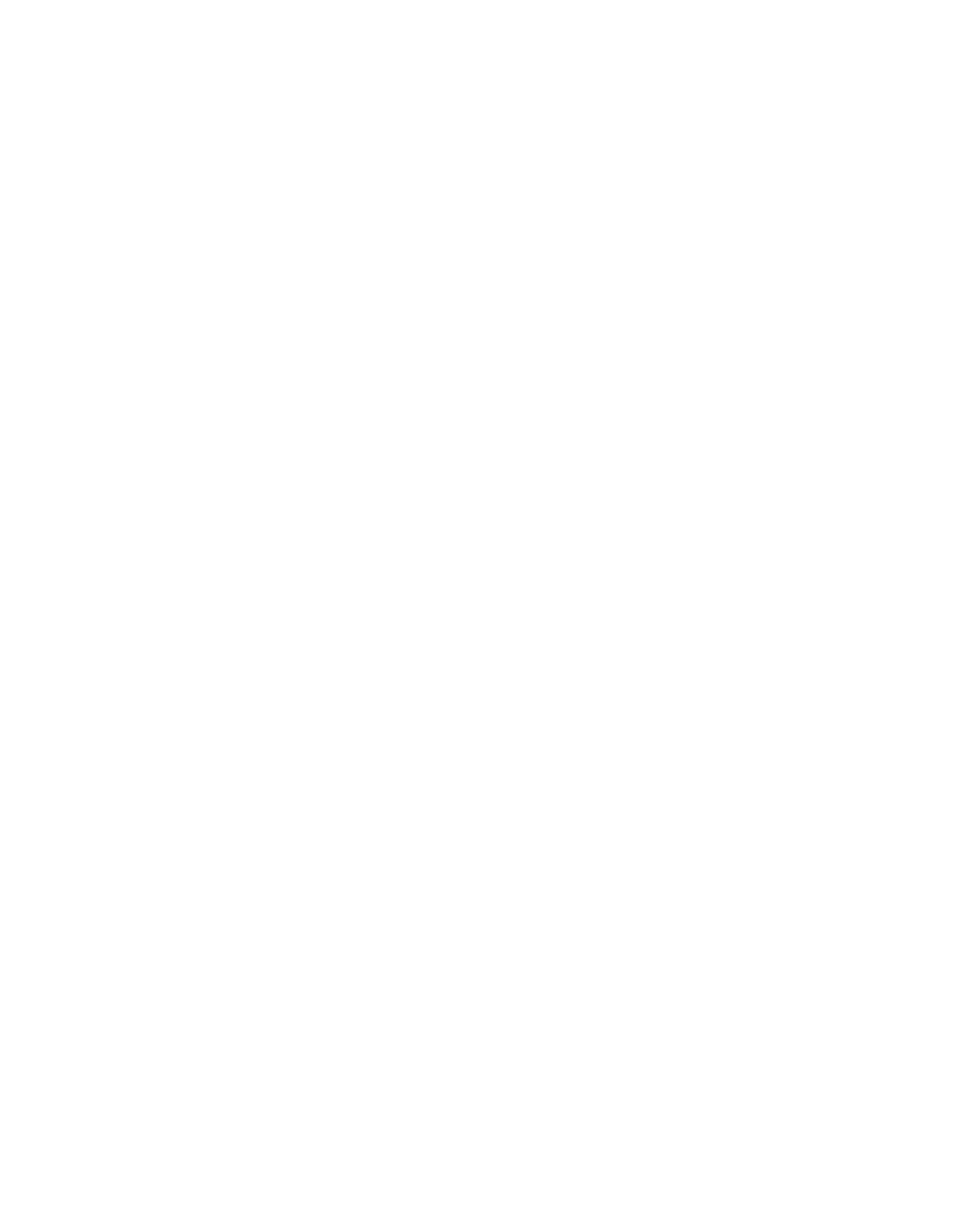| <b>MTP</b><br><b>Address</b> | Word / Bit<br>Range                                    | <b>Default</b><br><b>Setting</b> | <b>Description</b> | <b>Notes / Explanations</b>                                                                                                                                                                                                                                                                                                                                                                                         |
|------------------------------|--------------------------------------------------------|----------------------------------|--------------------|---------------------------------------------------------------------------------------------------------------------------------------------------------------------------------------------------------------------------------------------------------------------------------------------------------------------------------------------------------------------------------------------------------------------|
|                              | 11                                                     | $0_{\text{BIN}}$                 | AbsV_enable        | Enable bit for thermopile input selection (INN connected to AGND, INP<br>connected to absolute voltage source) with AbsV_enable:<br>$0 \Leftrightarrow$ absolute voltage input disabled (default)<br>1 $\Leftrightarrow$ absolute voltage input enabled (e.g. for a thermopile)                                                                                                                                     |
|                              | 14:12                                                  | 000 <sub>BIN</sub>               | Offset             | Differential signal's offset shift in the ADC; compensation of signal offset by x%<br>of input signal:<br>000 ⇔ no offset compensation<br>001 $\Leftrightarrow$ 6.75% offset<br>010 $\Leftrightarrow$ 12.5% offset<br>011 ⇔ 19.25% offset<br>100 ⇔ 25% offset<br>101 ⇔ 31.75% offset<br>110 ⇔ 38.5% offset<br>111 ⇔ 43.25% offset<br>Note: Shift_method (bit 15 below) must be set to 1 to enable the offset shift. |
|                              | 15                                                     | OBIN                             | Shift method       | Offset shift method selection:<br>$0 \Leftrightarrow$<br>No offset shift. Offset (bits[14:12] in 16HEX) must be set to 000BIN;<br>Gain <sub>ADC</sub> = $1$<br>1 $\Leftrightarrow$<br>Offset Shift ADC, GainADC = 2                                                                                                                                                                                                 |
|                              | <b>Post-Calibration Offset Correction Coefficients</b> |                                  |                    |                                                                                                                                                                                                                                                                                                                                                                                                                     |
| 17 <sub>HEX</sub>            | 15:0                                                   | 0000 <sub>HEX</sub>              | SENS_Shift[15:0]   | Bits [15:0] of the post-calibration sensor offset shift coefficient SENS_Shift.<br>(The MSB bits of SENS_Shift are bits [7:0] of register 19HEX.)                                                                                                                                                                                                                                                                   |
| $18$ HEX                     | 15:0                                                   | 0000 <sub>HEX</sub>              | T_Shift[15:0]      | Bits [15:0] of the post-calibration temperature offset shift coefficient T_Shift.<br>(The MSB bits of T_Shift are bits [15:8] of register 19 <sub>HEX</sub> .)                                                                                                                                                                                                                                                      |
|                              | 7:0                                                    | $00$ <sub>HEX</sub>              | SENS_Shift[23:16]  | Bits [23:16] of the post-calibration sensor offset shift coefficient SENS_Shift.<br>(The LSB bits of SENS_Shift are in register 17HEX.)                                                                                                                                                                                                                                                                             |
| $19$ <sub>HEX</sub>          | 15:8                                                   | $00$ HEX                         | T_Shift[23:16]     | Bits [23:16] of the post-calibration temperature offset shift coefficient T_Shift.<br>(The LSB bits of T_Shift are in register 18HEX.)                                                                                                                                                                                                                                                                              |
|                              | Free Memory - Arbitrary Use                            |                                  |                    |                                                                                                                                                                                                                                                                                                                                                                                                                     |
| $20$ HEX                     | 15:0                                                   | 0000 <sub>HEX</sub>              |                    | Not assigned (e.g., can be used for Cust_IDx customer identification number)                                                                                                                                                                                                                                                                                                                                        |
| 21 <sub>HEX</sub>            | 15:0                                                   | 0000 <sub>HEX</sub>              |                    | Not assigned (e.g., can be used for Cust_IDx customer identification number)                                                                                                                                                                                                                                                                                                                                        |
|                              |                                                        |                                  |                    | Not assigned (e.g., can be used for Cust_IDx customer identification number)                                                                                                                                                                                                                                                                                                                                        |
| 37 <sub>HEX</sub>            | 15:0                                                   | 0000 <sub>HEX</sub>              |                    | Not assigned (e.g., can be used for Cust_IDx customer identification number)                                                                                                                                                                                                                                                                                                                                        |
| 38HEX                        | 15:0                                                   | 0000 <sub>HEX</sub>              |                    | Not assigned (e.g., can be used for Cust_IDx customer identification number)                                                                                                                                                                                                                                                                                                                                        |
| $39$ HEX                     | 15:0                                                   |                                  | Checksum           | Checksum generated for the entire memory through a linear feedback shift<br>register (LFSR);<br>signature is checked on power-up to ensure memory content integrity                                                                                                                                                                                                                                                 |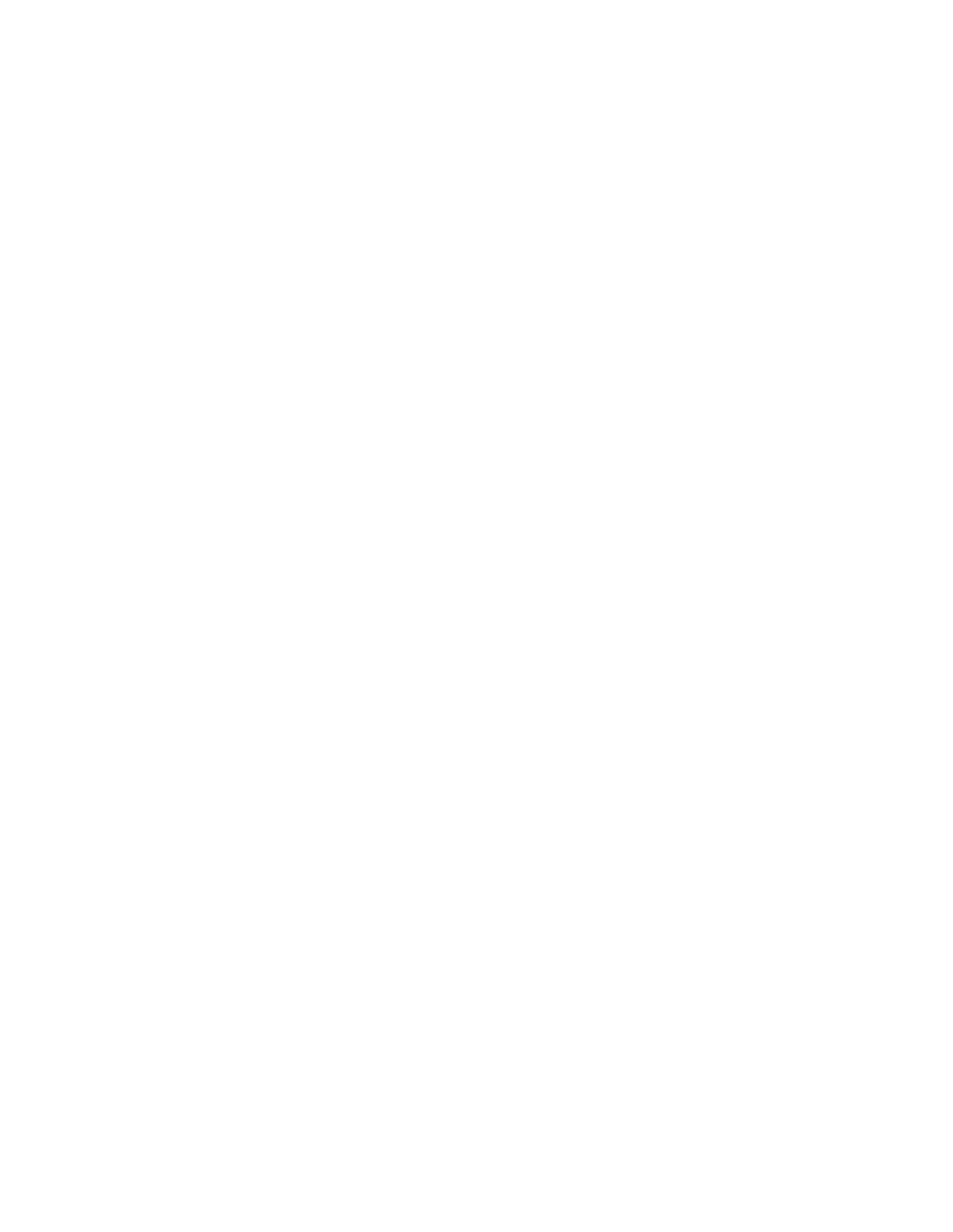The memory integrity checksum (referred to as *CRC*) is generated through a linear feedback shift register with the following polynomial:

 $g(x) = x^{16} + x^{15} + x$ with the initialization value:  $\text{FFFF}_{\text{HEX}}$ .

If the CRC is valid, then the "Memory Error" status bit is set to 0.

## <span id="page-36-0"></span>6.7 Calibration Sequence

Calibration essentially involves collecting raw signal and temperature data from the sensor-ZSSC3224 system for different known sensorelement values (i.e., for a resistive bridge or an absolute voltage source) and temperatures. This raw data can then be processed by the calibration master (assumed to be the user's computer), and the calculated calibration coefficients can then be written to on-chip memory.

Here is a brief overview of the three main steps involved in calibrating the ZSSC3224.

*Assigning a unique identification to the ZSSC3224.* This identification is written to shadow RAM and programmed in MTP memory. This unique identification can be stored in the two 16-bit registers dedicated to the customer ID (00 $_{\text{HEX}}$  and 01 $_{\text{HEX}}$ ; se[e Table 6.5\)](#page-31-1). It can be used as an index into a database stored on the calibration PC. This database will contain all the raw values of the connected sensor-element readings and temperature readings for that part, as well as the known sensor-element measurand conditions and temperature to which the sensor-element was exposed.

*Data collection.* Data collection involves getting uncorrected (raw) data from the external sensor at different known measurand values and temperatures. Then this data is stored on the calibration master using the unique identification of the device as the index to the database.

*Coefficient calculation and storage in MTP memory.* After enough data points have been collected to calculate all the desired coefficients, the coefficients can be calculated by the calibration master. Then the coefficients can be programmed to the MTP memory.

*Result*. The sensor signal and the characteristic temperature effect on output will be linearized according to the setup-dependent maximum output range.

It is essential to perform the calibration with a fixed programming setup during the data collection phase. In order to prevent any accidental incorrect processing, it is further recommended that the MTP memory setup is kept stable during the entire calibration process as well as in the subsequent operation. A ZSSC3224 calibration only fits the setup used during its calibration. Changes in functional parameters after a successful calibration can decrease the precision and accuracy performance of the ZSSC3224 as well as of the entire application.

The ZSSC3224 supports operation with different sensor setups by means of the *SM\_config1* and *SM\_config2* registers. However, only one calibration coefficient set is supported. Therefore, either an alternative ZSSC3224-external signal calibration using the alternate *SM\_config* settings must be performed to ensure that the programmed SSC coefficients are valid for both setups, or a full reprogramming of the SSC coefficients must be performed each time the sensor setup is changed. The selection of the external sensor setup (i.e., the AFE configuration) can be done with the interface commands  $BO_{HER}$  and  $B1_{HER}$  (see [Table 6.1\)](#page-23-1).

#### <span id="page-36-1"></span>6.7.1 Calibration Step 1 – Assigning Unique Identification

Assign a unique identification number to the ZSSC3224 by using the memory write command (40<sub>HEX</sub> + data and 41<sub>HEX</sub> + data; see [Table 6.1](#page-23-1) an[d Table 6.5\)](#page-31-1) to write the identification number to *Cust\_ID0* at memory address  $00<sub>HEX</sub>$  and *Cust\_ID1* at address  $01<sub>HEX</sub>$  as described in section [6.6.1.](#page-30-1) These two 16-bit registers allow for more than 4 billion unique devices.

#### <span id="page-36-2"></span>6.7.2 Calibration Step 2 – Data Collection

The number of unique points (measurand and/or temperature) at which calibration must be performed generally depends on the requirements of the application and the behavior of the sensor in use. The minimum number of points required is equal to the number of correction coefficients to be corrected with a minimum of three different temperatures at three different sensor values. For a full calibration resulting in values for all 7 possible (external) sensor coefficients and 3 possible temperature coefficients, a minimum of 7 pairs of sensor with temperature measurements must be collected.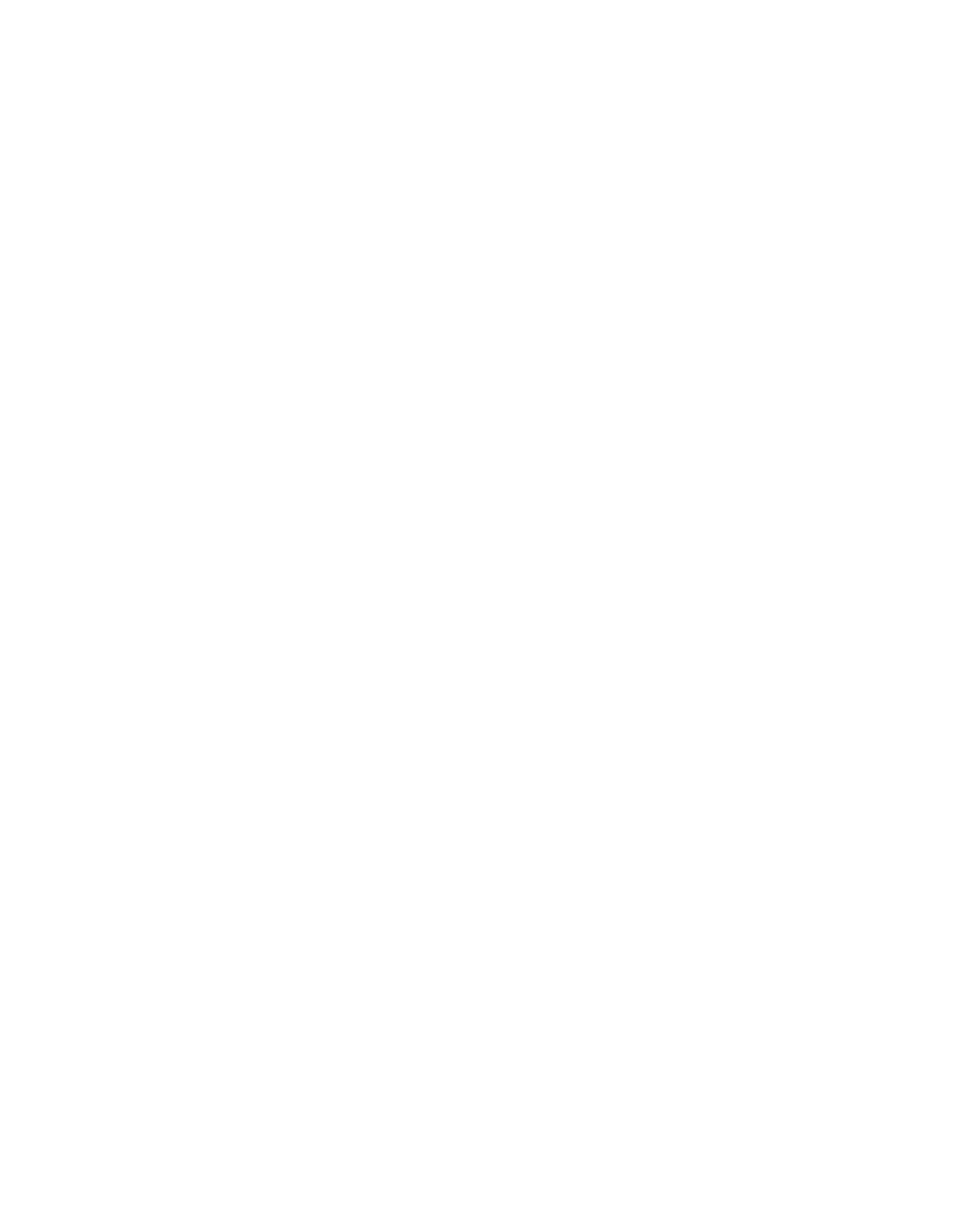Within this minimum field of 3 measurand measurements x 3 temperature measurements, data must be collected for the specific value pairs (at known conditions) and then processed to calculate the coefficients. In order to obtain the potentially best and most robust coefficients, it is recommended that measurement pairs (temperature versus measurand) be collected at the outer corners of the intended operation range or at least at points that are located far from each other. It is also essential to provide highly precise reference values as nominal, expected values. The measurement precision of the external calibration-measurement equipment should be ten times more accurate than the expected ZSSC3224 output accuracy after calibration in order to avoid accuracy losses caused by the nominal reference values (e.g., measurand signal and temperature deviations).

Note: The coefficients *SENS\_shift* and *T\_shift* must not be determined during this calibration step. Strong recommendation: Set these coefficients to zero until after initial calibration.

Note: *An appropriate selection of measurement pairs can significantly improve the overall system performance.*

The determination of the measurand-related coefficients will use all of the measurement pairs. For the temperature-related correction coefficients, 3 of the measurement pairs (at three different temperatures) will be used.

Note*: There is an inherent redundancy in the 7 sensor-related and 3 temperature-related coefficients. Since the temperature is a necessary output (which also needs correction), the temperature-related information is mathematically separated, which supports faster and more efficient DSP calculations during the normal usage of the sensor-ZSSC3224 system.* The recommended approach for data collection is to make use of the raw-measurement commands described i[n Table 6.2.](#page-25-2)

For external sensor values, either of the following commands can be used depending on the user's requirements:

 $\blacksquare$  A2<sub>HEX</sub> + 0000<sub>HEX</sub> Single sensor measurement for which the configuration register will be loaded from the *SM\_config1* register (12<sub>HEX</sub> in MTP); preprogramming the measurement setup in the MTP is required.

Note: *SM\_config1* is the default configuration. Alternatively, *SM\_config2* (16<sub>HEX</sub> in MTP) can be used by first sending the command B1<sub>HEX</sub> (see section [6.7.5\)](#page-38-0).

 A3HEX + ssssHEX Single sensor measurement for which the *SM\_config* configuration register (Gain, ADC, Offset, etc.) will be loaded as the user's configuration  $sss<sub>HEX</sub>$ , which must be provided externally via the interface as the data part of this command.

For temperature values, either of the following commands can be used depending on the user's requirements:

- $A6_{\text{HEX}}$  + 0000<sub>HEX</sub> Single temperature measurement for which the configuration register will be loaded from an internal temperature configuration register (preprogrammed by IDT in the MTP); preprogramming of the respective configuration is done by IDT prior to ZSSC3224 delivery. This is the recommended approach for temperature data collection.
- $\blacktriangleleft$  A7<sub>HEX</sub> + ssss<sub>HEX</sub> Single temperature measurement for which the configuration register (Gain, ADC, Offset, etc.) will be loaded as the user's configuration ssss<sub>HEX</sub>, which must be provided externally via the interface as the data part of this command. The format and purpose of these configuration bits must be according to the definitions for *SM\_config* and valid for temperature measurement; in this case (bits [15:12] will be ignored).

### <span id="page-37-0"></span>6.7.3 Calibration Step 3a) – Coefficient Calculations

The math to perform the coefficient calculation is complicated and will not be discussed in detail. There is a brief overview in the next section. IDT provides software (DLLs) to perform the coefficient calculation (external to the sensor-ZSSC3224 system) based on auto-zero corrected values. After the coefficients are calculated, the final step is to write them to the MTP memory of the ZSSC3224.

### <span id="page-37-1"></span>6.7.4 Calibration Step 3b) – Post-Calibration Offset Correction

There are two special SSC coefficients, *SENS\_shift* and *T\_shift*. Normally, these coefficients must be set to zero during the initial sensor calibration. The primary purpose of these two coefficients is to cancel additional offset shifts that could occur during or after final sensor assembly; e.g. if a respective sensor is finally placed and soldered on an application board.

If the final sensor assembly induced any kind of offset (on either the temperature or external sensor signal), the respective influence can be directly compensated by means of the *SENS\_shift* and *T\_shift* coefficients without the need to change the original SSC coefficient set. However, this post-calibration offset correction must be done under known ambient conditions (i.e., sensor measurand and/or temperature).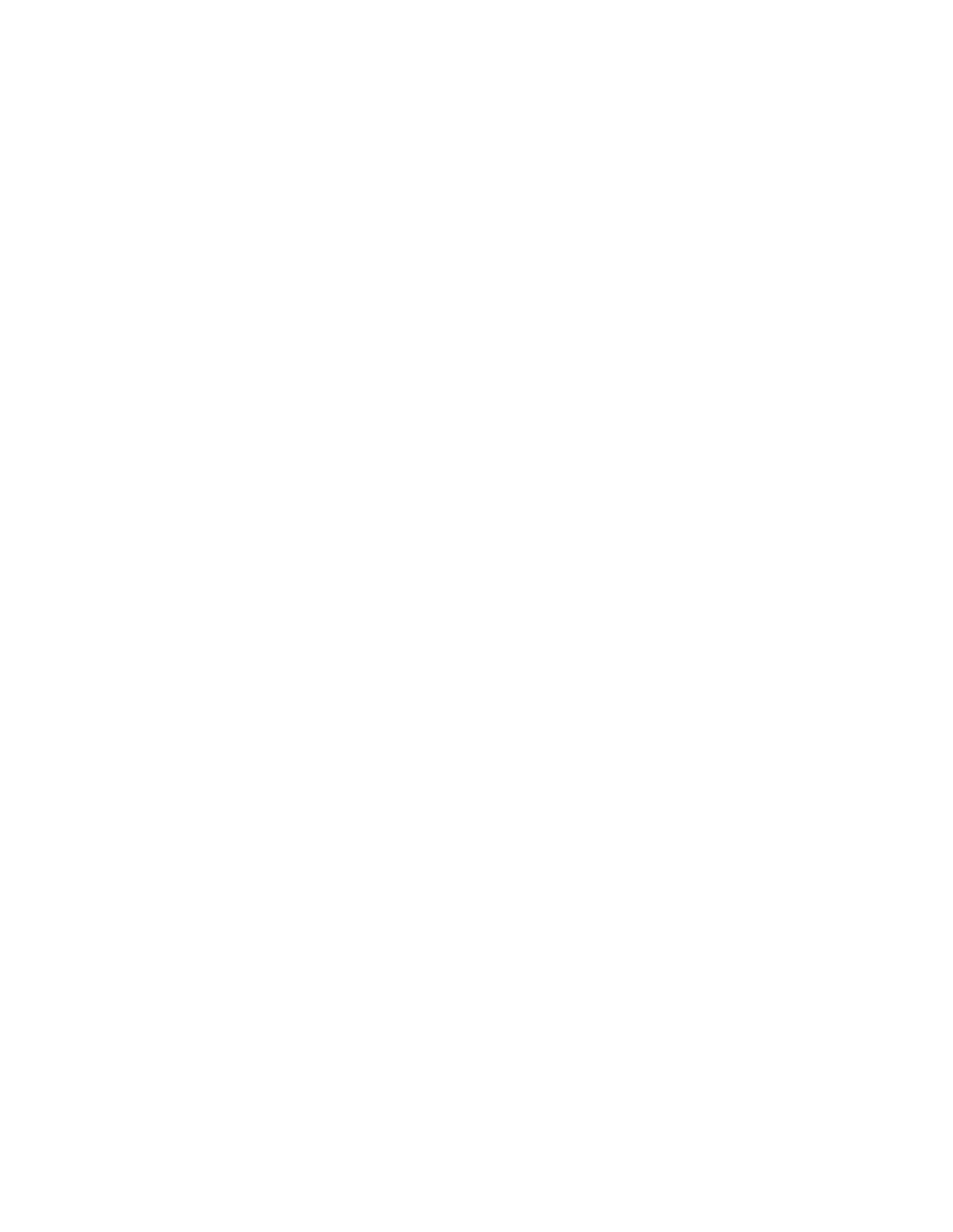#### <span id="page-38-0"></span>6.7.5 SSC Measurements

After the completion of the calibration procedure, linearized external sensor and temperature readings can be obtained using the commands  $AA_{\text{HEX}}$  to  $AF_{\text{HEX}}$  as described in [Table 6.1.](#page-23-1)

Typically, only one external sensor is used in a single analog configuration using the setup in the *SM\_config1* MTP register (12<sub>HEX</sub>). However, the ZSSC3224 can support a second analog configuration that is set up in the *SM\_config2* MTP register (16<sub>HEX</sub>). This might be useful in cases where only one sensor-ZSSC3224 pair must support the measurand ranges for two different external sensors that have different precisions, required amplification, and sensor offset.

If a respective switching between setups is to be performed, the SSC coefficients for the alternate external sensor must be handled with one of the following methods:

- The programmed SSC coefficients are not used for the alternate external sensor. The ZSSC3224 performs only a one-to-one transfer, i.e. no effective digital SSC correction – only a transfer of the auto-zero corrected raw ADC readings to the ZSSC3224 output without any scaling, etc.
- **The coefficients are re-programmed each time the analog setup is changed.**

*SM\_config1* is selected as the analog setup register by default, so no specific activation is needed if only *SM\_config1* is used. If *SM\_config2* will also be used, the activation command B1<sub>HEX</sub> must be sent once prior to the measurement request. To switch to using *SM\_config1*, the activation command  $BO_{HEX}$  must be sent prior to use. This activation must be refreshed after any power-on reset or RES pin reset.

## <span id="page-38-1"></span>6.8 The Calibration Math

#### <span id="page-38-2"></span>6.8.1 Bridge Signal Compensation

The saturation check in the ZSSC3224 detects saturation effects of the internal calculation steps, allowing the final correction output to be determined despite the saturation. It is possible to get potentially useful signal conditioning results that have had an intermediate saturation during the calculations. These cases are detectable by observing the status bit 0 for each measurement result. Details about the saturation limits and the valid ranges for values are provided in the following equations.

The calibration math description assumes a calculation with integer numbers. The description is numerically correct concerning values, dynamic range, and resolution.

*SOT\_curve* selects whether second-order equations compensate for sensor nonlinearity with a parabolic or S-shaped curve. The parabolic compensation is recommended for most sensor types.

#### **For the following equations, the terms are as follows:**

|                 | Corrected sensor reading output via I2C or SPI; range $[0HEX$ to FFFFFF <sub>HEX</sub> ]                                 |
|-----------------|--------------------------------------------------------------------------------------------------------------------------|
| Ξ               | Raw sensor reading from ADC after AZ correction; range [-7FFFF <sub>HEX</sub> , 7FFFF <sub>HEX</sub> ]                   |
| Ξ               | Sensor gain term; range [-7FFFF <sub>HEX</sub> , 7FFFF <sub>HEX</sub> ]                                                  |
| Ξ               | Sensor offset term; range [-7FFFF <sub>HEX</sub> , 7FFFF <sub>HEX</sub> ]                                                |
| Ξ               | Temperature coefficient gain term; range [-7FFFF <sub>HEX</sub> , 7FFFF <sub>HEX</sub> ]                                 |
| Ξ               | Temperature coefficient offset term; range [-7FFFF <sub>HEX</sub> , 7FFFF <sub>HEX</sub> ]                               |
| Ξ               | Raw temperature reading after AZ correction; range [-7FFFF <sub>HEX</sub> , 7FFFF <sub>HEX</sub> ]                       |
| Ξ               | Second-order term for Tcg non-linearity; range [-7FFFF <sub>HEX</sub> , 7FFFF <sub>HEX</sub> ]                           |
| Ξ               | Second-order term for Tco non-linearity; range [-7FFFF <sub>HEX</sub> , 7FFFF <sub>HEX</sub> ]                           |
| $SOT$ sens =    | Second-order term for sensor non-linearity; range [-7FFFF <sub>HEX</sub> , 7FFFF <sub>HEX</sub> ]                        |
| $SENS\_shift =$ | Post-calibration, post-assembly sensor offset shift; range [-7FFFF <sub>HEX</sub> , 7FFFF <sub>HEX</sub> ]               |
| Ξ               | Absolute value                                                                                                           |
| Ξ               | Bound/saturation number range from <i>II</i> to <i>ul</i> , over/under-flow is reported as saturation in the status byte |
|                 |                                                                                                                          |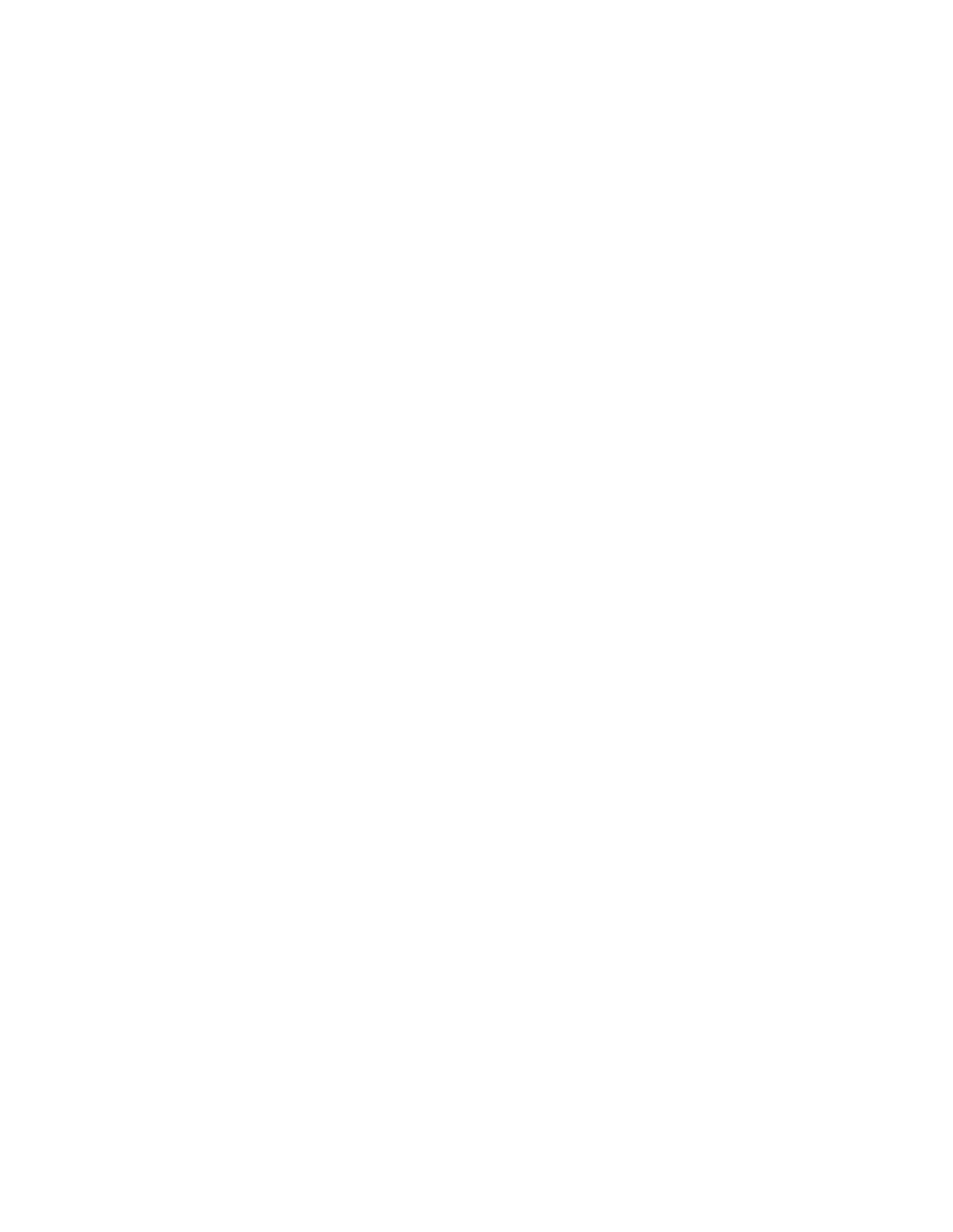# **OIDT**

The correction formula for the differential signal reading is represented as a two-step process depending on the *SOT\_curve* setting.

**Equations for the parabolic** *SOT\_curve* **setting (***SOT\_curve* **= 0):** *Simplified:*

$$
K_1 = 2^{23} + \frac{T_{Raw}}{2^{23}} * \left( \frac{4 * SOT_{L} tcg}{2^{23}} * T_{Raw} + 4 * Tcg \right)
$$
\n(1)

$$
K_2 = 4 * \text{Offset}_{S} + S_{Raw} + \frac{T_{Raw}}{2^{23}} * \left(\frac{4 * \text{SOT}_{L} t \text{co}}{2^{23}} * T_{Raw} + 4 * T \text{co}\right)
$$
(2)

$$
Z_{SP} = \frac{4 * Gain\_S}{2^{23}} * \frac{K_1}{2^{23}} * K_2 + 2^{23}
$$
 (delimited to positive number range) (3)

$$
S = \frac{Z_{\text{BP}}}{2^{23}} * \left(\frac{4 * SOT\_sens}{2^{23}} * Z_{\text{SP}} + 2^{23}\right) + SENS\_shift
$$
 (delimited to positive number range) (4)

*Complete:*

$$
K_{1} = \left[2^{23} + \left[\frac{T - Raw}{2^{23}} * \left[\left[\frac{SOT_{1} \log_{10} T}{2^{21}} + T - Raw\right]_{-2^{25}}^{2^{25}-1} + 4Tcg\right]\right]_{-2^{25}}^{2^{25}-1}\right]_{-2^{25}}^{2^{25}-1} \right]_{-2^{25}}^{2^{25}-1}
$$
(5)

$$
K_2 = \left[4 * \text{OfficeL} \cdot S + \left[S - \text{Raw} + \left[\frac{T - \text{Raw}}{2^{23}} * \left[\left[\frac{\text{SOT}_{-} \text{tco}}{2^{21}} * T - \text{Raw}\right]_{-2^{25}}^{2^{25}-1} + 4 \text{Tro}\right]\right]_{-2^{25}}^{2^{25}-1}\right]_{-2^{25}}^{2^{25}-1}\right]_{-2^{25}}^{2^{25}-1}
$$
(6)

$$
Z_{SP} = \left[ \left[ \frac{Gain\_S}{2^{21}} * \left[ \frac{K_1}{2^{23}} * K_2 \right]_{-2^{25}}^{2^{25}-1} \right]_{-2^{25}}^{2^{25}-1} + 2^{23} \right]_{0}^{2^{25}-1} \tag{7}
$$

$$
B = \left[\frac{Z_{SP}}{2^{23}} * \left[\frac{SOT\_sens}{2^{21}} * Z_{BP}\right]_{-2^{25}}^{2^{25}-1} + 2^{23}\right]_{-2^{25}}^{2^{25}-1} + SENS\_shift\right]_{0}^{2^{24}-1}
$$
(8)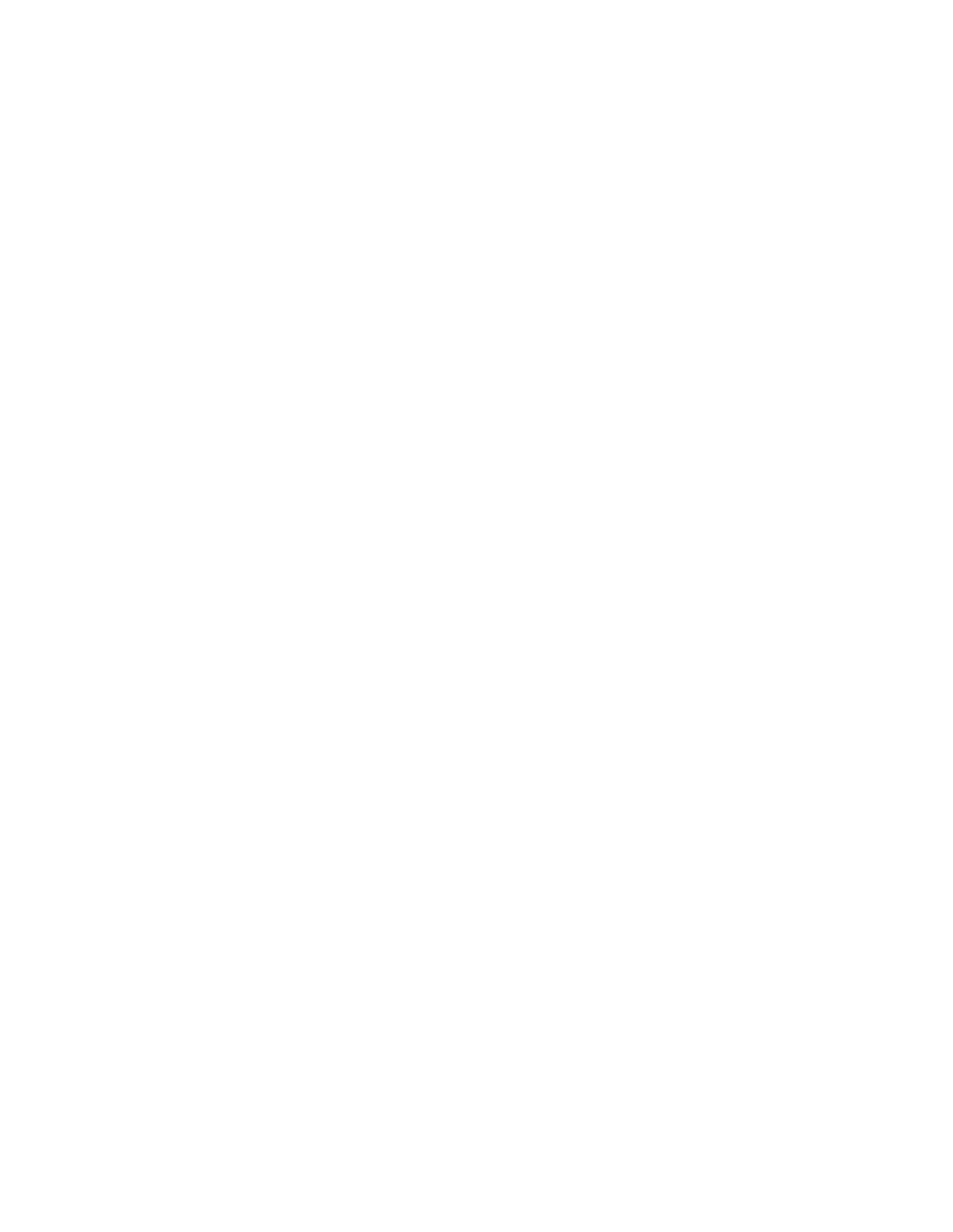#### **Equations for the S-shaped** *SOT\_curve* **setting (***SOT\_curve* **= 1):**

*Simplified:*

$$
Z_{SS} = \frac{4 * Gain\_S}{2^{23}} * \frac{K_1}{2^{23}} * K_2
$$
\n(9)

$$
S = \frac{Z_{SS}}{2^{23}} * \left(\frac{4 * SOT\_sens}{2^{23}} * |Z_{SS}| + 2^{23}\right) + 2^{23} + SENS\_shift \quad \text{(delimited to positive number range)}\tag{10}
$$

*Complete:*

$$
Z_{SS} = \left[\frac{Gain\_S}{2^{21}} * \left[\frac{K_1}{2^{23}} * K_2\right]_{-2^{25}}^{2^{25}-1}\right]_{-2^{25}}^{2^{25}-1}
$$
\n(11)

$$
S = \left[ \left[ \frac{Z_{SS}}{2^{23}} * \left[ \left[ \frac{SOT\_sens}{2^{21}} * \left| Z_{SS} \right| \right]_{-2^{25}}^{2^{25}-1} + 2^{23} \right]_{-2^{25}}^{2^{25}-1} \right]_{-2^{25}}^{2^{25}-1} + 2^{23} + SENS\_shift \right]_{0}^{2^{24}-1} \tag{12}
$$

### <span id="page-40-0"></span>6.8.2 Temperature Signal Compensation

Temperature is measured internally. Temperature correction contains both linear gain and offset terms as well as a second-order term to correct for any nonlinearities. For temperature, second-order compensation for nonlinearity is always parabolic.

#### **For the following equations, the terms are as follows:**

| $\tau$   |         | Corrected temperature sensor reading output via I2C or SPI; range $[0HEX$ to FFFFFF <sub>HEX</sub> ]             |
|----------|---------|------------------------------------------------------------------------------------------------------------------|
| Gain_T   |         | Gain coefficient for temperature; range $[-7$ FFFFF $H_{\text{HEX}}$ to $7$ FFFFF $H_{\text{HEX}}$               |
| T_Raw    |         | $=$ Raw temperature reading after AZ correction; range [-7FFFFF <sub>HEX</sub> to 7FFFFF <sub>HEX</sub> ]        |
| Offset_T | $=$ $-$ | Offset coefficient for temperature; range $[-7$ FFFFF $H_{\text{EX}}$ to $7$ FFFFF $H_{\text{EX}}$ ]             |
| SOT_T    |         | Second-order term for temperature source non-linearity; range [-7FFFFF <sub>HEX</sub> to 7FFFFF <sub>HEX</sub> ] |
| T_Shift  | $=$ $-$ | Shift for post-calibration/post-assembly offset compensation; range [-7FFFFFHEX to 7FFFFFHEX]                    |

The correction formula is best represented as a two-step process as follows:

*Simplified:*

$$
Z_{T} = \frac{4 * Gain_{-}T}{2^{23}} * (T_{-}Raw + 4 * Offset_{-}T) + 2^{23}
$$
 (delimited to positive number range)  
\n
$$
T = \frac{Z_{T}}{2^{23}} * \left(\frac{4 * SOT_{-}T}{2^{23}} * Z_{T} + 2^{23}\right) + T_{-} Shift
$$
 (delimited to positive number range) (14)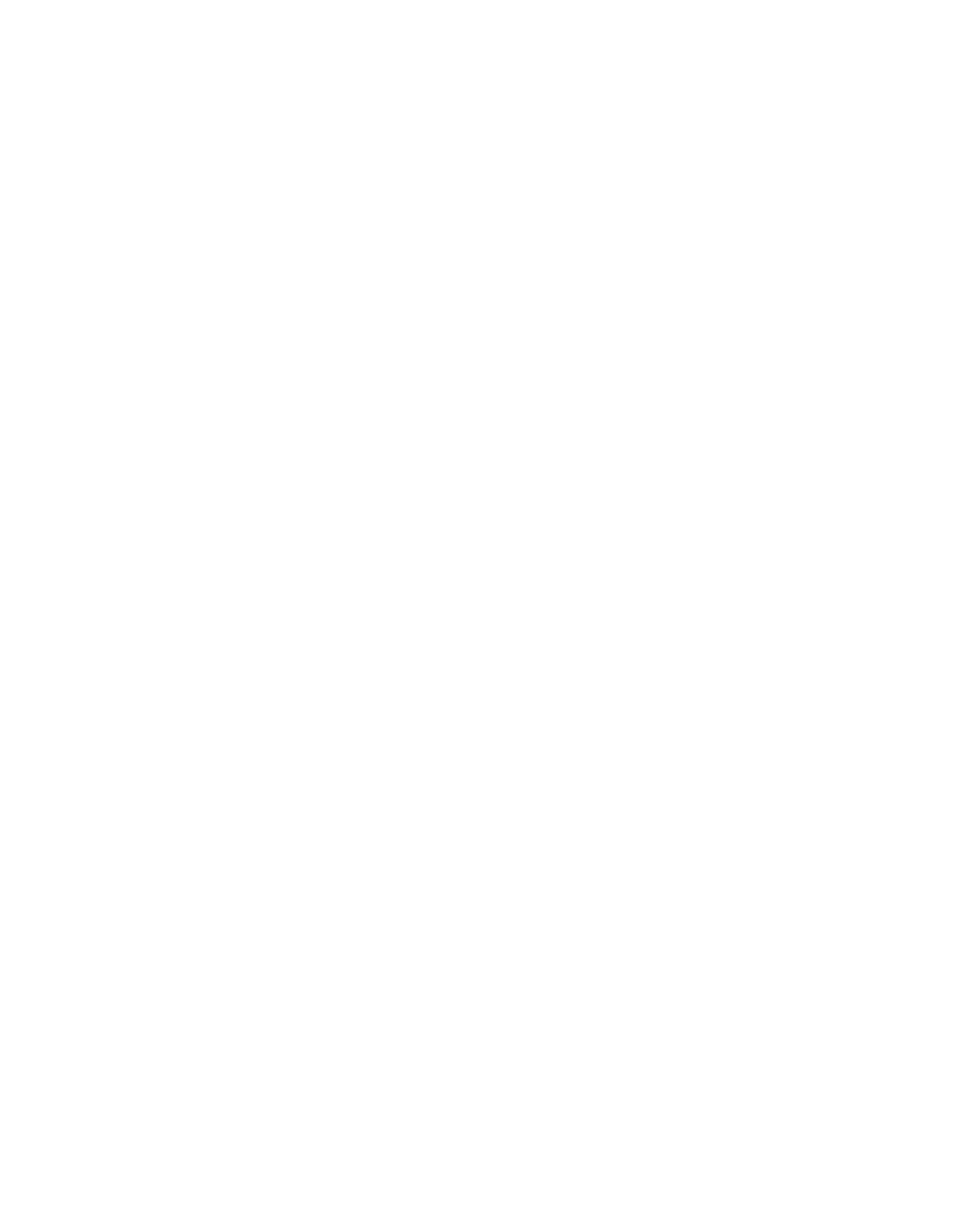*Complete:*

$$
Z_{T} = \left[ \frac{Gain_{-}T}{2^{21}} * [T_{-}Raw + 4 * Offset_{-}T]_{-2^{25}}^{2^{25}-1} + 2^{23} \right]_{-2^{25}}^{2^{25}-1}
$$
\n
$$
T = \left[ \frac{Z_{T}}{2^{23}} * \left[ \frac{SOT_{-}T}{2^{21}} * Z_{T} \right]_{-2^{25}}^{2^{25}-1} + 2^{23} \right]_{-2^{25}}^{2^{25}-1} + T_{-} Shift \right]_{0}^{2^{24}-1}
$$
\n(16)

#### <span id="page-41-0"></span>6.8.3 Measurement Output Data Format

The data format and bit assignment of the raw measurement and SSC-corrected outputs of the ZSSC3224 are defined in the following tables. Any ADC measurement and SSC calculation output is formatted as a 24-bit data word, regardless of the effective ADC resolution used. The values are either in two's complement or sign-absolute format.

#### <span id="page-41-1"></span>Table 6.6 Measurement Results of ADC Raw Measurement Request (Two's Complement)

| <b>Bit</b>            | n <sub>n</sub><br>LV | $\sim$<br>LL | $\sim$<br>. . | 20          | $\cdots$ |                      |                      |
|-----------------------|----------------------|--------------|---------------|-------------|----------|----------------------|----------------------|
| Meaning,<br>Weighting | n<br>$-2^{\circ}$    |              | $\sim$<br>    | $\sim$<br>- | $\cdots$ | $2 - 22$<br><u>_</u> | $2 - 23$<br><u>_</u> |

#### <span id="page-41-2"></span>Table 6.7 Calibration Coefficients (Factors and Summands) in Memory (Sign Magnitude)

| <b>Bit</b>            | nn.<br>LV                    | nn.<br>LL | $\sim$<br>. . | 20                   | $\cdots$ |                      |                     |
|-----------------------|------------------------------|-----------|---------------|----------------------|----------|----------------------|---------------------|
| Meaning,<br>weighting | $0 = positive$<br>1=negative | ~         | ∩∩            | $\ddot{\phantom{1}}$ | $\cdots$ | $2 - 20$<br><u>.</u> | $2 - 2$<br><u>.</u> |

#### <span id="page-41-3"></span>Table 6.8 Output Results from SSC-Correction Math or DSP—Sensor and Temperature

| <b>Bit</b>            | n <sub>n</sub><br>LJ | $\sim$<br>-- | $\overline{ }$<br>- 1 | 20 | $\cdots$ |               |                      |
|-----------------------|----------------------|--------------|-----------------------|----|----------|---------------|----------------------|
| Meaning,<br>weighting | $\sim$               | $\sim$       | $\sim$                | -  | $\cdots$ | $2 - 22$<br>- | $2 - 23$<br><u>_</u> |

#### <span id="page-41-4"></span>Table 6.9 Interrupt Thresholds TRSH1 and TRSH2—Format as for SSC-Correction Math Output

| <b>Bit</b>            | nn.<br>Lu | nn.<br>LL | $\sim$<br>. . | 20     | $\cdots$ |                    |                      |
|-----------------------|-----------|-----------|---------------|--------|----------|--------------------|----------------------|
| Meaning,<br>weighting | n٥        |           | $\sim$        | $\sim$ | $\ldots$ | $2-22$<br><u>.</u> | $2-23$<br>$\epsilon$ |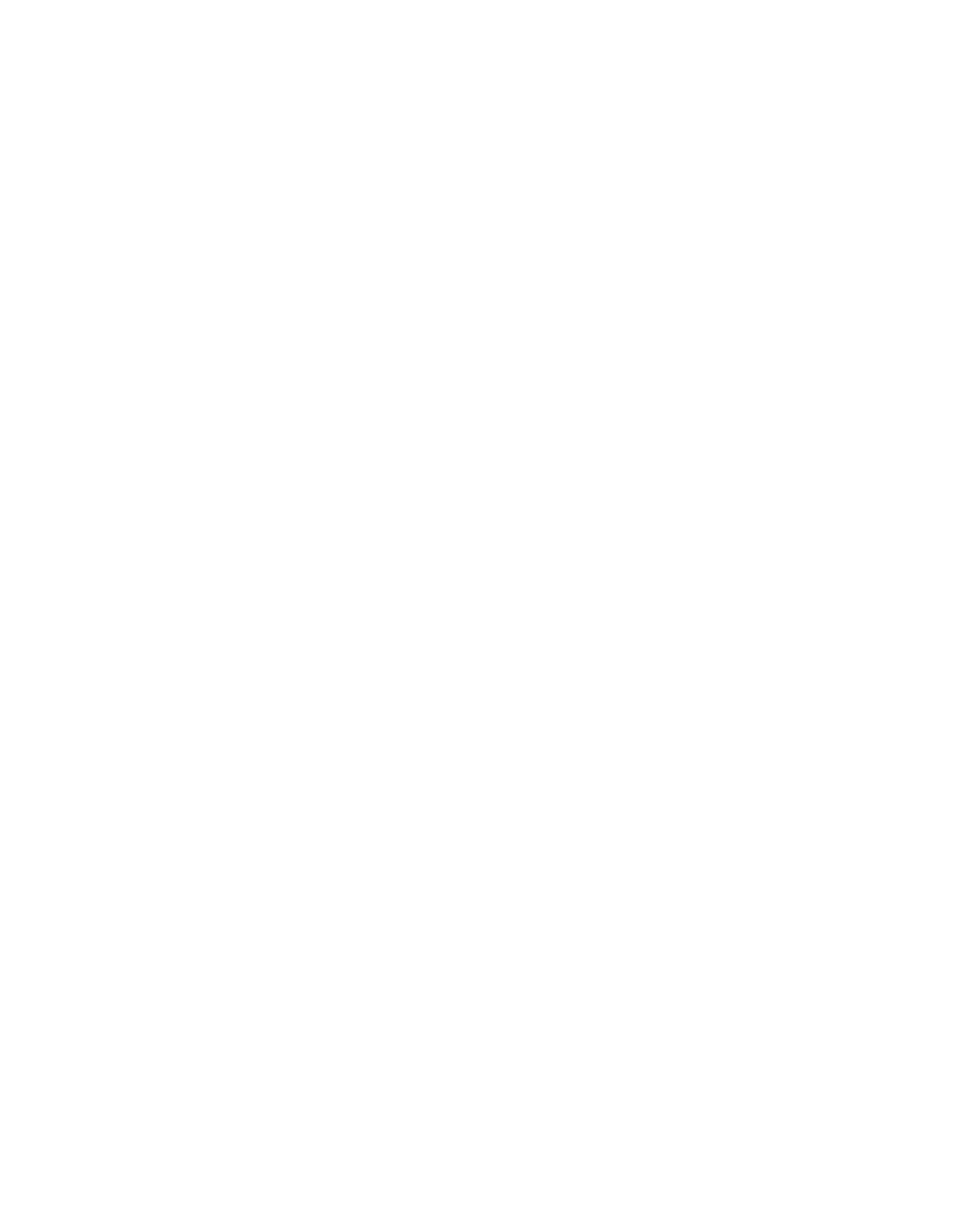## <span id="page-42-0"></span>7. Package Outline Drawings

## <span id="page-42-1"></span>7.1 ZSSD3224 Die Dimensional Drawings

[Figure 7.1](#page-42-2) provides an illustration of the approximate pad layout. See the *ZSSC3224 Technical Note – Delivery Specifications* for the die dimensions and related specifications.

<span id="page-42-2"></span>

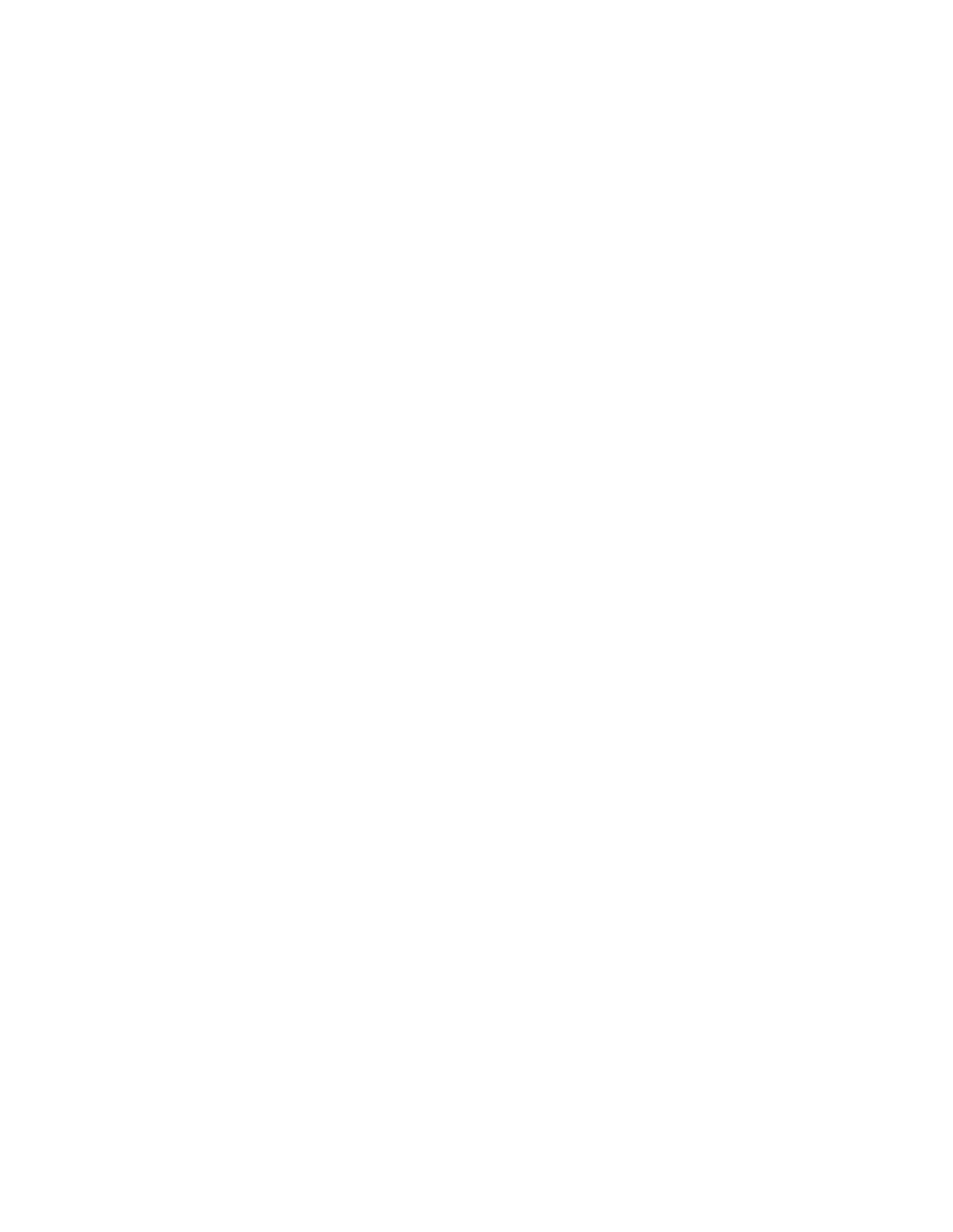## <span id="page-43-0"></span>7.2 24-PQFN Package Dimensions

[Figure 1.2](#page-6-1) provides dimensions for the 24-PQFN package (ZSSC3224BI3R).

#### <span id="page-43-1"></span>Figure 7.2 General 24-PQFN Package Dimensions



#### <span id="page-43-2"></span>Table 7.1 Physical Package Dimensions

| <b>Parameter / Dimension</b> | Min (mm)  | Max (mm) |  |
|------------------------------|-----------|----------|--|
| Α                            | 0.80      | 0.90     |  |
| A <sub>1</sub>               | 0.00      | 0.05     |  |
| b                            | 0.18      | 0.30     |  |
| e                            | $0.5$ nom |          |  |
| HD                           | 3.90      | 4.10     |  |
| HE                           | 3.90      | 4.10     |  |
|                              | 0.35      | 0.45     |  |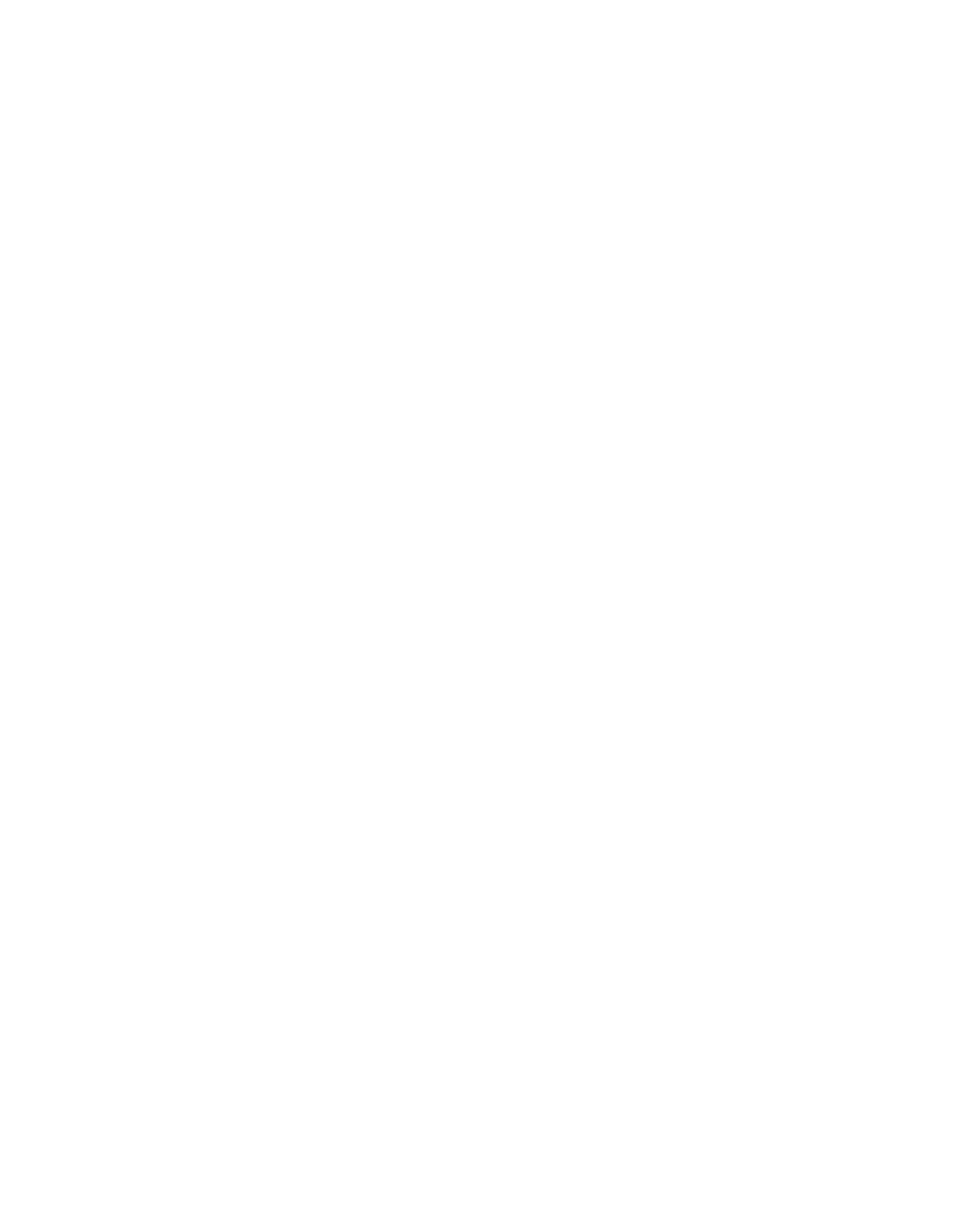## <span id="page-44-0"></span>8. Quality and Reliability

The ZSSC3224 is available as a qualified IC for consumer-market applications. All data specified parameters are guaranteed if not stated otherwise.

## <span id="page-44-1"></span>9. Related Documents

Visit the ZSSC3224 product page [www.IDT.com/ZSSC3224](http://www.idt.com/zssc3218) or contact your nearest sales office for the latest version of ZSSC3224 documents. The following document is available on request: *ZSSC3224 Technical Note – Delivery Specifications.*

## <span id="page-44-2"></span>10. Glossary

| <b>Term</b>      | <b>Description</b>                                                                                 |
|------------------|----------------------------------------------------------------------------------------------------|
| A <sub>2</sub> D | Analog-to-Digital                                                                                  |
| <b>ACK</b>       | Acknowledge (interface's protocol indicator for successful data/command transfer)                  |
| <b>ADC</b>       | Analog-to-Digital Converter or Conversion                                                          |
| <b>ALU</b>       | Arithmetic Logic Unit                                                                              |
| AΖ               | Auto-Zero (unspecific)                                                                             |
| <b>AZSM</b>      | Auto-Zero Measurement for (external) Sensor Path                                                   |
| <b>AZTM</b>      | Auto-Zero Measurement for Temperature Path                                                         |
| Au               | Gold                                                                                               |
| <b>CLK</b>       | Clock                                                                                              |
| Cu               | Copper                                                                                             |
| <b>DAC</b>       | Digital-to-Analog Conversion or Converter                                                          |
| DF               | Data Fetch (command type)                                                                          |
| <b>DSP</b>       | Digital Signal Processor                                                                           |
| EOC              | End of Conversion                                                                                  |
| <b>FSO</b>       | Full Scale Output (value in percent relative to the ADC maximum output code; resolution dependent) |
| <b>LSB</b>       | Least Significant Bit                                                                              |
| <b>LFSR</b>      | Linear Feedback Shift Register                                                                     |
| <b>MR</b>        | Measurement Request (command type)                                                                 |
| <b>MSB</b>       | Most Significant Bit                                                                               |
| <b>MTP</b>       | Multiple-Time Programmable Memory                                                                  |
| <b>NACK</b>      | Not Acknowledge (interface's protocol indicator for unsuccessful data/command transfer)            |
| <b>POR</b>       | Power-on Reset                                                                                     |
| PreAmp           | Preamplifier                                                                                       |
| <b>PSRR</b>      | Power Supply Disturbance Rejection Ratio                                                           |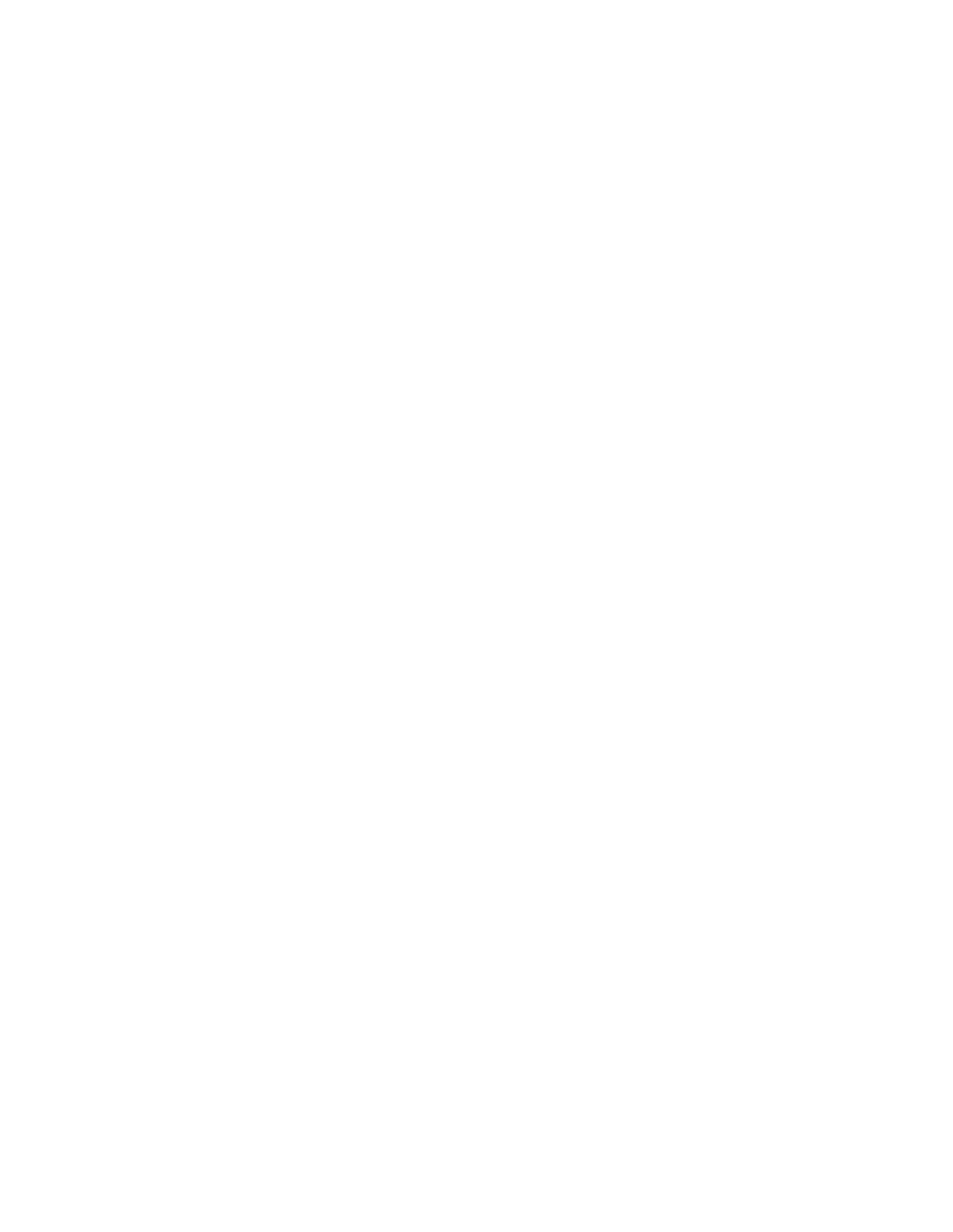| Term       | <b>Description</b>                                                          |
|------------|-----------------------------------------------------------------------------|
| <b>SM</b>  | Signal Measurement                                                          |
| <b>SOT</b> | Second-Order Term                                                           |
| ТC         | Temperature Coefficient (of a resistor or the equivalent bridge resistance) |
| TM         | <b>Temperature Measurement</b>                                              |

## <span id="page-45-0"></span>11. Marking Diagram

| 3224B<br><b>YYWW</b><br><b>XXXXX</b> |
|--------------------------------------|
|                                      |

- Line 1 3224B the truncated part number
- Line 2 YYWW are the last 2 digits of the year and week that the part was assembled
- Line 3 Last 5 digits of lot number

## <span id="page-45-1"></span>12. Ordering Information

Contact IDT Sales for additional information.

| Orderable Part Number | <b>Description and Package</b>                                                | <b>MSL Rating</b> | <b>Carrier Type</b> | <b>Temperature</b>                              |  |
|-----------------------|-------------------------------------------------------------------------------|-------------------|---------------------|-------------------------------------------------|--|
| ZSSC3224BI1B          | ZSSC3224 die: thickness 304um                                                 | Not applicable    | Unsawn wafer        | $-40^{\circ}$ C to +85 $^{\circ}$ C             |  |
| ZSSC3224BI2B          | ZSSC3224 die: thickness 725µm (without backlapping)                           | Not applicable    | Unsawn wafer        | -40 $^{\circ}$ C to +85 $^{\circ}$ C            |  |
| ZSSC3224BI3R          | ZSSC3224 24-PQFN: $4.0 \times 4.0 \times 0.85$ mm                             | MSL1              | Reel                | $-40^{\circ}$ C to +85 $^{\circ}$ C $\parallel$ |  |
| ZSSC3224KITV1P0       | Evaluation Kit for ZSSC3224, including boards, cable, software, and 5 samples |                   |                     |                                                 |  |